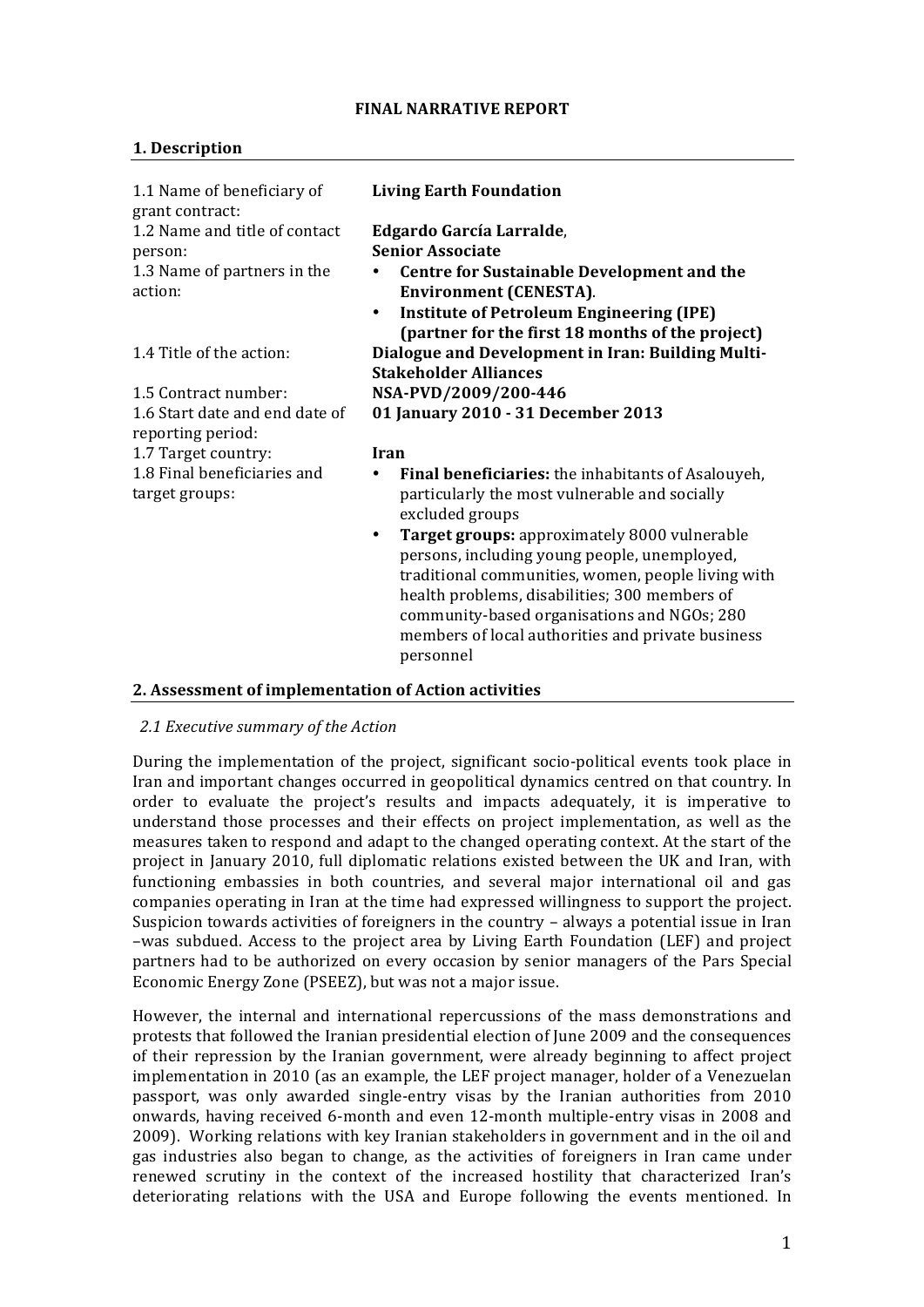parallel, the threat of US sanctions against companies operating in Iran led to the decision of the European oil and gas companies active in the country to cancel their operations in Iran (Shell, Total and Statoil, among others, pulled out of major projects they were undertaking with Iranian partners in Asalouyeh; US companies had not been operating in Iran for many years because of the US sanctions). Iranian decision-makers and senior managers associated with the project became very cautious in their contacts and relations with the project and with LEF; many of them privately expressed their understanding and support regarding the project's aims and activities, while abstaining from making formal commitments and public endorsements.

The situation deteriorated further in late 2011 and early 2012, when the USA and the European Union approved legal measures that tightened existing sanctions against Iran, significantly affecting Iran's financial institutions and transactions, as well as vital oil exports. A climate of heightened suspicion and tension emerged in relations between Iran on one hand, and European and US actors on the other. The new measures directed against Iran even affected initiatives supported by the EU, such as our project, obliging LEF to provide prior notification to the UK Treasury Department every time a transfer of project funds to our Iranian partners was made. The attack on UK embassy installations in Tehran in early December 2011 and the subsequent decision of the UK government (in January 2012) to order the closure of the Iranian Embassy in London and the expulsion of Iranian diplomats, were highlights of the changed context in which our project was operating. Within LEF, the tense situation in Iran, the climate of suspicion and reinforced scrutiny surrounding relations with the country (in the UK, the USA and Europe), and the uncertainty regarding the possibility of further sanctions that could affect project implementation, led us, in early 2012, to consider cancelling the project under 'force majeure' criteria. In this sensitive and complex operating environment, the excellent working relations that our Iranian partner CENESTA had managed to establish with key stakeholders in the Iranian oil and gas industry and government, played a major role in ensuring project continuity. In effect, during June and July 2012 CENESTA informed LEF that continued support for the project had been confirmed from key Iranian stakeholders and decision-makers, and that the Institute for International Energy Studies (IIES) had ratified their commitment to co-finance the project (which had been made formally in 2011) and had initiated their co-financing contributions. After carefully weighing conditions and options, following CENESTA's guidance and taking into account the information provided by LEF's EU counterpart, LEF decided to adapt the project to the changed conditions as best possible, and to adopt a cautious approach and lower LEF profile in our work in Iran. Consequently, proposed modifications to the original project were formally submitted to our EU counterpart, which were aimed at continuing project implementation in the changed context. The modifications included a 12-month 'no-cost' extension, the inclusion of new activities by LEF and a change in the schedule of project activities. The modifications proposed to the initial project were approved by the EU in December 2012 and included in the Grant Contract as 'Amendment 1'.

The role of the Institute of Petroleum Engineering (IPE) of the Faculty of Engineering of the University of Tehran consisted primarily of helping to establish initial relations with key stakeholders and decision makers within the Iranian oil and gas industries and associated government agencies, and was limited to the first 18 months of project implementation. On the basis of the initial bridge-building facilitated by the IPE, CENESTA directors and senior staff developed trust-based working relations with senior PSEEZ managers and other key stakeholders, quite rapidly. These links, together with the constructive relationships developed by LEF with key Iranian public and private sector actors from 2007 onwards, ensured access to the project area under the changed circumstances of increased tension previously described. CENESTA's commitment to support positive change and their experience in community promotion played a key role in engaging local stakeholders, enabling project staff to develop constructive, trust-based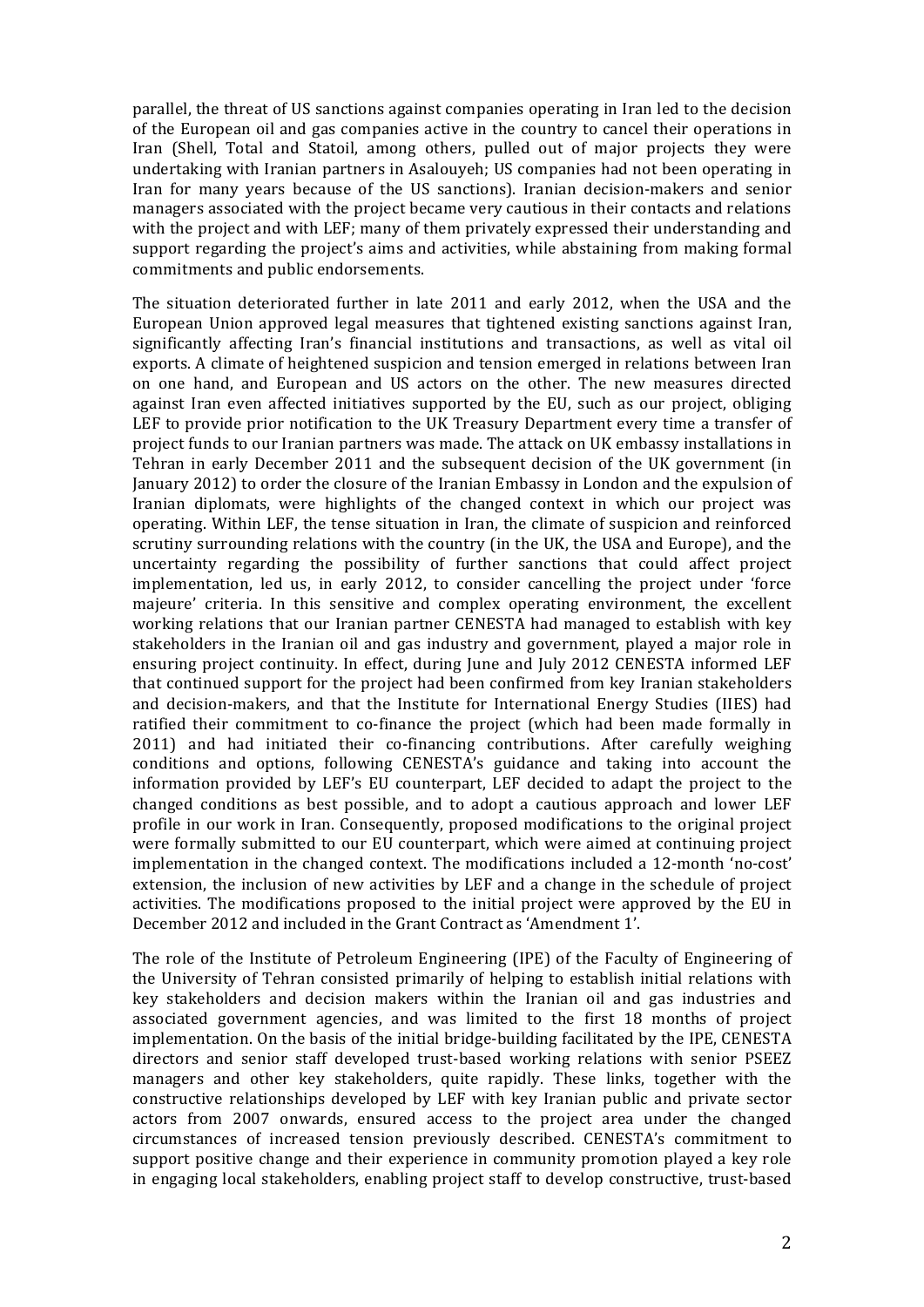relations with leaders and members of community organisations and local authorities in the Asalouyeh region. CENESTA's actions with national-level and local stakeholders also contributed to support and consolidate the relations that LEF had developed over the years, and to facilitate understanding of, and support for, the idea that European Union support for sustainable development initiatives in Iran was both legitimate and useful. Under the circumstances, this was a significant feat. The processes briefly outlined above played a decisive role in ensuring the success of the project.

Project intervention logic was premised on two closely linked, fundamental ideas: 1) a necessary condition for poverty reduction and sustainable local development is trust and cooperation between local stakeholders (community organisations, local authorities, community leaders) and decision-makers in the oil, gas and other industries and government agencies active in Asalouyeh; and 2) the necessary foundation of effective action for poverty reduction in the context of sustainable development, is increased understanding, shared among the key stakeholders mentioned, of the social and environmental impacts and effects, as well as the opportunities, associated with the operations of the oil and gas companies and other industries in Asalouyeh. In correspondence with these two conceptual 'pillars', a key cluster of project activities throughout project implementation was aimed at promoting, facilitating and coordinating bridge-building activities between senior managers and government officials associated with the oil and gas industries, and community leaders, local authorities and community organisations in Asalouyeh. Another cluster, closely associated with the activities previously outlined, consisted of activities centred on sharing, analysing and debating information about the environmental and social problems and issues affecting communities and other local stakeholders, and their possible solutions. These were initially carried out with the different stakeholder groups separately, and later on in multistakeholder workshops where the exchange of views and ideas led to shared aims and action plans. The success of these activities, carried out with patience and sensitivity by CENESTA with LEF support, enabled the achievement of significant project results. It facilitated the development of trust and constructive working relations between key representatives of stakeholder groups from two different 'worlds', who had little knowledge or understanding of each other's expectations and needs and practically no previous experience of working together. Community leaders and local authorities had become frustrated by their lack of access to senior corporate managers and officials responsible for making decisions that affected them directly, and were quick to embrace the new opportunities offered by the project for dialogue with these actors. On the other hand, the oil gas and other industries in Asalouyeh did not know how to engage with communities and other local stakeholders; the decision makers and senior managers of the PSEEZ and other oil and gas companies operating in the region, as well as government officials, were mistrustful of demands made by community leaders and local authorities, which they tended to view as 'nuisances'. Through a series of meetings, discussions and workshops led by CENESTA and LEF during most of 2011, each side came to understand that the challenges and problems it faced could not be resolved satisfactorily without contributions from the 'other'. As a result, both sides came to see each other as indispensable partners in shared objectives of sustainable local and regional development.

With LEF support, CENESTA facilitated the participatory assessment of social, economic and environmental issues and problems affecting local communities. These exercises were initially carried out with local community actors, including members of the most vulnerable social groups, and were later expanded to include technical staff and senior managers of the PSEEZ and other industries operating in Asalouyeh. A key role played by LEF throughout the project cycle consisted of presenting relevant international experiences of multi-stakeholder engagement in addressing the challenges and opportunities associated with the management of the impacts and long-term effects of the operations of oil and gas companies on local communities and natural environments.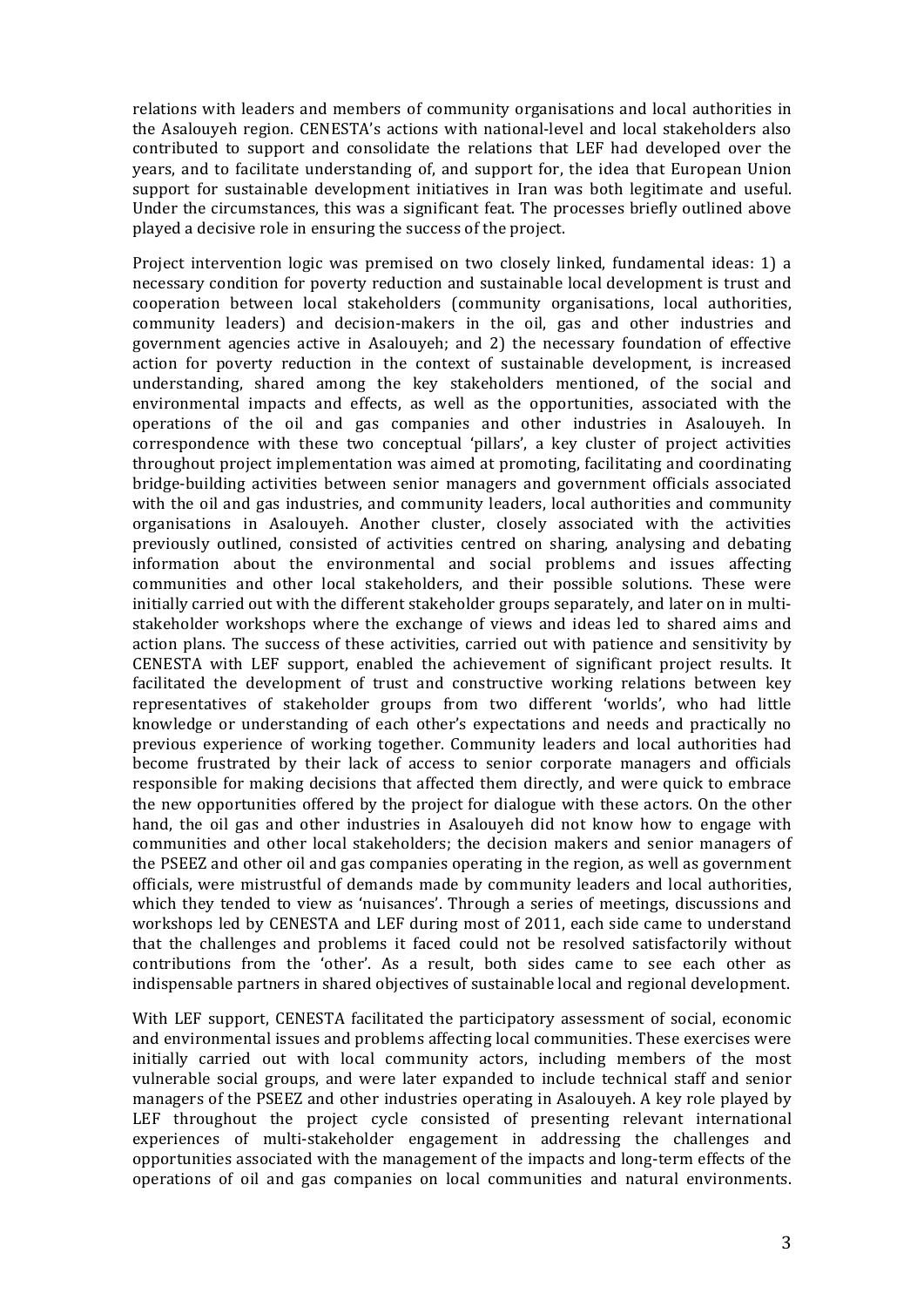During 2010 and 2011, in meetings and workshops with different stakeholder groups, LEF presented information about experiences in the North Sea, Venezuela, Nigeria, Russia and other countries. The aims of LEF's presentations can be summarised as follows: a) to provide reliable information, based on direct experience, about processes and situations similar to the ones encountered in Asalouyeh, generated by the operations of oil and gas companies; b) to promote reflection and debate on the lessons and practical conclusions that can be drawn from the experiences presented; and  $c$ ) to promote and develop the understanding and skills associated with successful processes of multi-stakeholder dialogue, negotiation and consensus-building, among the different social actors and groups involved in project activities in Asalouyeh. The presentations included case studies, personal accounts, references to academic research and news items, in different formats (videos, photos, power-point presentations, texts). These awareness-raising and capacity-building activities led to a series of visioning exercises facilitated by CENESTA with LEF support, which were carried out initially by each social actor or group separately, and later in shared multi-stakeholder sessions. The visioning activities enabled the definition of a desirable future for the Asalouyeh region that was shared by all stakeholders, including project target groups and beneficiaries. These project achievements were highly significant; they enabled the successful implementation of project activities and joint initiatives by stakeholders (for details see section 2.4 *Results of the Action*).

Amendment 1 to the Grant Contract, which came into effect in January 2013, included a modification of project activities that translated into a key added value: LEF committed to design and produce "*a* multi-media distance learning programme based on 'best practice' *international experience in poverty reduction through multi-stakeholder engagement and cooperation, in the context of sustainable development*". In our Addendum request to the EC (in November 2012), we provided the following explanation: *"LEF has concluded that travel* to *Iran* by *LEF* staff is no longer safe ... The aim of the programme is to share information, skills and lessons from successful projects carried out in different parts of the *world* by LEF or others, without LEF staff having to travel to the project area regularly." The resulting programme developed by LEF during 2013 integrates seminar presentations, papers, case studies, video clips of on-going projects, briefing notes, and interviews linked to successful projects carried out (or well known) by LEF in different parts of the world (the programme can be accessed at http://oilandgas.livingearth.org.uk). The programme integrates, in an organized and easy to use format, content presented in Iran by LEF during the early stages of project implementation, and includes additional materials based on LEF's 30 years of experience of civil society engagement with oil and gas industries globally, as well as information from project partners and others in Venezuela, Nigeria, Mauritania, Russia and other countries. The programme's materials have been used in Iran in capacity-building and multi-stakeholder workshops during the past year, and the web site is receiving an increasing number of 'visits' from Iranian stakeholders and others involved in, or affected by, projects associated with the challenges of managing the social and environmental impacts and long-term effects of the operations of oil and gas companies.

Following the 2013 Iranian presidential election, tensions within Iran and in Iran's relations with the USA and Europe, have eased significantly. A pervasive climate of cautious optimism seems to be displacing previous tensions within Iranian society, creating a more positive operating context for the project during it's last  $6$  months of implementation. This situation of reduced tension allowed LEF an effective round of visits to Tehran and Asalouyeh in late 2013 and direct engagement, once again, with all major project stakeholders. In this new context, the successful end-of-project evaluation workshop and the national conference (the former carried out in Asalouyeh and the latter held in Tehran, both during the month of December 2013) provided excellent opportunities for project beneficiaries and other major Iranian stakeholders to openly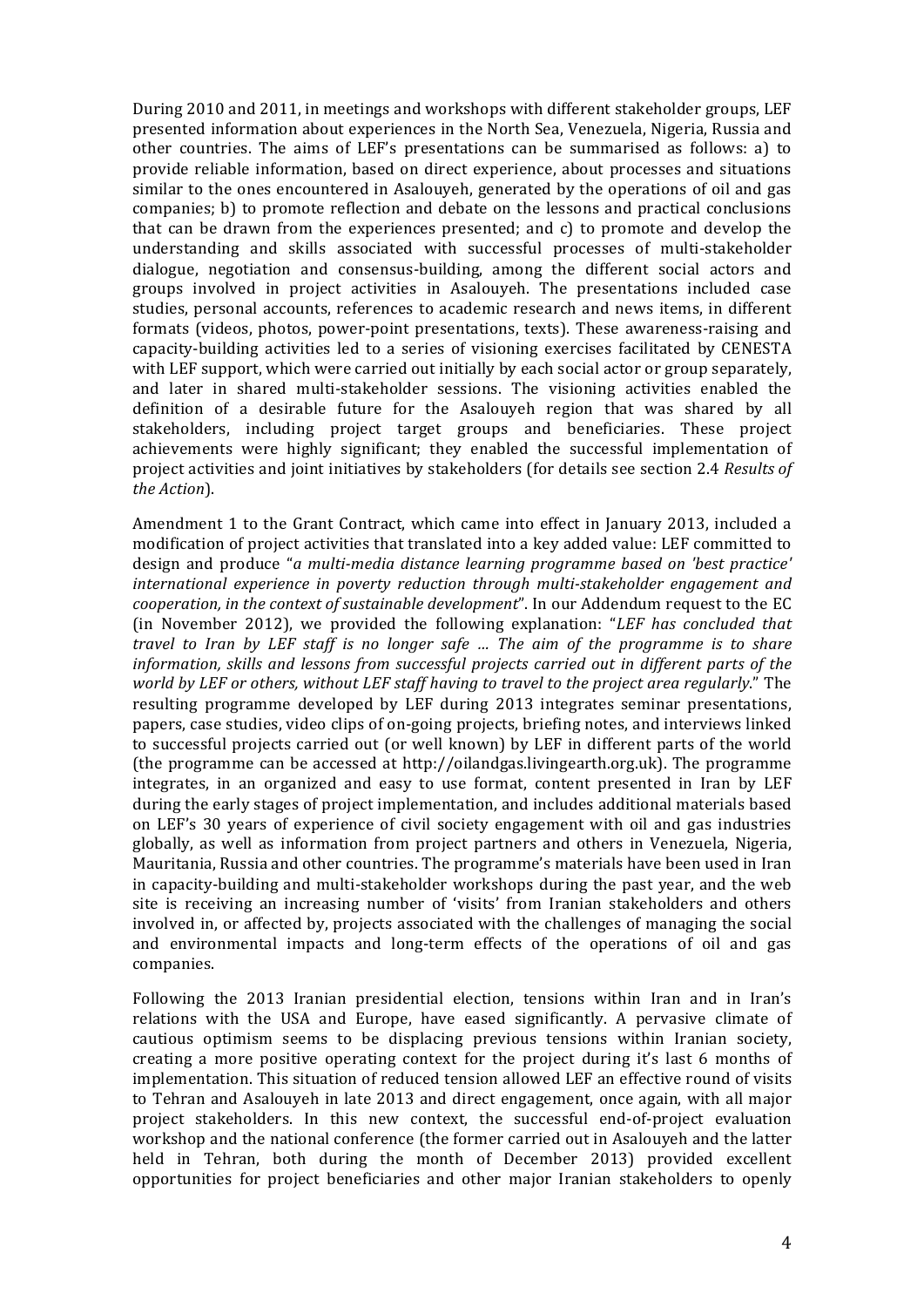express their opinions about the project's activities and results. Project outcomes were evaluated positively, and the decision taken in 2012 by LEF and the EU to continue backing the project in difficult and sensitive circumstances, was unanimously viewed by participants in the conference as a wise one (details are provided in section 2.4 *Results of the Action*). If Iran's international relations and internal dynamics continue to develop in ways that lessen tensions and create new opportunities for engagement with international actors, the experience of this successful project and its outcomes may well provide useful relations and lessons for future initiatives.

#### *2.2 Activities and Results*

The following table lists all project activities carried out in 2013, in line with Annex 1 and Amendment 1 of the contract. Activities are mostly grouped in clusters, with several events taking place in the space of a few days. Sometimes meetings or workshops with different stakeholders took place on the same day; this occurred either because each activity was facilitated by different CENESTA staff members, or as was often the case, an activity with community groups was followed by a meeting with other stakeholders. The reason for this 'clustering' of activities in short time frames is simple: project staff made the best possible use of time when in Bushehr province, (usually for periods of  $5$  to  $10$ days at a time). As explained in previous reports, activities did not always correspond exactly to the narrow definitions that appear in the original project documents, nor were they carried out as 'stand alone' activities as they are listed in the documents mentioned. Although all project activities were carried out within the framework of purpose and content stated in the documents mentioned, project implementation required adapting activities to the specific needs and expectations of stakeholders, in a changing environment. In consequence, two or more activities were often combined into a single workshop, or into a combination of a meeting and a workshop, and some activities were repeated many times in conjunction with others (e.g. information and consultation sessions were carried out not only at the beginning of project implementation as initially planned; the sensitive, changing operating environment dictated that these sessions be carried out throughout the implementation process, usually as an introductory exercise to a different activity). Additionally, activities often integrated specific topics and content, which, although linked to the overall purpose of the project, were not expressly mentioned in the original project documents (e.g. activities centred on Nayban Marine and Coastal National Park). Communication with key stakeholders and decision makers in the oil and gas industries and government was a permanent feature of project implementation, often carried out through informal channels (e.g. telephone and email exchanges). The same was true for communication between project staff and members of community organisations and local authorities in Asalouveh, as well as communication between project staff and senior managers and researchers of the Institute of International Energy Studies (IIES). Regarding these key activities, only formal meetings and work sessions are listed in the following table; these must be interpreted, therefore, as 'tips of the iceberg' rather than the whole picture. The table on the following page lists the specific content and location of meetings and workshops, as well as their key results and participants. Other project activities, many of them time-consuming (such as translation into English of activity reports and supporting documentation) are not mentioned, although they played an important role in project management.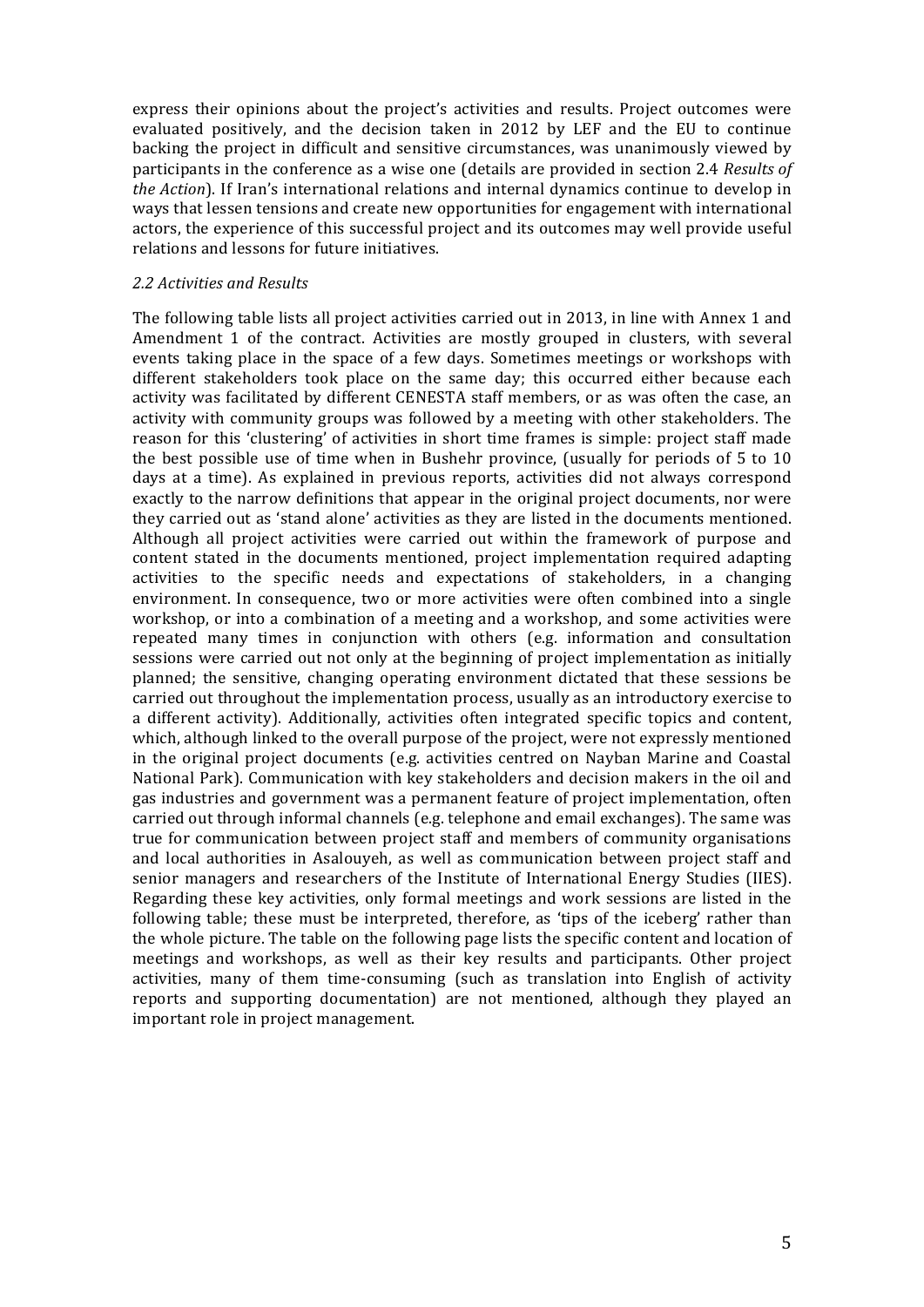# **PROJECT ACTIVITIES IN 2013: SUMMARY**

**ACTIVITY** : Communication with Local Authorities, Government, directors and managers of the oil and *gas industries*

| <b>DATES</b>                               | <b>PARTICIPANTS</b>                                                                                                                                                                           | <b>CONTENT / RESULTS</b><br>Meetings in early 2013 with Ahmad Zadeh, new Director of PSEEZ Dept.<br>$\bullet$                                                                                                                                                                                                                                                                                                                                                                                                                                                                                                                                                                             |
|--------------------------------------------|-----------------------------------------------------------------------------------------------------------------------------------------------------------------------------------------------|-------------------------------------------------------------------------------------------------------------------------------------------------------------------------------------------------------------------------------------------------------------------------------------------------------------------------------------------------------------------------------------------------------------------------------------------------------------------------------------------------------------------------------------------------------------------------------------------------------------------------------------------------------------------------------------------|
| Key events<br>(meetings and<br>workshops): | Senior managers,<br>officials, technical<br>staff and experts,<br>from:                                                                                                                       | of Research and Technology (R&T) to develop understanding of co-<br>management approach to local development, led to one-day WS on<br>participatory action-research to prepare a co-management model for<br>Nayban Marine and Coastal National Park.                                                                                                                                                                                                                                                                                                                                                                                                                                      |
| 18-21 Feb.;                                | Department of the<br>Environment (DoE);<br>Pars Special<br><b>Economic Energy</b><br>Zone (PSEEZ);<br>Governor of Bushehr;<br>Department of Health<br>(DoH);                                  | Meeting DoE in Bushehr (Mr. Motahhari and Mr. Moeen) achieved DoE<br>$\bullet$<br>support for developing a co-management model for Nayban Marine and<br>Coastal NP (February).<br>Meeting at District Governor's office in Assalouyeh (February) with<br>$\bullet$<br>participation of Sub-district governor (Bakhshdar), Cenesta team, local<br>community elders, PSEEZ, DoE, village councils of some villages and local<br>manager of Nayband National Park (DoE) in Assalouyeh. The topic of the                                                                                                                                                                                      |
| 25 Feb. -<br>02 March;                     | National Iranian Oil<br>Company (NIOC);<br>Department of<br>Agriculture &<br>Fisheries (DoA&F);<br>Persian Oil and Gas<br>Company (POGC);<br>National Iranian Gas<br><b>Exporting Company</b> | discussion was designing and preparing a participatory research and<br>action proposal on "A co-management model for Nayband Marine and<br>Coastal National Park" with participation of local communities and<br>other stakeholders. Follow up actions by participants in the meeting,<br>were agreed<br>Meeting in DoE Bushehr (March): interview with Engr. Rezaee and<br>$\bullet$<br>consultation about the petrochemicals waste water in the area and its<br>effect on agricultural lands etc.; interview with Mr Darvishi & Moradi                                                                                                                                                  |
|                                            | (NIGEC).<br><b>CENESTA</b> project<br>staff;<br><b>LEF Project Manager</b><br>(through Skype from<br>January to<br>November, and in<br>person, in Dec. 2013).                                 | biodiversity experts of DoE and information sharing on biodiversity (flora<br>and fauna) of the project area (Assalouyeh region); use of DoE library<br>(Bushehr) to collect information on Nayband National Park; rich and<br>useful meeting with Mahmood Moghimi (marine biologist) introduced by<br>Edgardo Garcia of LEF to CENESTA team, to share aims and progress of<br>D&D project and a useful session with him on impacts of oil & gas projects<br>on regional biodiversity (flora and fauna), existing conflicts, situation of<br>islands and protected areas, sea turtles, mangrove forests and North Pars<br>development project.                                            |
| 8-10 April;                                |                                                                                                                                                                                               | Meeting in Bushehr with DoE to develop draft co-management model for<br>$\bullet$<br>Nayban NP, which was then presented to Director R&T Dept. of PSEEZ<br>(April)<br>WS with DoE Head of Protected Areas and experts to present draft<br>$\bullet$                                                                                                                                                                                                                                                                                                                                                                                                                                       |
| 14-16 May;                                 |                                                                                                                                                                                               | proposal on Nayban NP (May)<br>Meeting with Director R&T of PSEEZ on priority socio-economic issues<br>$\bullet$<br>affecting local communities - action plan (May)<br>Meeting & field visit with NP management of DoE, to review situation of<br>$\bullet$<br>Nayban NP, threats to nature and livelihood activities (May)<br>2nd workshop with the head of Habitats & Protected Areas of DoE and<br>presentation of the new version of Nayban NP report; review of legal<br>aspects of proposed co-management model for the Nayban NP with DoE<br>expert; preparation of meeting with FRWO authorities to present the<br>Nayban NP report; meeting with Dr. Keykha (DoE head of Natural |
| 13-17 July                                 |                                                                                                                                                                                               | Environment) and discussion of co-management of Nayban NP (June)<br>Meeting with PSEEZ (R&T) to review project progress and future plans in<br>$\bullet$<br>particular the role of registered local institution (NOSD) - July<br>Meeting and field visit with Nayban NP management, completing<br>$\bullet$<br>necessary data for "Co-management for Nayband NP model" - July                                                                                                                                                                                                                                                                                                             |
| 06 August                                  |                                                                                                                                                                                               | 3rd meeting with the head of Habitats & Protected Areas of DoE for his<br>$\bullet$<br>formal and legal support of ICCAs concept and "A co-management model<br>for Nayban Marine and Coastal National Park" in DoE. Dr Moghaddasi<br>approved a one day workshop with DoE experts and representatives of                                                                                                                                                                                                                                                                                                                                                                                  |
| 17 August                                  |                                                                                                                                                                                               | local authorities and communities from Asalouyeh (August)<br>One day WS with committee of environmental experts of DoE, and reps. of<br>$\bullet$<br>communities and local authorities of Asalouyeh (17 August)                                                                                                                                                                                                                                                                                                                                                                                                                                                                           |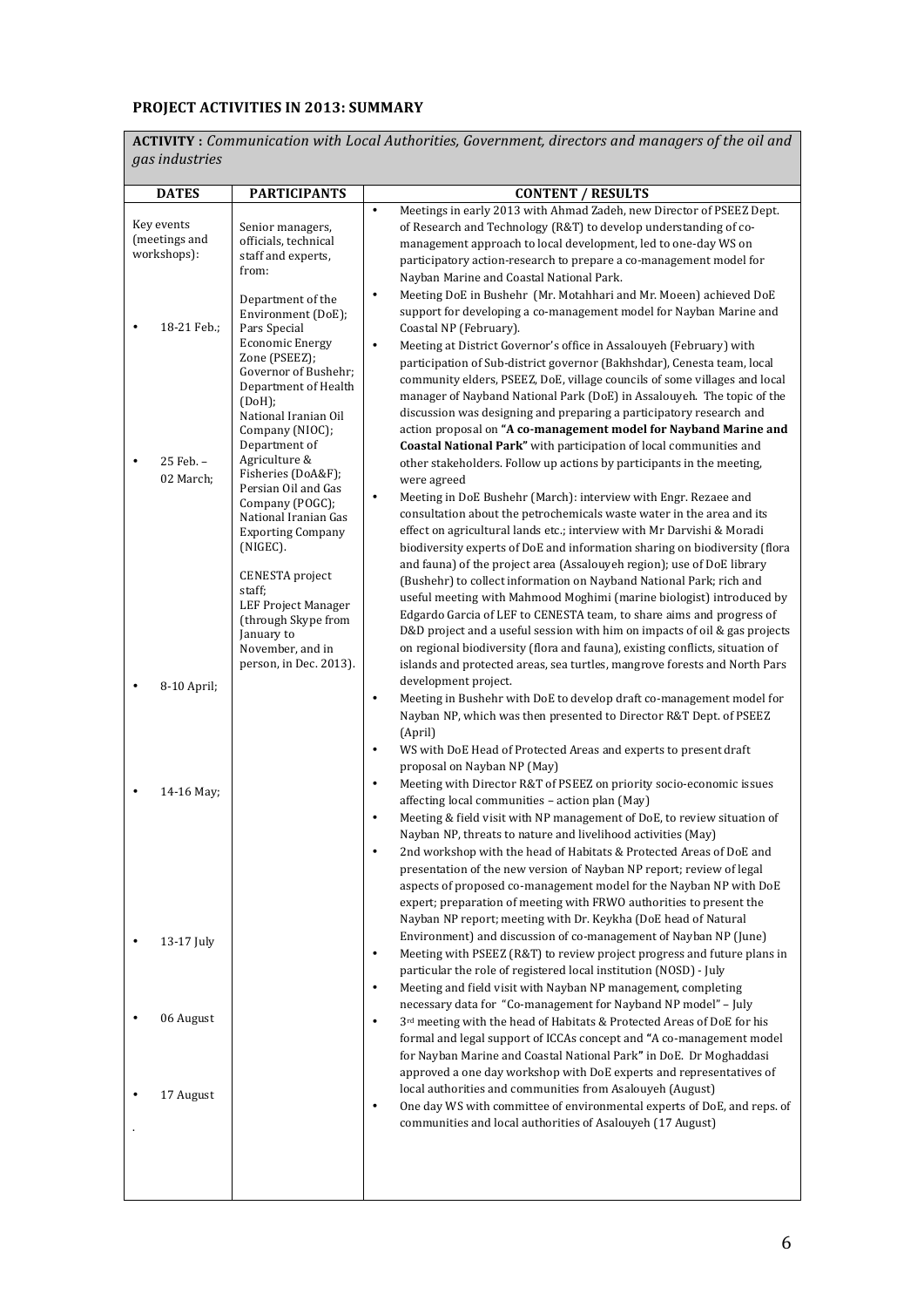| Dates of key<br>events -                            | Participants -<br>continued                                                                                                                                                                                                                                                                                          | Communication with Local Authorities, Government, directors and<br>managers of the oil and gas industries - continued                                                                                                                                                                                                                                                                                                                                                                                                                                                                                                                                                                                                                                                                                                                                                                                                                                                                                                                                                                                                                                                                                                                                                                                                                                                                                                                                                                                                                                                                                                                                                                                                                                                                                                                                                             |  |
|-----------------------------------------------------|----------------------------------------------------------------------------------------------------------------------------------------------------------------------------------------------------------------------------------------------------------------------------------------------------------------------|-----------------------------------------------------------------------------------------------------------------------------------------------------------------------------------------------------------------------------------------------------------------------------------------------------------------------------------------------------------------------------------------------------------------------------------------------------------------------------------------------------------------------------------------------------------------------------------------------------------------------------------------------------------------------------------------------------------------------------------------------------------------------------------------------------------------------------------------------------------------------------------------------------------------------------------------------------------------------------------------------------------------------------------------------------------------------------------------------------------------------------------------------------------------------------------------------------------------------------------------------------------------------------------------------------------------------------------------------------------------------------------------------------------------------------------------------------------------------------------------------------------------------------------------------------------------------------------------------------------------------------------------------------------------------------------------------------------------------------------------------------------------------------------------------------------------------------------------------------------------------------------|--|
| continued<br>(meetings and<br>workshops):<br>August | Senior managers,<br>officials, technical<br>staff and experts,<br>from:<br>Department of the<br>Environment (DoE);<br>Pars Special<br><b>Economic Energy</b><br>Zone (PSEEZ);<br>Governor of Bushehr;<br>Department of Health<br>(DoH);<br>National Iranian Oil<br>Company (NIOC);<br>Department of<br>Agriculture & | $\bullet$<br>The WS presented and discussed the proposal of "A co-management"<br>model for Nayban Marine and Coastal National Park", its implementation<br>and next steps. CENESTA and community representatives stressed<br>relation between livelihood and health issues to the conservation of<br>Nayban NP. The role of NOSD in bringing communities, industry and<br>authorities together to discuss these issues and agree joint action plans,<br>was discussed (17 August)<br>Meeting with Iranian National Institute for Oceanography (INIO) on<br>$\bullet$<br>Nayban Marine and Costal NP and D&D project activities and<br>achievements (August);<br>$\bullet$<br>Second meeting at INIO: presentation of the Nayban NP report and the<br>role of marine & coastal communities in conversation planning and<br>research in ocean studies at INIO (September);<br>Meeting at HSE Dept. Ministry of Petroleum, Tehran, with experts at HSE<br>٠<br>office in Tehran: discussion of potential co-operation in Assalouyeh                                                                                                                                                                                                                                                                                                                                                                                                                                                                                                                                                                                                                                                                                                                                                                                                                                                  |  |
| 6-10 Sept.                                          | Fisheries (DoA&F);<br>Persian Oil and Gas<br>Company (POGC);<br>National Iranian Gas<br><b>Exporting Company</b><br>(NIGEC).<br>CENESTA project<br>staff;<br><b>LEF Project Manager</b><br>(through Skype from<br>January to<br>November, and in<br>person, in Dec. 2013).                                           | region regarding emergency practices; CENESTA team reviewed 2 reports<br>of the JICA study team: 1) Strengthening environmental management in<br>petroleum industry in Persian Gulf and its coastal area "inception report,<br>May 2012"; and 2) 'First technical seminar; strengthening environmental<br>management in petroleum industry in Persian Gulf and its coastal area<br>"July 2012"). CENESTA described briefly the D&D project and its future<br>plans in Assalouyeh in addition to national commitments to conservation<br>of biodiversity and community conserved areas. Discussion with<br>government officials and experts on relationships among government<br>organization (DoE, DoH, local authorities) and petroleum industry<br>projects in Assalouyeh; relationship of industry with local<br>communities/people and their challenges; difficulties in the activities of<br>the industry, and opinions on environmental and social considerations in<br>development projects (September).<br>Meeting with the head of DoE in Bushehr, followed by one day workshop<br>٠<br>with DoE experts for presentation by CENESTA of "Co-management<br>model for Nayban Marine and Coastal National Park" and discussion<br>by CENESTA team and DoE experts (September)<br>$\bullet$<br>Meeting with PSEEZ head of R&T and experts (September) on project<br>progress and future plans of expansion of project activities to Borazjan;<br>CENESTA recommended greater involvement of NOSD in R&T plans and<br>activities; review of the mutual agreement and discussion of its items<br>with R&T: agreement needs to be ratified by PSEEZ director Mr Nassouri.<br>Official documents of NOSD registration were submitted to PSEEZ by<br>Messrs Kamali and Mohammadi, in presence of CENESTA.<br>Meeting with Ali Ahmadi of POGC on de-flaring. Dr. Ahmadi given<br>٠ |  |
| October<br>(various<br>dates)                       |                                                                                                                                                                                                                                                                                                                      | responsibility in Iran's de-flaring programme by new Minister of<br>Petroleum (September).<br>Two meetings with Dr. Mohammad Reza Fatemi, marine biologist from<br>٠<br>Scientific Research Centre of Free University. Dr. Fatemi provided<br>necessary information on key marine and coastal conservation issues in<br>Persian Gulf, in preparation for visit to Iran of Dr. Sandra Kloff (October)<br>$\bullet$<br>Meeting with Engr. Asghar Mobaraki, marine biologist and sea turtles<br>expert of DoE to involve him in the project, as requested by Dr.Sandra<br>Kloff (October);<br>One day workshop in DoE with environmental experts, technical staff<br>$\bullet$<br>from O&G industries, Dialogue & Development project partners to discuss<br>integrating national and international experiences & new approaches in<br>achieving sustainable development through establishment of marine and                                                                                                                                                                                                                                                                                                                                                                                                                                                                                                                                                                                                                                                                                                                                                                                                                                                                                                                                                                         |  |
| November<br>(various<br>dates)                      |                                                                                                                                                                                                                                                                                                                      | coastal community conserved areas in Assalouyeh and other regions. This<br>workshop was held with the presence of newly appointed Director<br>General for Habitats and Protected Areas of DoE (Dr. Farhang Qasriani)<br>and DoE experts and CENESTA team in Tehran (November).<br>• Preparing programme, invitation letter & list of participants for Assalouyeh<br>and Tehran workshops and circulating among partners for their final<br>comments and confirmation;<br>• Preparing workshop materials (project newsletters 1, 2 & 3, progress report,<br>visibility, poster, PowerPoint presentations);<br>• Planning for logistic issues of the workshop, audio-visual documentation,<br>venue, accommodation, flights to Assalouyeh and Tehran, etc.;<br>• Skype meeting with Edgardo (LEF), project issues, workshop arrangements<br>and his travel to Iran;                                                                                                                                                                                                                                                                                                                                                                                                                                                                                                                                                                                                                                                                                                                                                                                                                                                                                                                                                                                                                 |  |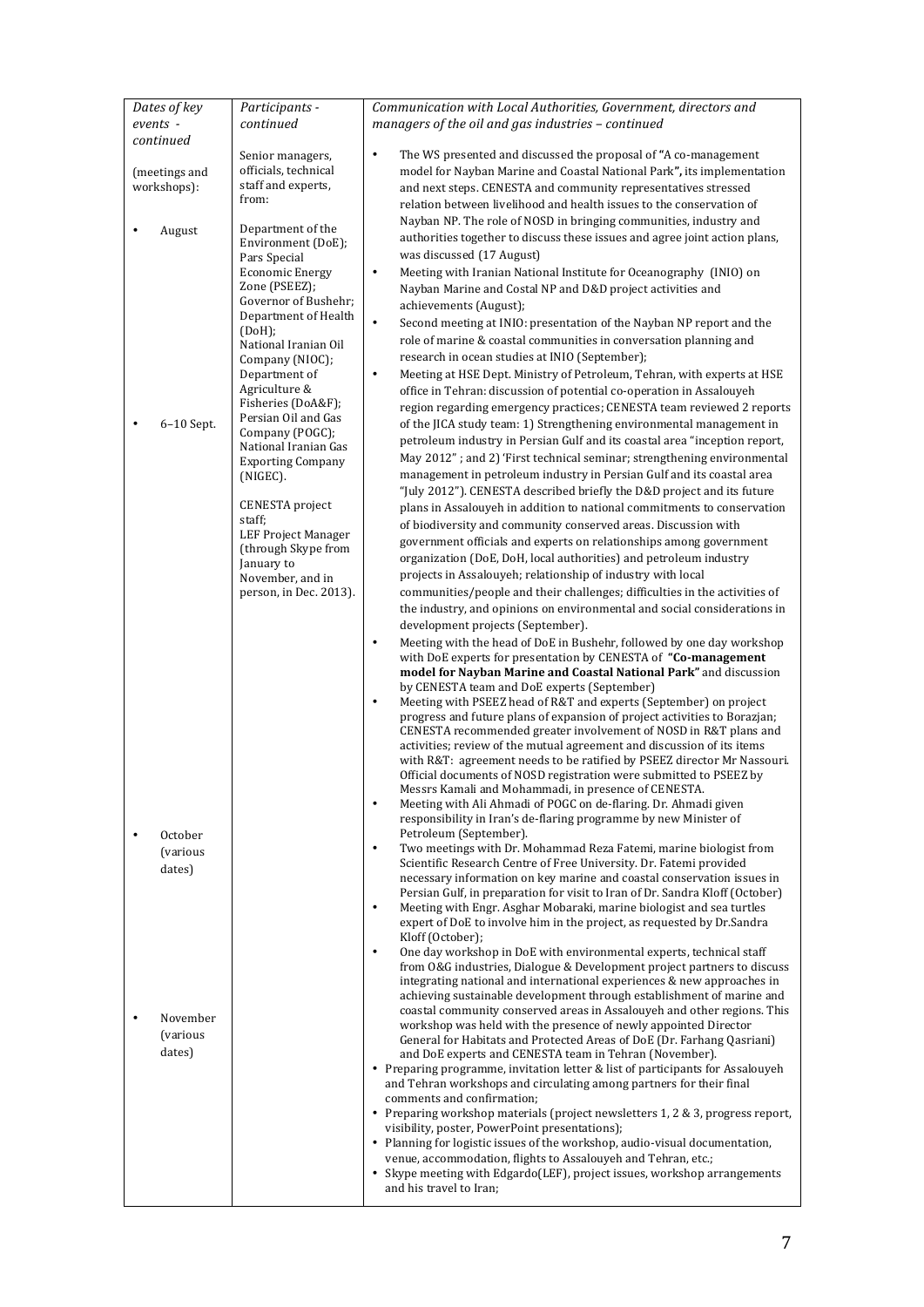| Dates of key                       | Participants -                                                                                                                                                                                                                            | Communication with Local Authorities, Government, directors and                                                                                                                                                                                                                                                                                                                                                                                                                                                                                                                                                                                                                                                                                                                                                                                                                                                                                                            |  |  |  |
|------------------------------------|-------------------------------------------------------------------------------------------------------------------------------------------------------------------------------------------------------------------------------------------|----------------------------------------------------------------------------------------------------------------------------------------------------------------------------------------------------------------------------------------------------------------------------------------------------------------------------------------------------------------------------------------------------------------------------------------------------------------------------------------------------------------------------------------------------------------------------------------------------------------------------------------------------------------------------------------------------------------------------------------------------------------------------------------------------------------------------------------------------------------------------------------------------------------------------------------------------------------------------|--|--|--|
| events -                           | continued                                                                                                                                                                                                                                 | managers of the oil and gas industries - continued                                                                                                                                                                                                                                                                                                                                                                                                                                                                                                                                                                                                                                                                                                                                                                                                                                                                                                                         |  |  |  |
| continued                          |                                                                                                                                                                                                                                           |                                                                                                                                                                                                                                                                                                                                                                                                                                                                                                                                                                                                                                                                                                                                                                                                                                                                                                                                                                            |  |  |  |
| (meetings and<br>workshops):       | Senior managers,<br>officials, technical<br>staff and experts,<br>from:                                                                                                                                                                   | • Meeting with Dr. Mohammad Reza Fatemi, from University section (Marine<br>Biologist), discussion of his points of view in marine conservation priorities<br>in the project area, and their relation to local livelihoods (November).<br>• Meeting with DoE, (Division of Wildlife) in the project to request their                                                                                                                                                                                                                                                                                                                                                                                                                                                                                                                                                                                                                                                       |  |  |  |
| November<br>$\bullet$<br>(various) | Department of the<br>Environment (DoE);<br>Pars Special<br><b>Economic Energy</b><br>Zone (PSEEZ);<br>Governor of Bushehr;<br>Department of Health<br>(DoH);<br>National Iranian Oil<br>Company (NIOC);<br>Department of<br>Agriculture & | participation in future actions on conservation of Sea Turtles in project area;<br>• Meeting at DoE, with Dr. Farhang Qasriani, new appointed head of Habitats<br>and Protected Areas of Iran on Assalouveh project and presentation of "co-<br>management of Nayban National Park" with key local stakeholders in<br>Assalouyeh (November);<br>• Meeting at DoE, with Asghar Mobaraki, expert on marine biology and sea<br>turtles in Iran, on current situation, threats, opportunities etc in project area.<br>• Meeting at UNIDO (Dr. Farvar and Alessandro Amadio), discussing Zero-<br>flaring issues in Assalouyeh and their possible assistance in zero-flaring;<br>• Meeting with Dr. Ali Ahmadi (Special Advisor to the Minister of Petroleum<br>for de-flaring in Assalouyeh) and his colleague on the progress of discussion<br>with UNIDO on de-flaring issues in Assalouyeh;<br>• Meeting at Cenesta with the head of UNIDO (Alessandro Amadio) on initial   |  |  |  |
| 07-12 Dec.                         | Fisheries (DoA&F);<br>Persian Oil and Gas<br>Company (POGC);<br>National Iranian Gas<br><b>Exporting Company</b><br>(NIGEC).<br>CENESTA project<br>staff;                                                                                 | joint discussion with Mr Ahmadi and Dr. Ali Ahmadi to review progress of<br>de-flaring project in Assalouyeh (November):<br>Norwegian Environmental Agency has technical knowledge and are<br>$\circ$<br>ready to help;<br>UNIDO has possibility to provide: a) 2 technical experts to prepare<br>$\circ$<br>project proposal on zero-flaring (UTF) document, b) organising a study<br>tour for a small team to the North Sea to learn from their experiences;<br>and c) accept a unilateral trust fund (UTF) project;<br>Dr Ali Ahmadi will send some technical information for UNIDO's follow<br>$\circ$                                                                                                                                                                                                                                                                                                                                                                 |  |  |  |
|                                    | <b>LEF Project Manager</b><br>(through Skype from<br>January to<br>November, and in<br>person, in Dec. 2013).                                                                                                                             | up;<br>Mr Alessandro Amadio will talk to the Norwegian Ambassador to seek<br>$\circ$<br>their help.<br>$\bullet$<br>Meeting with senior managers of PSEEZ in Asalouyeh was followed by the<br>end-of-project national workshop/conference, held in Tehran in<br>December 2013, as planned. 65 participants took part in the event, among<br>them senior managers and officials of the Ministry of Petroleum, NIOC,<br>PSEEZ, IIES, POGC and NIGEC, as well as community leaders from<br>Asalouyeh, members of NOSD, and marine biologists and coastal<br>scientists, among others. LEF presented a summary review of project<br>aims and results initially envisaged, as well as relevant examples from<br>international experience, using web-based learning programme.<br>CENESTA summarised project implementation process. Project<br>stakeholders contributed opinions and evaluation of project<br>achievements (see 'Project Results: Comments from Stakeholders'). |  |  |  |
|                                    | <b>ACTIVITY:</b> Production of distance learning programme                                                                                                                                                                                |                                                                                                                                                                                                                                                                                                                                                                                                                                                                                                                                                                                                                                                                                                                                                                                                                                                                                                                                                                            |  |  |  |
| <b>DATES</b>                       | <b>PARTICIPANTS</b>                                                                                                                                                                                                                       | <b>CONTENT / RESULTS</b>                                                                                                                                                                                                                                                                                                                                                                                                                                                                                                                                                                                                                                                                                                                                                                                                                                                                                                                                                   |  |  |  |
| Key meetings &                     | <b>LEF Project Manager</b>                                                                                                                                                                                                                | Communication and interviews with partners and other actors in oil-<br>$\bullet$                                                                                                                                                                                                                                                                                                                                                                                                                                                                                                                                                                                                                                                                                                                                                                                                                                                                                           |  |  |  |
| field visits:                      | and support staff;                                                                                                                                                                                                                        | related projects in Venezuela, Nigeria, Uganda, Mauritania, Russia and                                                                                                                                                                                                                                                                                                                                                                                                                                                                                                                                                                                                                                                                                                                                                                                                                                                                                                     |  |  |  |
|                                    | Jonathan Wills                                                                                                                                                                                                                            | other countries, throughout the year. Case studies, assorted documents,                                                                                                                                                                                                                                                                                                                                                                                                                                                                                                                                                                                                                                                                                                                                                                                                                                                                                                    |  |  |  |
| * March – May                      | (Shetland Islands                                                                                                                                                                                                                         | photos and videos produced.                                                                                                                                                                                                                                                                                                                                                                                                                                                                                                                                                                                                                                                                                                                                                                                                                                                                                                                                                |  |  |  |
| (North Sea                         | Council); Barnaby                                                                                                                                                                                                                         | Interviews and meetings with key stakeholders in North Sea oil projects<br>$\bullet$                                                                                                                                                                                                                                                                                                                                                                                                                                                                                                                                                                                                                                                                                                                                                                                                                                                                                       |  |  |  |
| projects, UK,<br>others)           | Briggs (Strategic<br><b>Relations Manager-</b>                                                                                                                                                                                            | (Shell, Shetland Islands Council, Norwegian researcher). Photos and                                                                                                                                                                                                                                                                                                                                                                                                                                                                                                                                                                                                                                                                                                                                                                                                                                                                                                        |  |  |  |
|                                    | Shell); Fundación                                                                                                                                                                                                                         | videos produced (April - May)                                                                                                                                                                                                                                                                                                                                                                                                                                                                                                                                                                                                                                                                                                                                                                                                                                                                                                                                              |  |  |  |
|                                    | Tierra Viva staff in                                                                                                                                                                                                                      | Meetings and interviews with partners and key stakeholders in oil and<br>$\bullet$                                                                                                                                                                                                                                                                                                                                                                                                                                                                                                                                                                                                                                                                                                                                                                                                                                                                                         |  |  |  |
| * June - July                      | Venezuela; Francis                                                                                                                                                                                                                        | gas-related projects in Venezuela, including field visits, during June - July                                                                                                                                                                                                                                                                                                                                                                                                                                                                                                                                                                                                                                                                                                                                                                                                                                                                                              |  |  |  |
| (Venezuela,                        | Rivera-Rivas                                                                                                                                                                                                                              | (trip expenses not covered by project). Case studies, assorted documents,                                                                                                                                                                                                                                                                                                                                                                                                                                                                                                                                                                                                                                                                                                                                                                                                                                                                                                  |  |  |  |
| Nigeria, others)                   | (Chevron Manager                                                                                                                                                                                                                          | photos & videos produced.                                                                                                                                                                                                                                                                                                                                                                                                                                                                                                                                                                                                                                                                                                                                                                                                                                                                                                                                                  |  |  |  |
|                                    | for Venezuela and                                                                                                                                                                                                                         | Meetings, interviews and field visits in Sakhalin Island, Russia (Sakhalin<br>$\bullet$                                                                                                                                                                                                                                                                                                                                                                                                                                                                                                                                                                                                                                                                                                                                                                                                                                                                                    |  |  |  |
| * Sept. - Dec.<br>(Russia, Iran)   | Trinidad-Tobago);<br>LEF project staff in<br>Nigeria and Uganda;                                                                                                                                                                          | State University, Local Authorities, community organisations), in<br>September (trip expenses not covered by project). Case study, photos and                                                                                                                                                                                                                                                                                                                                                                                                                                                                                                                                                                                                                                                                                                                                                                                                                              |  |  |  |
|                                    | Professors Victor                                                                                                                                                                                                                         | videos produced.                                                                                                                                                                                                                                                                                                                                                                                                                                                                                                                                                                                                                                                                                                                                                                                                                                                                                                                                                           |  |  |  |
|                                    | Korsunov (Vice<br>Rector) and To Ken                                                                                                                                                                                                      | Meetings, workshops, interviews and field visits in Iran (Asalouyeh and<br>$\bullet$                                                                                                                                                                                                                                                                                                                                                                                                                                                                                                                                                                                                                                                                                                                                                                                                                                                                                       |  |  |  |
|                                    | Sik of Sakhalin State                                                                                                                                                                                                                     | Tehran), during December. Case study, documents, photos and videos                                                                                                                                                                                                                                                                                                                                                                                                                                                                                                                                                                                                                                                                                                                                                                                                                                                                                                         |  |  |  |
|                                    | University; Sandra                                                                                                                                                                                                                        | produced.                                                                                                                                                                                                                                                                                                                                                                                                                                                                                                                                                                                                                                                                                                                                                                                                                                                                                                                                                                  |  |  |  |
|                                    | Kloff (marine &                                                                                                                                                                                                                           |                                                                                                                                                                                                                                                                                                                                                                                                                                                                                                                                                                                                                                                                                                                                                                                                                                                                                                                                                                            |  |  |  |
|                                    | coastal adviser to<br>Mauritania gov.);<br>CENESTA staff &                                                                                                                                                                                | Videos, case studies, photos and associated materials produced by LEF were<br>used to promote discussion, reflection and learning in Iran, contributing to<br>project outcomes. They were integrated to create web-based learning                                                                                                                                                                                                                                                                                                                                                                                                                                                                                                                                                                                                                                                                                                                                          |  |  |  |

programme, which is continuing after the end of the project

(http://oilandgas.livingearth.org.uk).

project stakeholders & beneficiaries, Iran.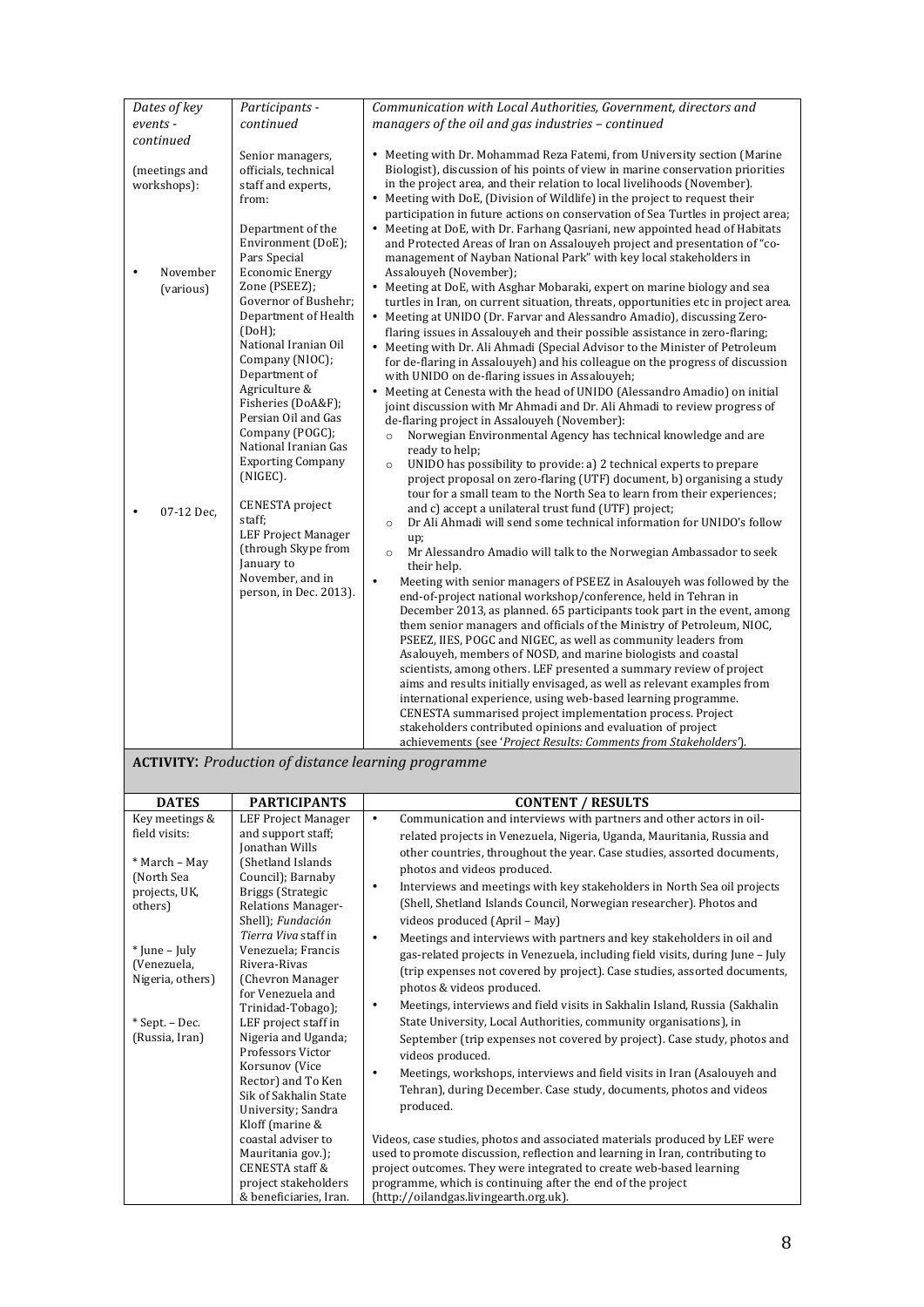### ACTIVITY : Meetings with senior managers and researchers of the Institute for International Energy *Studies (IIES)*

(this cluster of activities - meetings and workshops between CENESTA and the IIES- is listed separately due to the significant role the activities played in the implementation of the project; they enabled the development of constructive working relations between CENESTA and the IIES, which led to strong cooperation and was a key factor in ensuring project co-financing and effective project implementation, and also enabled cooperation between the two organisations on other projects in Iran, ensuring long-term impact of project results)

| <b>DATES</b>                                                           | <b>PARTICIPANTS</b>                                                                                                  | <b>CONTENT / RESULTS</b>                                                                                                                                                                                                                                                                                                                                                                                                                                                                                                                                                                                                                                                                                                                                                                                                                                                                                                                                                |  |
|------------------------------------------------------------------------|----------------------------------------------------------------------------------------------------------------------|-------------------------------------------------------------------------------------------------------------------------------------------------------------------------------------------------------------------------------------------------------------------------------------------------------------------------------------------------------------------------------------------------------------------------------------------------------------------------------------------------------------------------------------------------------------------------------------------------------------------------------------------------------------------------------------------------------------------------------------------------------------------------------------------------------------------------------------------------------------------------------------------------------------------------------------------------------------------------|--|
| 4 March (at<br>CENESTA)<br>10,13, 17 March<br>(at IIES)                | <b>CENESTA</b> team<br>IIES team:<br>Dr. Talebian,<br>Mr. Malaki<br>Mr. Salari                                       | • Consultation meeting with IEES on project progress, challenges, future plans<br>and action plan;<br>• IIES provided final comments on NOSD statutes and their registration;<br>• Reviewing the project workplan for 2013 and discussion of financial<br>challenges of the project;<br>• Review by IIES of draft project report for comments (as per their request);<br>• Discussion and agreement on project co-financing;<br>• Discussion of possible contribution to the project by Dr. Sandra Kloff (travel<br>to Iran agreed and IIES follow up - letter of invitation, visa forms, etc.)<br>• Discussion of Iran-Pakistan Natural Gas Pipeline project, IIES requested<br>Cenesta prepare a brief ToR & submit it to IIES based on Asalouyeh project<br>experiences                                                                                                                                                                                              |  |
| April - various<br>dates<br>July - various                             | CENESTA team with<br>Mr. Malaki (IIES)<br><b>CENESTA</b> team with                                                   | Preparation of draft version of mutual agreement between IIES, CENESTA<br>and PSEEZ for comments and signature by IIES<br>• Preparation of second issue of the project newsletter (final edition);<br>• Preparation of administrative and financial project documents;<br>• Preparation of agenda for the coming field visits;<br>• Preparation of presentation (on Nayban N.Park) for the DoE Bushehr.<br>• Meeting at IIES and presenting the progress of "A co-management model for<br>Nayban Marine and Coastal National Park" with all stakeholders;<br>• Meeting with Malaki (IIES) on the third issue of newsletter.<br>• Meetings at IIES and CENESTA (Tehran) to review project progress and                                                                                                                                                                                                                                                                   |  |
| dates<br>August - various<br>dates<br>September                        | Mr. Malaki<br>CENESTA team with<br>Mr. Malaki                                                                        | prepare agenda of activities for pending field visit to the project area.<br>• Two meetings at IIES: presentation of project progress; preparation bilateral<br>agreement IIES-CENESTA; report for PSEEZ; agenda for next field trip.<br>$\bullet$<br>Meeting at IIES and discussion with on project progress and coming                                                                                                                                                                                                                                                                                                                                                                                                                                                                                                                                                                                                                                                |  |
| (various dates)<br>October<br>(various)<br>November<br>(various dates) | IIES: Dr. Talebian and<br>Mr Malaki<br><b>CENESTA</b> team<br>IIES team plus Dr.<br>Talebian;<br><b>CENESTA</b> team | events for closure of Dialogue & Development project; preparation of<br>draft agenda for final workshops of the project.<br>$\bullet$<br>Meeting with IIES colleagues and Dr. Talebian, who had recently been<br>promoted to post of Advisor to the Minister of Petroleum on social issues:<br>discussion the results of IIES travel/visit to Assalouy and results of<br>internal evaluation of D&D project by PSEEZ and IIES. IIES endorsed<br>NOSD formation in Assalouyeh and expressed optimism for joint<br>collaboration with NOSD in socio-economic and environmental actions/<br>plans. Discussion of content of final workshops of the project (date/time,<br>presentations, participants etc.). Agreed that workshop programme and<br>presentations should contribute towards continuation of project<br>initiatives after EC project in Assalouyeh ends, as well as to ensure more<br>support for NOSD involvement in decision making process in the region. |  |
| 1-4 December                                                           | <b>IIES &amp; CENESTA</b><br>teams                                                                                   | Meeting with IIES team to review the final arrangements of the project<br>workshops in Assalouyeh and Tehran. Invitation letters agreed and sent<br>to Asalouyeh and national participants in end-of-project conference /<br>workshop in Tehran. Final preparation of project progress report in<br>Persian for distribution in project workshops; Preparation of visibility<br>products of the project for distribution/ dissemination. Final<br>arrangements for visit of Sandra Kloff and Edgardo García Larralde and<br>other arrangements for their stay in Tehran) and preparation of field<br>visits and meetings in Assalouyeh. Final arrangements for the end-of -<br>project workshops and conference in Assalouyeh and Tehran:<br>participants, meeting venues, date/time etc. for.                                                                                                                                                                          |  |
| 12 December                                                            | <b>IIES &amp; CENESTA</b><br>teams                                                                                   | Review/evaluation of dynamics and conclusions of end-of-project<br>workshop and conference.                                                                                                                                                                                                                                                                                                                                                                                                                                                                                                                                                                                                                                                                                                                                                                                                                                                                             |  |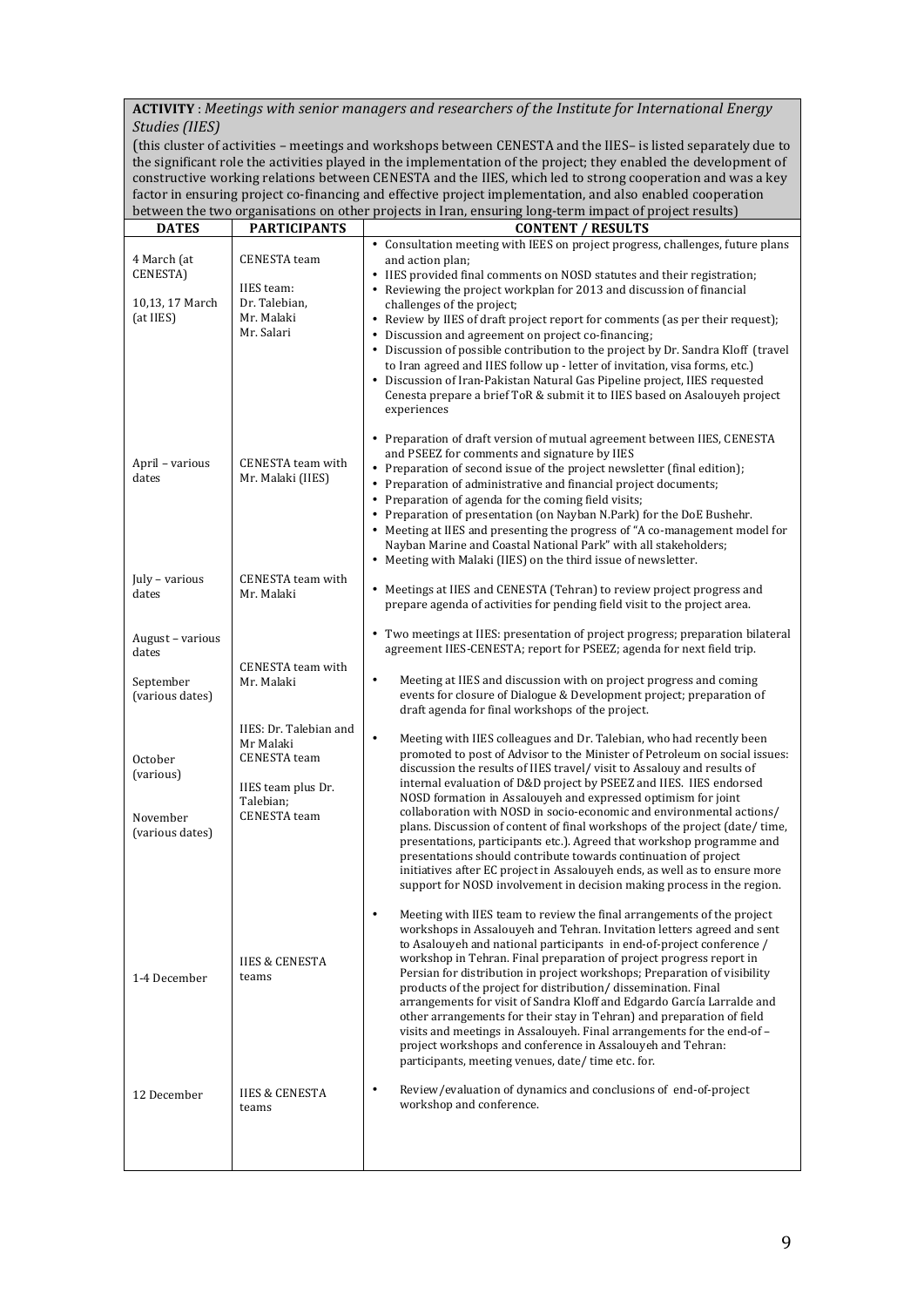**ACTIVITY :** *Participatory workshops with local stakeholders*

(these include collaborative policy formulation workshops, public information and consultation sessions, and capacity-building workshops related to action research actions and the development of pilot projects)

| Community elders,<br>$\bullet$<br>Workshop with local community members from different villages in<br>members of Islamic<br>Chah-Mobarak village to discuss their by-laws and formal registration of<br>Councils, young<br>Nayban Organisation for Sustainable Development (NOSD), its functions<br>$18 - 20$<br>leaders from<br>& structure (February)<br>February<br>different villages,<br>One day visit to Bonoud village and Nayband National Park accompanied<br>$\bullet$<br>CENESTA<br>by Village Council and a participatory communication and consultation<br>session to collect necessary information on water sources, land use of<br>Community leaders<br>and members;<br>Nayband national park, vegetation, livelihood activities, construction,<br>representatives of<br>conflicts with DoE and PSEEZ, and conservation issues (February)<br>PSEEZ and DoE,<br>$\bullet$<br>Consultation session and interview with community elders (from Khoreh<br><b>CENESTA</b><br>& Kush Kenar villages as well as Assalouyeh city) on Nayband Park issues<br>(March);<br>Review and participatory evaluation of prepared project proposal on<br>٠<br>Community elders<br>"running Eco-tourism activities in a part of Nayband Park" by Bid-Khoun<br>and other members<br>village council; (evaluation team were members of NOSD, Cenesta team<br>25 February -<br>DoE, CENESTA<br>and DoE expert based in Nayband NP);<br>3 March<br>Consultation meeting and capacity-building workshop with NOSD<br>$\bullet$<br>members on organizational skills and formal registration of NOSD, and<br>Members of NOSD,<br>visit to Nayband National Park with members of local communities, NOSD<br>DoE, CENESTA<br>and DoE manager of Nayband National Park (March);<br>$\bullet$<br>Participatory workshop with community elders, religious leaders, council<br>members of Haleh village, NOSD members, environmental activists<br>Community elders,<br>(young members of other villages) from east of Nayband National Park<br>members of NOSD,<br>and CENESTA team, held in Nour mosque of Haleh village. Participants<br>Islamic Councils,<br>and CENESTA members discussed the village history, flora and fauna of<br>young leaders from<br>different villages,<br>the region, customary management of mangrove forests, date palms and<br>CENESTA<br>their linkages with local cultures and livelihood activities.<br>14-16 May<br>Workshop with local community members from different villages and the<br>٠<br>first general assembly of Nayban Organisation for Sustainable<br>Development (NOSD): discussion of conservation and livelihood issues<br>$(May)$ .<br>$13 - 17$ July<br>Community elders,<br>Workshop with NOSD on organisational skills and capacity building for<br>$\bullet$<br>members of NOSD,<br>co-management of Nayban National Park and their role in this<br>Islamic Councils,<br>participatory process; workshop with a few village councils (Sahmou,<br>young leaders from<br>Zobar, Haleh, Khoreh) on NOSD activities and goals and their active<br>different villages,<br>participation in common plans in Assalouyeh; communication and<br><b>CENESTA</b><br>discussion with community representatives on formal registration of<br>NOSD: motivation to go forward<br>Workshop with NOSD members and fisher-folks union on "Co-<br>٠<br>NOSD members,<br>management model for Nayban Marine and Coastal National Park" in<br>fisherfolk, CENESTA<br>the region. Community members discussed with CENESTA their concerns,<br>threats, needs, plans etc.; livelihood strategies and corresponding pilot<br>$7 - 10$ Sept.<br>project options were agreed.<br>CENESTA participated in the first NOSD board meeting in Assalouyeh. Mr<br>$\bullet$<br>Kamali reported the recent activities by NOSD, progress in forming<br>various committees and working groups, including 'Women's Committee',<br>NOSD members.<br>information of NOSD registration provided to public, municipality, village<br><b>CENESTA</b><br>and city councils in Assalouyeh, PSEEZ and IIES. NOSD has had positive<br>exchanges with local philanthropies regarding their financial and moral<br>support on NOSD mandates, objectives and activities. The board members<br>of NOSD, with CENESTA's facilitation, continued to discuss and plan for<br>their pilot projects, in accordance with criteria of LEF - led 'Dialogue and<br>Development' project. The following proposals for community-led pilot<br>projects were proposed by the NOSD: 1) sustainable tourism and<br>conservation of Nayban Ecosystems; 2) Green Space Management &<br>Development; 3) advertising and publication service; 4) internet services<br>in Assalouyeh; 5) establishment of Managed Habitats and Fishing Sites; 6)<br>establishing an approved laboratory of environmental monitoring.<br>Oct. - November<br>Community elders<br>Meetings with community elders and leaders of several communities and<br>$\bullet$<br>and leaders; NOSD<br>(various dates)<br>NOSD members, to prepare their participation in the final workshops. | $\alpha$<br><b>DATES</b> | <b>PARTICIPANTS</b> | norhonopo relatea to aetion researen aetions and the development or phot projects<br><b>CONTENT / RESULTS</b> |  |  |  |
|------------------------------------------------------------------------------------------------------------------------------------------------------------------------------------------------------------------------------------------------------------------------------------------------------------------------------------------------------------------------------------------------------------------------------------------------------------------------------------------------------------------------------------------------------------------------------------------------------------------------------------------------------------------------------------------------------------------------------------------------------------------------------------------------------------------------------------------------------------------------------------------------------------------------------------------------------------------------------------------------------------------------------------------------------------------------------------------------------------------------------------------------------------------------------------------------------------------------------------------------------------------------------------------------------------------------------------------------------------------------------------------------------------------------------------------------------------------------------------------------------------------------------------------------------------------------------------------------------------------------------------------------------------------------------------------------------------------------------------------------------------------------------------------------------------------------------------------------------------------------------------------------------------------------------------------------------------------------------------------------------------------------------------------------------------------------------------------------------------------------------------------------------------------------------------------------------------------------------------------------------------------------------------------------------------------------------------------------------------------------------------------------------------------------------------------------------------------------------------------------------------------------------------------------------------------------------------------------------------------------------------------------------------------------------------------------------------------------------------------------------------------------------------------------------------------------------------------------------------------------------------------------------------------------------------------------------------------------------------------------------------------------------------------------------------------------------------------------------------------------------------------------------------------------------------------------------------------------------------------------------------------------------------------------------------------------------------------------------------------------------------------------------------------------------------------------------------------------------------------------------------------------------------------------------------------------------------------------------------------------------------------------------------------------------------------------------------------------------------------------------------------------------------------------------------------------------------------------------------------------------------------------------------------------------------------------------------------------------------------------------------------------------------------------------------------------------------------------------------------------------------------------------------------------------------------------------------------------------------------------------------------------------------------------------------------------------------------------------------------------------------------------------------------------------------------------------------------------------------------------------------------------------------------------------------------------------------------------------------------------------------------------------------------------------------------------------------------------------------------------------------------------------------------------------------------------------------------------------------------------------------------------------------------------------------------------------------------------------------------------------------------------------------------------------------------------------------------------------------------------------------|--------------------------|---------------------|---------------------------------------------------------------------------------------------------------------|--|--|--|
|                                                                                                                                                                                                                                                                                                                                                                                                                                                                                                                                                                                                                                                                                                                                                                                                                                                                                                                                                                                                                                                                                                                                                                                                                                                                                                                                                                                                                                                                                                                                                                                                                                                                                                                                                                                                                                                                                                                                                                                                                                                                                                                                                                                                                                                                                                                                                                                                                                                                                                                                                                                                                                                                                                                                                                                                                                                                                                                                                                                                                                                                                                                                                                                                                                                                                                                                                                                                                                                                                                                                                                                                                                                                                                                                                                                                                                                                                                                                                                                                                                                                                                                                                                                                                                                                                                                                                                                                                                                                                                                                                                                                                                                                                                                                                                                                                                                                                                                                                                                                                                                                                                                                    |                          |                     |                                                                                                               |  |  |  |
|                                                                                                                                                                                                                                                                                                                                                                                                                                                                                                                                                                                                                                                                                                                                                                                                                                                                                                                                                                                                                                                                                                                                                                                                                                                                                                                                                                                                                                                                                                                                                                                                                                                                                                                                                                                                                                                                                                                                                                                                                                                                                                                                                                                                                                                                                                                                                                                                                                                                                                                                                                                                                                                                                                                                                                                                                                                                                                                                                                                                                                                                                                                                                                                                                                                                                                                                                                                                                                                                                                                                                                                                                                                                                                                                                                                                                                                                                                                                                                                                                                                                                                                                                                                                                                                                                                                                                                                                                                                                                                                                                                                                                                                                                                                                                                                                                                                                                                                                                                                                                                                                                                                                    |                          |                     |                                                                                                               |  |  |  |
|                                                                                                                                                                                                                                                                                                                                                                                                                                                                                                                                                                                                                                                                                                                                                                                                                                                                                                                                                                                                                                                                                                                                                                                                                                                                                                                                                                                                                                                                                                                                                                                                                                                                                                                                                                                                                                                                                                                                                                                                                                                                                                                                                                                                                                                                                                                                                                                                                                                                                                                                                                                                                                                                                                                                                                                                                                                                                                                                                                                                                                                                                                                                                                                                                                                                                                                                                                                                                                                                                                                                                                                                                                                                                                                                                                                                                                                                                                                                                                                                                                                                                                                                                                                                                                                                                                                                                                                                                                                                                                                                                                                                                                                                                                                                                                                                                                                                                                                                                                                                                                                                                                                                    |                          |                     |                                                                                                               |  |  |  |
|                                                                                                                                                                                                                                                                                                                                                                                                                                                                                                                                                                                                                                                                                                                                                                                                                                                                                                                                                                                                                                                                                                                                                                                                                                                                                                                                                                                                                                                                                                                                                                                                                                                                                                                                                                                                                                                                                                                                                                                                                                                                                                                                                                                                                                                                                                                                                                                                                                                                                                                                                                                                                                                                                                                                                                                                                                                                                                                                                                                                                                                                                                                                                                                                                                                                                                                                                                                                                                                                                                                                                                                                                                                                                                                                                                                                                                                                                                                                                                                                                                                                                                                                                                                                                                                                                                                                                                                                                                                                                                                                                                                                                                                                                                                                                                                                                                                                                                                                                                                                                                                                                                                                    |                          |                     |                                                                                                               |  |  |  |
|                                                                                                                                                                                                                                                                                                                                                                                                                                                                                                                                                                                                                                                                                                                                                                                                                                                                                                                                                                                                                                                                                                                                                                                                                                                                                                                                                                                                                                                                                                                                                                                                                                                                                                                                                                                                                                                                                                                                                                                                                                                                                                                                                                                                                                                                                                                                                                                                                                                                                                                                                                                                                                                                                                                                                                                                                                                                                                                                                                                                                                                                                                                                                                                                                                                                                                                                                                                                                                                                                                                                                                                                                                                                                                                                                                                                                                                                                                                                                                                                                                                                                                                                                                                                                                                                                                                                                                                                                                                                                                                                                                                                                                                                                                                                                                                                                                                                                                                                                                                                                                                                                                                                    |                          |                     |                                                                                                               |  |  |  |
|                                                                                                                                                                                                                                                                                                                                                                                                                                                                                                                                                                                                                                                                                                                                                                                                                                                                                                                                                                                                                                                                                                                                                                                                                                                                                                                                                                                                                                                                                                                                                                                                                                                                                                                                                                                                                                                                                                                                                                                                                                                                                                                                                                                                                                                                                                                                                                                                                                                                                                                                                                                                                                                                                                                                                                                                                                                                                                                                                                                                                                                                                                                                                                                                                                                                                                                                                                                                                                                                                                                                                                                                                                                                                                                                                                                                                                                                                                                                                                                                                                                                                                                                                                                                                                                                                                                                                                                                                                                                                                                                                                                                                                                                                                                                                                                                                                                                                                                                                                                                                                                                                                                                    |                          |                     |                                                                                                               |  |  |  |
|                                                                                                                                                                                                                                                                                                                                                                                                                                                                                                                                                                                                                                                                                                                                                                                                                                                                                                                                                                                                                                                                                                                                                                                                                                                                                                                                                                                                                                                                                                                                                                                                                                                                                                                                                                                                                                                                                                                                                                                                                                                                                                                                                                                                                                                                                                                                                                                                                                                                                                                                                                                                                                                                                                                                                                                                                                                                                                                                                                                                                                                                                                                                                                                                                                                                                                                                                                                                                                                                                                                                                                                                                                                                                                                                                                                                                                                                                                                                                                                                                                                                                                                                                                                                                                                                                                                                                                                                                                                                                                                                                                                                                                                                                                                                                                                                                                                                                                                                                                                                                                                                                                                                    |                          |                     |                                                                                                               |  |  |  |
|                                                                                                                                                                                                                                                                                                                                                                                                                                                                                                                                                                                                                                                                                                                                                                                                                                                                                                                                                                                                                                                                                                                                                                                                                                                                                                                                                                                                                                                                                                                                                                                                                                                                                                                                                                                                                                                                                                                                                                                                                                                                                                                                                                                                                                                                                                                                                                                                                                                                                                                                                                                                                                                                                                                                                                                                                                                                                                                                                                                                                                                                                                                                                                                                                                                                                                                                                                                                                                                                                                                                                                                                                                                                                                                                                                                                                                                                                                                                                                                                                                                                                                                                                                                                                                                                                                                                                                                                                                                                                                                                                                                                                                                                                                                                                                                                                                                                                                                                                                                                                                                                                                                                    |                          |                     |                                                                                                               |  |  |  |
|                                                                                                                                                                                                                                                                                                                                                                                                                                                                                                                                                                                                                                                                                                                                                                                                                                                                                                                                                                                                                                                                                                                                                                                                                                                                                                                                                                                                                                                                                                                                                                                                                                                                                                                                                                                                                                                                                                                                                                                                                                                                                                                                                                                                                                                                                                                                                                                                                                                                                                                                                                                                                                                                                                                                                                                                                                                                                                                                                                                                                                                                                                                                                                                                                                                                                                                                                                                                                                                                                                                                                                                                                                                                                                                                                                                                                                                                                                                                                                                                                                                                                                                                                                                                                                                                                                                                                                                                                                                                                                                                                                                                                                                                                                                                                                                                                                                                                                                                                                                                                                                                                                                                    |                          |                     |                                                                                                               |  |  |  |
|                                                                                                                                                                                                                                                                                                                                                                                                                                                                                                                                                                                                                                                                                                                                                                                                                                                                                                                                                                                                                                                                                                                                                                                                                                                                                                                                                                                                                                                                                                                                                                                                                                                                                                                                                                                                                                                                                                                                                                                                                                                                                                                                                                                                                                                                                                                                                                                                                                                                                                                                                                                                                                                                                                                                                                                                                                                                                                                                                                                                                                                                                                                                                                                                                                                                                                                                                                                                                                                                                                                                                                                                                                                                                                                                                                                                                                                                                                                                                                                                                                                                                                                                                                                                                                                                                                                                                                                                                                                                                                                                                                                                                                                                                                                                                                                                                                                                                                                                                                                                                                                                                                                                    |                          |                     |                                                                                                               |  |  |  |
|                                                                                                                                                                                                                                                                                                                                                                                                                                                                                                                                                                                                                                                                                                                                                                                                                                                                                                                                                                                                                                                                                                                                                                                                                                                                                                                                                                                                                                                                                                                                                                                                                                                                                                                                                                                                                                                                                                                                                                                                                                                                                                                                                                                                                                                                                                                                                                                                                                                                                                                                                                                                                                                                                                                                                                                                                                                                                                                                                                                                                                                                                                                                                                                                                                                                                                                                                                                                                                                                                                                                                                                                                                                                                                                                                                                                                                                                                                                                                                                                                                                                                                                                                                                                                                                                                                                                                                                                                                                                                                                                                                                                                                                                                                                                                                                                                                                                                                                                                                                                                                                                                                                                    |                          |                     |                                                                                                               |  |  |  |
|                                                                                                                                                                                                                                                                                                                                                                                                                                                                                                                                                                                                                                                                                                                                                                                                                                                                                                                                                                                                                                                                                                                                                                                                                                                                                                                                                                                                                                                                                                                                                                                                                                                                                                                                                                                                                                                                                                                                                                                                                                                                                                                                                                                                                                                                                                                                                                                                                                                                                                                                                                                                                                                                                                                                                                                                                                                                                                                                                                                                                                                                                                                                                                                                                                                                                                                                                                                                                                                                                                                                                                                                                                                                                                                                                                                                                                                                                                                                                                                                                                                                                                                                                                                                                                                                                                                                                                                                                                                                                                                                                                                                                                                                                                                                                                                                                                                                                                                                                                                                                                                                                                                                    |                          |                     |                                                                                                               |  |  |  |
|                                                                                                                                                                                                                                                                                                                                                                                                                                                                                                                                                                                                                                                                                                                                                                                                                                                                                                                                                                                                                                                                                                                                                                                                                                                                                                                                                                                                                                                                                                                                                                                                                                                                                                                                                                                                                                                                                                                                                                                                                                                                                                                                                                                                                                                                                                                                                                                                                                                                                                                                                                                                                                                                                                                                                                                                                                                                                                                                                                                                                                                                                                                                                                                                                                                                                                                                                                                                                                                                                                                                                                                                                                                                                                                                                                                                                                                                                                                                                                                                                                                                                                                                                                                                                                                                                                                                                                                                                                                                                                                                                                                                                                                                                                                                                                                                                                                                                                                                                                                                                                                                                                                                    |                          |                     |                                                                                                               |  |  |  |
|                                                                                                                                                                                                                                                                                                                                                                                                                                                                                                                                                                                                                                                                                                                                                                                                                                                                                                                                                                                                                                                                                                                                                                                                                                                                                                                                                                                                                                                                                                                                                                                                                                                                                                                                                                                                                                                                                                                                                                                                                                                                                                                                                                                                                                                                                                                                                                                                                                                                                                                                                                                                                                                                                                                                                                                                                                                                                                                                                                                                                                                                                                                                                                                                                                                                                                                                                                                                                                                                                                                                                                                                                                                                                                                                                                                                                                                                                                                                                                                                                                                                                                                                                                                                                                                                                                                                                                                                                                                                                                                                                                                                                                                                                                                                                                                                                                                                                                                                                                                                                                                                                                                                    |                          |                     |                                                                                                               |  |  |  |
|                                                                                                                                                                                                                                                                                                                                                                                                                                                                                                                                                                                                                                                                                                                                                                                                                                                                                                                                                                                                                                                                                                                                                                                                                                                                                                                                                                                                                                                                                                                                                                                                                                                                                                                                                                                                                                                                                                                                                                                                                                                                                                                                                                                                                                                                                                                                                                                                                                                                                                                                                                                                                                                                                                                                                                                                                                                                                                                                                                                                                                                                                                                                                                                                                                                                                                                                                                                                                                                                                                                                                                                                                                                                                                                                                                                                                                                                                                                                                                                                                                                                                                                                                                                                                                                                                                                                                                                                                                                                                                                                                                                                                                                                                                                                                                                                                                                                                                                                                                                                                                                                                                                                    |                          |                     |                                                                                                               |  |  |  |
|                                                                                                                                                                                                                                                                                                                                                                                                                                                                                                                                                                                                                                                                                                                                                                                                                                                                                                                                                                                                                                                                                                                                                                                                                                                                                                                                                                                                                                                                                                                                                                                                                                                                                                                                                                                                                                                                                                                                                                                                                                                                                                                                                                                                                                                                                                                                                                                                                                                                                                                                                                                                                                                                                                                                                                                                                                                                                                                                                                                                                                                                                                                                                                                                                                                                                                                                                                                                                                                                                                                                                                                                                                                                                                                                                                                                                                                                                                                                                                                                                                                                                                                                                                                                                                                                                                                                                                                                                                                                                                                                                                                                                                                                                                                                                                                                                                                                                                                                                                                                                                                                                                                                    |                          |                     |                                                                                                               |  |  |  |
|                                                                                                                                                                                                                                                                                                                                                                                                                                                                                                                                                                                                                                                                                                                                                                                                                                                                                                                                                                                                                                                                                                                                                                                                                                                                                                                                                                                                                                                                                                                                                                                                                                                                                                                                                                                                                                                                                                                                                                                                                                                                                                                                                                                                                                                                                                                                                                                                                                                                                                                                                                                                                                                                                                                                                                                                                                                                                                                                                                                                                                                                                                                                                                                                                                                                                                                                                                                                                                                                                                                                                                                                                                                                                                                                                                                                                                                                                                                                                                                                                                                                                                                                                                                                                                                                                                                                                                                                                                                                                                                                                                                                                                                                                                                                                                                                                                                                                                                                                                                                                                                                                                                                    |                          |                     |                                                                                                               |  |  |  |
|                                                                                                                                                                                                                                                                                                                                                                                                                                                                                                                                                                                                                                                                                                                                                                                                                                                                                                                                                                                                                                                                                                                                                                                                                                                                                                                                                                                                                                                                                                                                                                                                                                                                                                                                                                                                                                                                                                                                                                                                                                                                                                                                                                                                                                                                                                                                                                                                                                                                                                                                                                                                                                                                                                                                                                                                                                                                                                                                                                                                                                                                                                                                                                                                                                                                                                                                                                                                                                                                                                                                                                                                                                                                                                                                                                                                                                                                                                                                                                                                                                                                                                                                                                                                                                                                                                                                                                                                                                                                                                                                                                                                                                                                                                                                                                                                                                                                                                                                                                                                                                                                                                                                    |                          |                     |                                                                                                               |  |  |  |
|                                                                                                                                                                                                                                                                                                                                                                                                                                                                                                                                                                                                                                                                                                                                                                                                                                                                                                                                                                                                                                                                                                                                                                                                                                                                                                                                                                                                                                                                                                                                                                                                                                                                                                                                                                                                                                                                                                                                                                                                                                                                                                                                                                                                                                                                                                                                                                                                                                                                                                                                                                                                                                                                                                                                                                                                                                                                                                                                                                                                                                                                                                                                                                                                                                                                                                                                                                                                                                                                                                                                                                                                                                                                                                                                                                                                                                                                                                                                                                                                                                                                                                                                                                                                                                                                                                                                                                                                                                                                                                                                                                                                                                                                                                                                                                                                                                                                                                                                                                                                                                                                                                                                    |                          |                     |                                                                                                               |  |  |  |
|                                                                                                                                                                                                                                                                                                                                                                                                                                                                                                                                                                                                                                                                                                                                                                                                                                                                                                                                                                                                                                                                                                                                                                                                                                                                                                                                                                                                                                                                                                                                                                                                                                                                                                                                                                                                                                                                                                                                                                                                                                                                                                                                                                                                                                                                                                                                                                                                                                                                                                                                                                                                                                                                                                                                                                                                                                                                                                                                                                                                                                                                                                                                                                                                                                                                                                                                                                                                                                                                                                                                                                                                                                                                                                                                                                                                                                                                                                                                                                                                                                                                                                                                                                                                                                                                                                                                                                                                                                                                                                                                                                                                                                                                                                                                                                                                                                                                                                                                                                                                                                                                                                                                    |                          |                     |                                                                                                               |  |  |  |
|                                                                                                                                                                                                                                                                                                                                                                                                                                                                                                                                                                                                                                                                                                                                                                                                                                                                                                                                                                                                                                                                                                                                                                                                                                                                                                                                                                                                                                                                                                                                                                                                                                                                                                                                                                                                                                                                                                                                                                                                                                                                                                                                                                                                                                                                                                                                                                                                                                                                                                                                                                                                                                                                                                                                                                                                                                                                                                                                                                                                                                                                                                                                                                                                                                                                                                                                                                                                                                                                                                                                                                                                                                                                                                                                                                                                                                                                                                                                                                                                                                                                                                                                                                                                                                                                                                                                                                                                                                                                                                                                                                                                                                                                                                                                                                                                                                                                                                                                                                                                                                                                                                                                    |                          |                     |                                                                                                               |  |  |  |
|                                                                                                                                                                                                                                                                                                                                                                                                                                                                                                                                                                                                                                                                                                                                                                                                                                                                                                                                                                                                                                                                                                                                                                                                                                                                                                                                                                                                                                                                                                                                                                                                                                                                                                                                                                                                                                                                                                                                                                                                                                                                                                                                                                                                                                                                                                                                                                                                                                                                                                                                                                                                                                                                                                                                                                                                                                                                                                                                                                                                                                                                                                                                                                                                                                                                                                                                                                                                                                                                                                                                                                                                                                                                                                                                                                                                                                                                                                                                                                                                                                                                                                                                                                                                                                                                                                                                                                                                                                                                                                                                                                                                                                                                                                                                                                                                                                                                                                                                                                                                                                                                                                                                    |                          |                     |                                                                                                               |  |  |  |
|                                                                                                                                                                                                                                                                                                                                                                                                                                                                                                                                                                                                                                                                                                                                                                                                                                                                                                                                                                                                                                                                                                                                                                                                                                                                                                                                                                                                                                                                                                                                                                                                                                                                                                                                                                                                                                                                                                                                                                                                                                                                                                                                                                                                                                                                                                                                                                                                                                                                                                                                                                                                                                                                                                                                                                                                                                                                                                                                                                                                                                                                                                                                                                                                                                                                                                                                                                                                                                                                                                                                                                                                                                                                                                                                                                                                                                                                                                                                                                                                                                                                                                                                                                                                                                                                                                                                                                                                                                                                                                                                                                                                                                                                                                                                                                                                                                                                                                                                                                                                                                                                                                                                    |                          |                     |                                                                                                               |  |  |  |
|                                                                                                                                                                                                                                                                                                                                                                                                                                                                                                                                                                                                                                                                                                                                                                                                                                                                                                                                                                                                                                                                                                                                                                                                                                                                                                                                                                                                                                                                                                                                                                                                                                                                                                                                                                                                                                                                                                                                                                                                                                                                                                                                                                                                                                                                                                                                                                                                                                                                                                                                                                                                                                                                                                                                                                                                                                                                                                                                                                                                                                                                                                                                                                                                                                                                                                                                                                                                                                                                                                                                                                                                                                                                                                                                                                                                                                                                                                                                                                                                                                                                                                                                                                                                                                                                                                                                                                                                                                                                                                                                                                                                                                                                                                                                                                                                                                                                                                                                                                                                                                                                                                                                    |                          |                     |                                                                                                               |  |  |  |
|                                                                                                                                                                                                                                                                                                                                                                                                                                                                                                                                                                                                                                                                                                                                                                                                                                                                                                                                                                                                                                                                                                                                                                                                                                                                                                                                                                                                                                                                                                                                                                                                                                                                                                                                                                                                                                                                                                                                                                                                                                                                                                                                                                                                                                                                                                                                                                                                                                                                                                                                                                                                                                                                                                                                                                                                                                                                                                                                                                                                                                                                                                                                                                                                                                                                                                                                                                                                                                                                                                                                                                                                                                                                                                                                                                                                                                                                                                                                                                                                                                                                                                                                                                                                                                                                                                                                                                                                                                                                                                                                                                                                                                                                                                                                                                                                                                                                                                                                                                                                                                                                                                                                    |                          |                     |                                                                                                               |  |  |  |
|                                                                                                                                                                                                                                                                                                                                                                                                                                                                                                                                                                                                                                                                                                                                                                                                                                                                                                                                                                                                                                                                                                                                                                                                                                                                                                                                                                                                                                                                                                                                                                                                                                                                                                                                                                                                                                                                                                                                                                                                                                                                                                                                                                                                                                                                                                                                                                                                                                                                                                                                                                                                                                                                                                                                                                                                                                                                                                                                                                                                                                                                                                                                                                                                                                                                                                                                                                                                                                                                                                                                                                                                                                                                                                                                                                                                                                                                                                                                                                                                                                                                                                                                                                                                                                                                                                                                                                                                                                                                                                                                                                                                                                                                                                                                                                                                                                                                                                                                                                                                                                                                                                                                    |                          |                     |                                                                                                               |  |  |  |
|                                                                                                                                                                                                                                                                                                                                                                                                                                                                                                                                                                                                                                                                                                                                                                                                                                                                                                                                                                                                                                                                                                                                                                                                                                                                                                                                                                                                                                                                                                                                                                                                                                                                                                                                                                                                                                                                                                                                                                                                                                                                                                                                                                                                                                                                                                                                                                                                                                                                                                                                                                                                                                                                                                                                                                                                                                                                                                                                                                                                                                                                                                                                                                                                                                                                                                                                                                                                                                                                                                                                                                                                                                                                                                                                                                                                                                                                                                                                                                                                                                                                                                                                                                                                                                                                                                                                                                                                                                                                                                                                                                                                                                                                                                                                                                                                                                                                                                                                                                                                                                                                                                                                    |                          |                     |                                                                                                               |  |  |  |
|                                                                                                                                                                                                                                                                                                                                                                                                                                                                                                                                                                                                                                                                                                                                                                                                                                                                                                                                                                                                                                                                                                                                                                                                                                                                                                                                                                                                                                                                                                                                                                                                                                                                                                                                                                                                                                                                                                                                                                                                                                                                                                                                                                                                                                                                                                                                                                                                                                                                                                                                                                                                                                                                                                                                                                                                                                                                                                                                                                                                                                                                                                                                                                                                                                                                                                                                                                                                                                                                                                                                                                                                                                                                                                                                                                                                                                                                                                                                                                                                                                                                                                                                                                                                                                                                                                                                                                                                                                                                                                                                                                                                                                                                                                                                                                                                                                                                                                                                                                                                                                                                                                                                    |                          |                     |                                                                                                               |  |  |  |
|                                                                                                                                                                                                                                                                                                                                                                                                                                                                                                                                                                                                                                                                                                                                                                                                                                                                                                                                                                                                                                                                                                                                                                                                                                                                                                                                                                                                                                                                                                                                                                                                                                                                                                                                                                                                                                                                                                                                                                                                                                                                                                                                                                                                                                                                                                                                                                                                                                                                                                                                                                                                                                                                                                                                                                                                                                                                                                                                                                                                                                                                                                                                                                                                                                                                                                                                                                                                                                                                                                                                                                                                                                                                                                                                                                                                                                                                                                                                                                                                                                                                                                                                                                                                                                                                                                                                                                                                                                                                                                                                                                                                                                                                                                                                                                                                                                                                                                                                                                                                                                                                                                                                    |                          |                     |                                                                                                               |  |  |  |
|                                                                                                                                                                                                                                                                                                                                                                                                                                                                                                                                                                                                                                                                                                                                                                                                                                                                                                                                                                                                                                                                                                                                                                                                                                                                                                                                                                                                                                                                                                                                                                                                                                                                                                                                                                                                                                                                                                                                                                                                                                                                                                                                                                                                                                                                                                                                                                                                                                                                                                                                                                                                                                                                                                                                                                                                                                                                                                                                                                                                                                                                                                                                                                                                                                                                                                                                                                                                                                                                                                                                                                                                                                                                                                                                                                                                                                                                                                                                                                                                                                                                                                                                                                                                                                                                                                                                                                                                                                                                                                                                                                                                                                                                                                                                                                                                                                                                                                                                                                                                                                                                                                                                    |                          |                     |                                                                                                               |  |  |  |
|                                                                                                                                                                                                                                                                                                                                                                                                                                                                                                                                                                                                                                                                                                                                                                                                                                                                                                                                                                                                                                                                                                                                                                                                                                                                                                                                                                                                                                                                                                                                                                                                                                                                                                                                                                                                                                                                                                                                                                                                                                                                                                                                                                                                                                                                                                                                                                                                                                                                                                                                                                                                                                                                                                                                                                                                                                                                                                                                                                                                                                                                                                                                                                                                                                                                                                                                                                                                                                                                                                                                                                                                                                                                                                                                                                                                                                                                                                                                                                                                                                                                                                                                                                                                                                                                                                                                                                                                                                                                                                                                                                                                                                                                                                                                                                                                                                                                                                                                                                                                                                                                                                                                    |                          |                     |                                                                                                               |  |  |  |
|                                                                                                                                                                                                                                                                                                                                                                                                                                                                                                                                                                                                                                                                                                                                                                                                                                                                                                                                                                                                                                                                                                                                                                                                                                                                                                                                                                                                                                                                                                                                                                                                                                                                                                                                                                                                                                                                                                                                                                                                                                                                                                                                                                                                                                                                                                                                                                                                                                                                                                                                                                                                                                                                                                                                                                                                                                                                                                                                                                                                                                                                                                                                                                                                                                                                                                                                                                                                                                                                                                                                                                                                                                                                                                                                                                                                                                                                                                                                                                                                                                                                                                                                                                                                                                                                                                                                                                                                                                                                                                                                                                                                                                                                                                                                                                                                                                                                                                                                                                                                                                                                                                                                    |                          |                     |                                                                                                               |  |  |  |
|                                                                                                                                                                                                                                                                                                                                                                                                                                                                                                                                                                                                                                                                                                                                                                                                                                                                                                                                                                                                                                                                                                                                                                                                                                                                                                                                                                                                                                                                                                                                                                                                                                                                                                                                                                                                                                                                                                                                                                                                                                                                                                                                                                                                                                                                                                                                                                                                                                                                                                                                                                                                                                                                                                                                                                                                                                                                                                                                                                                                                                                                                                                                                                                                                                                                                                                                                                                                                                                                                                                                                                                                                                                                                                                                                                                                                                                                                                                                                                                                                                                                                                                                                                                                                                                                                                                                                                                                                                                                                                                                                                                                                                                                                                                                                                                                                                                                                                                                                                                                                                                                                                                                    |                          |                     |                                                                                                               |  |  |  |
|                                                                                                                                                                                                                                                                                                                                                                                                                                                                                                                                                                                                                                                                                                                                                                                                                                                                                                                                                                                                                                                                                                                                                                                                                                                                                                                                                                                                                                                                                                                                                                                                                                                                                                                                                                                                                                                                                                                                                                                                                                                                                                                                                                                                                                                                                                                                                                                                                                                                                                                                                                                                                                                                                                                                                                                                                                                                                                                                                                                                                                                                                                                                                                                                                                                                                                                                                                                                                                                                                                                                                                                                                                                                                                                                                                                                                                                                                                                                                                                                                                                                                                                                                                                                                                                                                                                                                                                                                                                                                                                                                                                                                                                                                                                                                                                                                                                                                                                                                                                                                                                                                                                                    |                          |                     |                                                                                                               |  |  |  |
|                                                                                                                                                                                                                                                                                                                                                                                                                                                                                                                                                                                                                                                                                                                                                                                                                                                                                                                                                                                                                                                                                                                                                                                                                                                                                                                                                                                                                                                                                                                                                                                                                                                                                                                                                                                                                                                                                                                                                                                                                                                                                                                                                                                                                                                                                                                                                                                                                                                                                                                                                                                                                                                                                                                                                                                                                                                                                                                                                                                                                                                                                                                                                                                                                                                                                                                                                                                                                                                                                                                                                                                                                                                                                                                                                                                                                                                                                                                                                                                                                                                                                                                                                                                                                                                                                                                                                                                                                                                                                                                                                                                                                                                                                                                                                                                                                                                                                                                                                                                                                                                                                                                                    |                          |                     |                                                                                                               |  |  |  |
|                                                                                                                                                                                                                                                                                                                                                                                                                                                                                                                                                                                                                                                                                                                                                                                                                                                                                                                                                                                                                                                                                                                                                                                                                                                                                                                                                                                                                                                                                                                                                                                                                                                                                                                                                                                                                                                                                                                                                                                                                                                                                                                                                                                                                                                                                                                                                                                                                                                                                                                                                                                                                                                                                                                                                                                                                                                                                                                                                                                                                                                                                                                                                                                                                                                                                                                                                                                                                                                                                                                                                                                                                                                                                                                                                                                                                                                                                                                                                                                                                                                                                                                                                                                                                                                                                                                                                                                                                                                                                                                                                                                                                                                                                                                                                                                                                                                                                                                                                                                                                                                                                                                                    |                          |                     |                                                                                                               |  |  |  |
|                                                                                                                                                                                                                                                                                                                                                                                                                                                                                                                                                                                                                                                                                                                                                                                                                                                                                                                                                                                                                                                                                                                                                                                                                                                                                                                                                                                                                                                                                                                                                                                                                                                                                                                                                                                                                                                                                                                                                                                                                                                                                                                                                                                                                                                                                                                                                                                                                                                                                                                                                                                                                                                                                                                                                                                                                                                                                                                                                                                                                                                                                                                                                                                                                                                                                                                                                                                                                                                                                                                                                                                                                                                                                                                                                                                                                                                                                                                                                                                                                                                                                                                                                                                                                                                                                                                                                                                                                                                                                                                                                                                                                                                                                                                                                                                                                                                                                                                                                                                                                                                                                                                                    |                          |                     |                                                                                                               |  |  |  |
|                                                                                                                                                                                                                                                                                                                                                                                                                                                                                                                                                                                                                                                                                                                                                                                                                                                                                                                                                                                                                                                                                                                                                                                                                                                                                                                                                                                                                                                                                                                                                                                                                                                                                                                                                                                                                                                                                                                                                                                                                                                                                                                                                                                                                                                                                                                                                                                                                                                                                                                                                                                                                                                                                                                                                                                                                                                                                                                                                                                                                                                                                                                                                                                                                                                                                                                                                                                                                                                                                                                                                                                                                                                                                                                                                                                                                                                                                                                                                                                                                                                                                                                                                                                                                                                                                                                                                                                                                                                                                                                                                                                                                                                                                                                                                                                                                                                                                                                                                                                                                                                                                                                                    |                          |                     |                                                                                                               |  |  |  |
|                                                                                                                                                                                                                                                                                                                                                                                                                                                                                                                                                                                                                                                                                                                                                                                                                                                                                                                                                                                                                                                                                                                                                                                                                                                                                                                                                                                                                                                                                                                                                                                                                                                                                                                                                                                                                                                                                                                                                                                                                                                                                                                                                                                                                                                                                                                                                                                                                                                                                                                                                                                                                                                                                                                                                                                                                                                                                                                                                                                                                                                                                                                                                                                                                                                                                                                                                                                                                                                                                                                                                                                                                                                                                                                                                                                                                                                                                                                                                                                                                                                                                                                                                                                                                                                                                                                                                                                                                                                                                                                                                                                                                                                                                                                                                                                                                                                                                                                                                                                                                                                                                                                                    |                          |                     |                                                                                                               |  |  |  |
|                                                                                                                                                                                                                                                                                                                                                                                                                                                                                                                                                                                                                                                                                                                                                                                                                                                                                                                                                                                                                                                                                                                                                                                                                                                                                                                                                                                                                                                                                                                                                                                                                                                                                                                                                                                                                                                                                                                                                                                                                                                                                                                                                                                                                                                                                                                                                                                                                                                                                                                                                                                                                                                                                                                                                                                                                                                                                                                                                                                                                                                                                                                                                                                                                                                                                                                                                                                                                                                                                                                                                                                                                                                                                                                                                                                                                                                                                                                                                                                                                                                                                                                                                                                                                                                                                                                                                                                                                                                                                                                                                                                                                                                                                                                                                                                                                                                                                                                                                                                                                                                                                                                                    |                          |                     |                                                                                                               |  |  |  |
|                                                                                                                                                                                                                                                                                                                                                                                                                                                                                                                                                                                                                                                                                                                                                                                                                                                                                                                                                                                                                                                                                                                                                                                                                                                                                                                                                                                                                                                                                                                                                                                                                                                                                                                                                                                                                                                                                                                                                                                                                                                                                                                                                                                                                                                                                                                                                                                                                                                                                                                                                                                                                                                                                                                                                                                                                                                                                                                                                                                                                                                                                                                                                                                                                                                                                                                                                                                                                                                                                                                                                                                                                                                                                                                                                                                                                                                                                                                                                                                                                                                                                                                                                                                                                                                                                                                                                                                                                                                                                                                                                                                                                                                                                                                                                                                                                                                                                                                                                                                                                                                                                                                                    |                          |                     |                                                                                                               |  |  |  |
|                                                                                                                                                                                                                                                                                                                                                                                                                                                                                                                                                                                                                                                                                                                                                                                                                                                                                                                                                                                                                                                                                                                                                                                                                                                                                                                                                                                                                                                                                                                                                                                                                                                                                                                                                                                                                                                                                                                                                                                                                                                                                                                                                                                                                                                                                                                                                                                                                                                                                                                                                                                                                                                                                                                                                                                                                                                                                                                                                                                                                                                                                                                                                                                                                                                                                                                                                                                                                                                                                                                                                                                                                                                                                                                                                                                                                                                                                                                                                                                                                                                                                                                                                                                                                                                                                                                                                                                                                                                                                                                                                                                                                                                                                                                                                                                                                                                                                                                                                                                                                                                                                                                                    |                          |                     |                                                                                                               |  |  |  |
|                                                                                                                                                                                                                                                                                                                                                                                                                                                                                                                                                                                                                                                                                                                                                                                                                                                                                                                                                                                                                                                                                                                                                                                                                                                                                                                                                                                                                                                                                                                                                                                                                                                                                                                                                                                                                                                                                                                                                                                                                                                                                                                                                                                                                                                                                                                                                                                                                                                                                                                                                                                                                                                                                                                                                                                                                                                                                                                                                                                                                                                                                                                                                                                                                                                                                                                                                                                                                                                                                                                                                                                                                                                                                                                                                                                                                                                                                                                                                                                                                                                                                                                                                                                                                                                                                                                                                                                                                                                                                                                                                                                                                                                                                                                                                                                                                                                                                                                                                                                                                                                                                                                                    |                          |                     |                                                                                                               |  |  |  |
|                                                                                                                                                                                                                                                                                                                                                                                                                                                                                                                                                                                                                                                                                                                                                                                                                                                                                                                                                                                                                                                                                                                                                                                                                                                                                                                                                                                                                                                                                                                                                                                                                                                                                                                                                                                                                                                                                                                                                                                                                                                                                                                                                                                                                                                                                                                                                                                                                                                                                                                                                                                                                                                                                                                                                                                                                                                                                                                                                                                                                                                                                                                                                                                                                                                                                                                                                                                                                                                                                                                                                                                                                                                                                                                                                                                                                                                                                                                                                                                                                                                                                                                                                                                                                                                                                                                                                                                                                                                                                                                                                                                                                                                                                                                                                                                                                                                                                                                                                                                                                                                                                                                                    |                          |                     |                                                                                                               |  |  |  |
|                                                                                                                                                                                                                                                                                                                                                                                                                                                                                                                                                                                                                                                                                                                                                                                                                                                                                                                                                                                                                                                                                                                                                                                                                                                                                                                                                                                                                                                                                                                                                                                                                                                                                                                                                                                                                                                                                                                                                                                                                                                                                                                                                                                                                                                                                                                                                                                                                                                                                                                                                                                                                                                                                                                                                                                                                                                                                                                                                                                                                                                                                                                                                                                                                                                                                                                                                                                                                                                                                                                                                                                                                                                                                                                                                                                                                                                                                                                                                                                                                                                                                                                                                                                                                                                                                                                                                                                                                                                                                                                                                                                                                                                                                                                                                                                                                                                                                                                                                                                                                                                                                                                                    |                          |                     |                                                                                                               |  |  |  |
|                                                                                                                                                                                                                                                                                                                                                                                                                                                                                                                                                                                                                                                                                                                                                                                                                                                                                                                                                                                                                                                                                                                                                                                                                                                                                                                                                                                                                                                                                                                                                                                                                                                                                                                                                                                                                                                                                                                                                                                                                                                                                                                                                                                                                                                                                                                                                                                                                                                                                                                                                                                                                                                                                                                                                                                                                                                                                                                                                                                                                                                                                                                                                                                                                                                                                                                                                                                                                                                                                                                                                                                                                                                                                                                                                                                                                                                                                                                                                                                                                                                                                                                                                                                                                                                                                                                                                                                                                                                                                                                                                                                                                                                                                                                                                                                                                                                                                                                                                                                                                                                                                                                                    |                          |                     |                                                                                                               |  |  |  |
|                                                                                                                                                                                                                                                                                                                                                                                                                                                                                                                                                                                                                                                                                                                                                                                                                                                                                                                                                                                                                                                                                                                                                                                                                                                                                                                                                                                                                                                                                                                                                                                                                                                                                                                                                                                                                                                                                                                                                                                                                                                                                                                                                                                                                                                                                                                                                                                                                                                                                                                                                                                                                                                                                                                                                                                                                                                                                                                                                                                                                                                                                                                                                                                                                                                                                                                                                                                                                                                                                                                                                                                                                                                                                                                                                                                                                                                                                                                                                                                                                                                                                                                                                                                                                                                                                                                                                                                                                                                                                                                                                                                                                                                                                                                                                                                                                                                                                                                                                                                                                                                                                                                                    |                          |                     |                                                                                                               |  |  |  |
|                                                                                                                                                                                                                                                                                                                                                                                                                                                                                                                                                                                                                                                                                                                                                                                                                                                                                                                                                                                                                                                                                                                                                                                                                                                                                                                                                                                                                                                                                                                                                                                                                                                                                                                                                                                                                                                                                                                                                                                                                                                                                                                                                                                                                                                                                                                                                                                                                                                                                                                                                                                                                                                                                                                                                                                                                                                                                                                                                                                                                                                                                                                                                                                                                                                                                                                                                                                                                                                                                                                                                                                                                                                                                                                                                                                                                                                                                                                                                                                                                                                                                                                                                                                                                                                                                                                                                                                                                                                                                                                                                                                                                                                                                                                                                                                                                                                                                                                                                                                                                                                                                                                                    |                          |                     |                                                                                                               |  |  |  |
|                                                                                                                                                                                                                                                                                                                                                                                                                                                                                                                                                                                                                                                                                                                                                                                                                                                                                                                                                                                                                                                                                                                                                                                                                                                                                                                                                                                                                                                                                                                                                                                                                                                                                                                                                                                                                                                                                                                                                                                                                                                                                                                                                                                                                                                                                                                                                                                                                                                                                                                                                                                                                                                                                                                                                                                                                                                                                                                                                                                                                                                                                                                                                                                                                                                                                                                                                                                                                                                                                                                                                                                                                                                                                                                                                                                                                                                                                                                                                                                                                                                                                                                                                                                                                                                                                                                                                                                                                                                                                                                                                                                                                                                                                                                                                                                                                                                                                                                                                                                                                                                                                                                                    |                          |                     |                                                                                                               |  |  |  |
|                                                                                                                                                                                                                                                                                                                                                                                                                                                                                                                                                                                                                                                                                                                                                                                                                                                                                                                                                                                                                                                                                                                                                                                                                                                                                                                                                                                                                                                                                                                                                                                                                                                                                                                                                                                                                                                                                                                                                                                                                                                                                                                                                                                                                                                                                                                                                                                                                                                                                                                                                                                                                                                                                                                                                                                                                                                                                                                                                                                                                                                                                                                                                                                                                                                                                                                                                                                                                                                                                                                                                                                                                                                                                                                                                                                                                                                                                                                                                                                                                                                                                                                                                                                                                                                                                                                                                                                                                                                                                                                                                                                                                                                                                                                                                                                                                                                                                                                                                                                                                                                                                                                                    |                          |                     |                                                                                                               |  |  |  |
|                                                                                                                                                                                                                                                                                                                                                                                                                                                                                                                                                                                                                                                                                                                                                                                                                                                                                                                                                                                                                                                                                                                                                                                                                                                                                                                                                                                                                                                                                                                                                                                                                                                                                                                                                                                                                                                                                                                                                                                                                                                                                                                                                                                                                                                                                                                                                                                                                                                                                                                                                                                                                                                                                                                                                                                                                                                                                                                                                                                                                                                                                                                                                                                                                                                                                                                                                                                                                                                                                                                                                                                                                                                                                                                                                                                                                                                                                                                                                                                                                                                                                                                                                                                                                                                                                                                                                                                                                                                                                                                                                                                                                                                                                                                                                                                                                                                                                                                                                                                                                                                                                                                                    |                          |                     |                                                                                                               |  |  |  |
|                                                                                                                                                                                                                                                                                                                                                                                                                                                                                                                                                                                                                                                                                                                                                                                                                                                                                                                                                                                                                                                                                                                                                                                                                                                                                                                                                                                                                                                                                                                                                                                                                                                                                                                                                                                                                                                                                                                                                                                                                                                                                                                                                                                                                                                                                                                                                                                                                                                                                                                                                                                                                                                                                                                                                                                                                                                                                                                                                                                                                                                                                                                                                                                                                                                                                                                                                                                                                                                                                                                                                                                                                                                                                                                                                                                                                                                                                                                                                                                                                                                                                                                                                                                                                                                                                                                                                                                                                                                                                                                                                                                                                                                                                                                                                                                                                                                                                                                                                                                                                                                                                                                                    |                          |                     |                                                                                                               |  |  |  |
|                                                                                                                                                                                                                                                                                                                                                                                                                                                                                                                                                                                                                                                                                                                                                                                                                                                                                                                                                                                                                                                                                                                                                                                                                                                                                                                                                                                                                                                                                                                                                                                                                                                                                                                                                                                                                                                                                                                                                                                                                                                                                                                                                                                                                                                                                                                                                                                                                                                                                                                                                                                                                                                                                                                                                                                                                                                                                                                                                                                                                                                                                                                                                                                                                                                                                                                                                                                                                                                                                                                                                                                                                                                                                                                                                                                                                                                                                                                                                                                                                                                                                                                                                                                                                                                                                                                                                                                                                                                                                                                                                                                                                                                                                                                                                                                                                                                                                                                                                                                                                                                                                                                                    |                          |                     |                                                                                                               |  |  |  |
|                                                                                                                                                                                                                                                                                                                                                                                                                                                                                                                                                                                                                                                                                                                                                                                                                                                                                                                                                                                                                                                                                                                                                                                                                                                                                                                                                                                                                                                                                                                                                                                                                                                                                                                                                                                                                                                                                                                                                                                                                                                                                                                                                                                                                                                                                                                                                                                                                                                                                                                                                                                                                                                                                                                                                                                                                                                                                                                                                                                                                                                                                                                                                                                                                                                                                                                                                                                                                                                                                                                                                                                                                                                                                                                                                                                                                                                                                                                                                                                                                                                                                                                                                                                                                                                                                                                                                                                                                                                                                                                                                                                                                                                                                                                                                                                                                                                                                                                                                                                                                                                                                                                                    |                          |                     |                                                                                                               |  |  |  |
|                                                                                                                                                                                                                                                                                                                                                                                                                                                                                                                                                                                                                                                                                                                                                                                                                                                                                                                                                                                                                                                                                                                                                                                                                                                                                                                                                                                                                                                                                                                                                                                                                                                                                                                                                                                                                                                                                                                                                                                                                                                                                                                                                                                                                                                                                                                                                                                                                                                                                                                                                                                                                                                                                                                                                                                                                                                                                                                                                                                                                                                                                                                                                                                                                                                                                                                                                                                                                                                                                                                                                                                                                                                                                                                                                                                                                                                                                                                                                                                                                                                                                                                                                                                                                                                                                                                                                                                                                                                                                                                                                                                                                                                                                                                                                                                                                                                                                                                                                                                                                                                                                                                                    |                          |                     |                                                                                                               |  |  |  |
|                                                                                                                                                                                                                                                                                                                                                                                                                                                                                                                                                                                                                                                                                                                                                                                                                                                                                                                                                                                                                                                                                                                                                                                                                                                                                                                                                                                                                                                                                                                                                                                                                                                                                                                                                                                                                                                                                                                                                                                                                                                                                                                                                                                                                                                                                                                                                                                                                                                                                                                                                                                                                                                                                                                                                                                                                                                                                                                                                                                                                                                                                                                                                                                                                                                                                                                                                                                                                                                                                                                                                                                                                                                                                                                                                                                                                                                                                                                                                                                                                                                                                                                                                                                                                                                                                                                                                                                                                                                                                                                                                                                                                                                                                                                                                                                                                                                                                                                                                                                                                                                                                                                                    |                          |                     |                                                                                                               |  |  |  |
|                                                                                                                                                                                                                                                                                                                                                                                                                                                                                                                                                                                                                                                                                                                                                                                                                                                                                                                                                                                                                                                                                                                                                                                                                                                                                                                                                                                                                                                                                                                                                                                                                                                                                                                                                                                                                                                                                                                                                                                                                                                                                                                                                                                                                                                                                                                                                                                                                                                                                                                                                                                                                                                                                                                                                                                                                                                                                                                                                                                                                                                                                                                                                                                                                                                                                                                                                                                                                                                                                                                                                                                                                                                                                                                                                                                                                                                                                                                                                                                                                                                                                                                                                                                                                                                                                                                                                                                                                                                                                                                                                                                                                                                                                                                                                                                                                                                                                                                                                                                                                                                                                                                                    |                          |                     |                                                                                                               |  |  |  |
|                                                                                                                                                                                                                                                                                                                                                                                                                                                                                                                                                                                                                                                                                                                                                                                                                                                                                                                                                                                                                                                                                                                                                                                                                                                                                                                                                                                                                                                                                                                                                                                                                                                                                                                                                                                                                                                                                                                                                                                                                                                                                                                                                                                                                                                                                                                                                                                                                                                                                                                                                                                                                                                                                                                                                                                                                                                                                                                                                                                                                                                                                                                                                                                                                                                                                                                                                                                                                                                                                                                                                                                                                                                                                                                                                                                                                                                                                                                                                                                                                                                                                                                                                                                                                                                                                                                                                                                                                                                                                                                                                                                                                                                                                                                                                                                                                                                                                                                                                                                                                                                                                                                                    |                          |                     |                                                                                                               |  |  |  |
|                                                                                                                                                                                                                                                                                                                                                                                                                                                                                                                                                                                                                                                                                                                                                                                                                                                                                                                                                                                                                                                                                                                                                                                                                                                                                                                                                                                                                                                                                                                                                                                                                                                                                                                                                                                                                                                                                                                                                                                                                                                                                                                                                                                                                                                                                                                                                                                                                                                                                                                                                                                                                                                                                                                                                                                                                                                                                                                                                                                                                                                                                                                                                                                                                                                                                                                                                                                                                                                                                                                                                                                                                                                                                                                                                                                                                                                                                                                                                                                                                                                                                                                                                                                                                                                                                                                                                                                                                                                                                                                                                                                                                                                                                                                                                                                                                                                                                                                                                                                                                                                                                                                                    |                          |                     |                                                                                                               |  |  |  |
|                                                                                                                                                                                                                                                                                                                                                                                                                                                                                                                                                                                                                                                                                                                                                                                                                                                                                                                                                                                                                                                                                                                                                                                                                                                                                                                                                                                                                                                                                                                                                                                                                                                                                                                                                                                                                                                                                                                                                                                                                                                                                                                                                                                                                                                                                                                                                                                                                                                                                                                                                                                                                                                                                                                                                                                                                                                                                                                                                                                                                                                                                                                                                                                                                                                                                                                                                                                                                                                                                                                                                                                                                                                                                                                                                                                                                                                                                                                                                                                                                                                                                                                                                                                                                                                                                                                                                                                                                                                                                                                                                                                                                                                                                                                                                                                                                                                                                                                                                                                                                                                                                                                                    |                          |                     |                                                                                                               |  |  |  |
|                                                                                                                                                                                                                                                                                                                                                                                                                                                                                                                                                                                                                                                                                                                                                                                                                                                                                                                                                                                                                                                                                                                                                                                                                                                                                                                                                                                                                                                                                                                                                                                                                                                                                                                                                                                                                                                                                                                                                                                                                                                                                                                                                                                                                                                                                                                                                                                                                                                                                                                                                                                                                                                                                                                                                                                                                                                                                                                                                                                                                                                                                                                                                                                                                                                                                                                                                                                                                                                                                                                                                                                                                                                                                                                                                                                                                                                                                                                                                                                                                                                                                                                                                                                                                                                                                                                                                                                                                                                                                                                                                                                                                                                                                                                                                                                                                                                                                                                                                                                                                                                                                                                                    |                          |                     |                                                                                                               |  |  |  |
|                                                                                                                                                                                                                                                                                                                                                                                                                                                                                                                                                                                                                                                                                                                                                                                                                                                                                                                                                                                                                                                                                                                                                                                                                                                                                                                                                                                                                                                                                                                                                                                                                                                                                                                                                                                                                                                                                                                                                                                                                                                                                                                                                                                                                                                                                                                                                                                                                                                                                                                                                                                                                                                                                                                                                                                                                                                                                                                                                                                                                                                                                                                                                                                                                                                                                                                                                                                                                                                                                                                                                                                                                                                                                                                                                                                                                                                                                                                                                                                                                                                                                                                                                                                                                                                                                                                                                                                                                                                                                                                                                                                                                                                                                                                                                                                                                                                                                                                                                                                                                                                                                                                                    |                          |                     |                                                                                                               |  |  |  |
|                                                                                                                                                                                                                                                                                                                                                                                                                                                                                                                                                                                                                                                                                                                                                                                                                                                                                                                                                                                                                                                                                                                                                                                                                                                                                                                                                                                                                                                                                                                                                                                                                                                                                                                                                                                                                                                                                                                                                                                                                                                                                                                                                                                                                                                                                                                                                                                                                                                                                                                                                                                                                                                                                                                                                                                                                                                                                                                                                                                                                                                                                                                                                                                                                                                                                                                                                                                                                                                                                                                                                                                                                                                                                                                                                                                                                                                                                                                                                                                                                                                                                                                                                                                                                                                                                                                                                                                                                                                                                                                                                                                                                                                                                                                                                                                                                                                                                                                                                                                                                                                                                                                                    |                          |                     |                                                                                                               |  |  |  |
|                                                                                                                                                                                                                                                                                                                                                                                                                                                                                                                                                                                                                                                                                                                                                                                                                                                                                                                                                                                                                                                                                                                                                                                                                                                                                                                                                                                                                                                                                                                                                                                                                                                                                                                                                                                                                                                                                                                                                                                                                                                                                                                                                                                                                                                                                                                                                                                                                                                                                                                                                                                                                                                                                                                                                                                                                                                                                                                                                                                                                                                                                                                                                                                                                                                                                                                                                                                                                                                                                                                                                                                                                                                                                                                                                                                                                                                                                                                                                                                                                                                                                                                                                                                                                                                                                                                                                                                                                                                                                                                                                                                                                                                                                                                                                                                                                                                                                                                                                                                                                                                                                                                                    |                          |                     |                                                                                                               |  |  |  |
|                                                                                                                                                                                                                                                                                                                                                                                                                                                                                                                                                                                                                                                                                                                                                                                                                                                                                                                                                                                                                                                                                                                                                                                                                                                                                                                                                                                                                                                                                                                                                                                                                                                                                                                                                                                                                                                                                                                                                                                                                                                                                                                                                                                                                                                                                                                                                                                                                                                                                                                                                                                                                                                                                                                                                                                                                                                                                                                                                                                                                                                                                                                                                                                                                                                                                                                                                                                                                                                                                                                                                                                                                                                                                                                                                                                                                                                                                                                                                                                                                                                                                                                                                                                                                                                                                                                                                                                                                                                                                                                                                                                                                                                                                                                                                                                                                                                                                                                                                                                                                                                                                                                                    |                          |                     |                                                                                                               |  |  |  |
|                                                                                                                                                                                                                                                                                                                                                                                                                                                                                                                                                                                                                                                                                                                                                                                                                                                                                                                                                                                                                                                                                                                                                                                                                                                                                                                                                                                                                                                                                                                                                                                                                                                                                                                                                                                                                                                                                                                                                                                                                                                                                                                                                                                                                                                                                                                                                                                                                                                                                                                                                                                                                                                                                                                                                                                                                                                                                                                                                                                                                                                                                                                                                                                                                                                                                                                                                                                                                                                                                                                                                                                                                                                                                                                                                                                                                                                                                                                                                                                                                                                                                                                                                                                                                                                                                                                                                                                                                                                                                                                                                                                                                                                                                                                                                                                                                                                                                                                                                                                                                                                                                                                                    |                          | members; CENESTA    |                                                                                                               |  |  |  |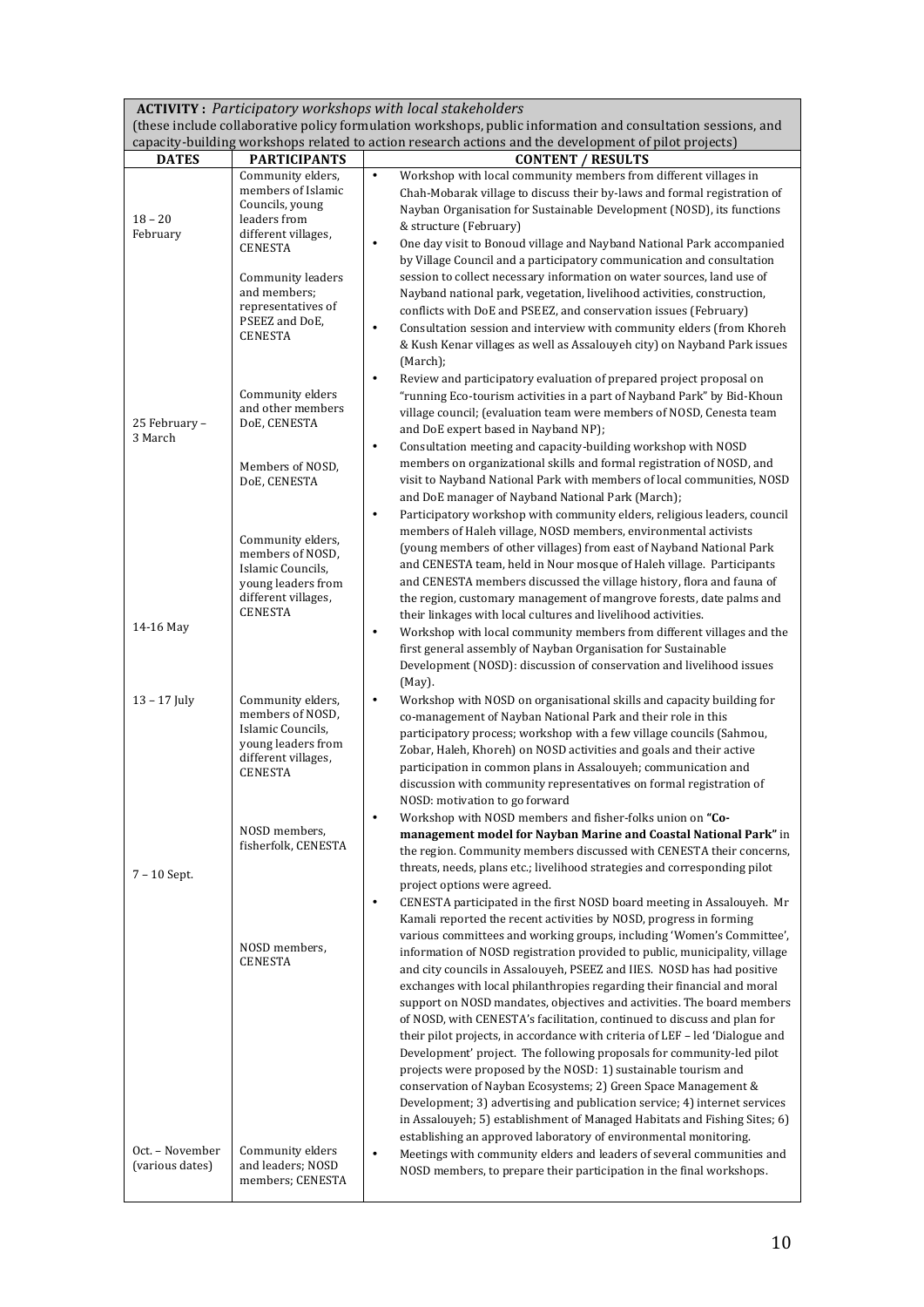| Dates      | Participants                                                                                  | Participatory workshops with local stakeholders - continued                                                                                                                                                                                                                                                                                                                                                                                                                                                                                                           |  |
|------------|-----------------------------------------------------------------------------------------------|-----------------------------------------------------------------------------------------------------------------------------------------------------------------------------------------------------------------------------------------------------------------------------------------------------------------------------------------------------------------------------------------------------------------------------------------------------------------------------------------------------------------------------------------------------------------------|--|
| 9 December | NOSD members, local<br>authorities,<br>community leaders<br>and other project<br>stakeholders | End-of-project evaluation workshop in Asalouyeh with, community<br>leaders, local authorities and other key stakeholders, including senior<br>PSEEZ managers and marine and coastal scientists, provided insights into<br>positive project outcomes and lessons learned. LEF and CENESTA made<br>presentations. All participants - local authorities, community leaders,<br>senior managers and government officials - expressed very positive views<br>about project achievements (see 'Project Results: Comments from<br>Stakeholders' at the end of this section). |  |

## *2.3 Activities not carried out*

In terms of purpose and content, all the activities listed in Annex 1 and in Amendment 1 of the Grant Contract were carried out, although not necessarily in the same chronological order as initially envisaged, nor exactly as outlined in the documents mentioned. As previously explained, two or more activities were often combined in one workshop, or in a series of meetings and/or workshops over several days. Regarding activities led by the IPE, these were more limited than initially envisaged. In fact, the IPE was only an active project partner during the first 18 months of project implementation. The IPE fulfilled its main role, which was to 'open doors' for LEF and CENESTA to ensure access to key actors in the Iranian oil and gas industries and the Ministry of Oil; this was successfully achieved in 2010 and during the first half of 2011. However, as Iranian universities came under increased scrutiny in a climate of heightened tension and suspicion, the effects of the changed circumstances had an adverse effect on the IPE, limiting its perceived autonomy of action. This led to the decision, suggested initially by the Director of the IPE himself, to halt the participation of the IPE in the project (the decision to put an end to the participation of the IPE in project activities was made by project partners through consensual agreement). Budget items linked to the IPE (such as renting an office in Asalouyeh) were thus eliminated (the PSEEZ provided CENESTA with access to work stations in Asalouyeh from mid 2011 onwards, thus ensuring a satisfactory alternative).

### *2.4 Results of the Action*

The following table provides a summary of the results (outputs and outcomes<sup>1</sup>) achieved through the implementation of project activities, in relation to both the specific project objective and the corresponding expected results initially stated in project documents. Project outputs are directly linked to the activities that produce them, and in the following table they appear in conjunction with those activities. Outcomes, on the other hand, express more complex processes that are not easily linked to specific activities or outputs, as they generally express changes (in the actions, behaviour, attitudes and relations of key stakeholders and beneficiaries) that occur through the interaction of many different factors, among which several (or many) project activities and outputs, and the relational effects between them, can be important contributing factors. In consequence, although both outputs and outcomes constitute project results, in the following table they are not represented together. Outcomes are not linked to specific activities or outputs in the table; rather, they are indicated in a column that encompasses the whole project implementation process. It is important to note that the outcomes listed must be seen as *early indicators* of change processes, not final results. Time will tell how the outcomes achieved to date develop. Many activities that were carried out repeatedly throughout the implementation of the project (for example, meetings with key decision makers in the PSEEZ), contributed

 <sup>1</sup> In this report, the term *outputs* is used to denote direct *products* of project activities, which are closely linked in time to the activities that generate them. The word *outcomes* refers to the *effects* that project activities and outputs have contributed to generate in the actions, behavior, attitudes and relations of project target groups, beneficiaries and other key stakeholders (outcomes may take some time to become apparent; here we list *early indicators* of effects).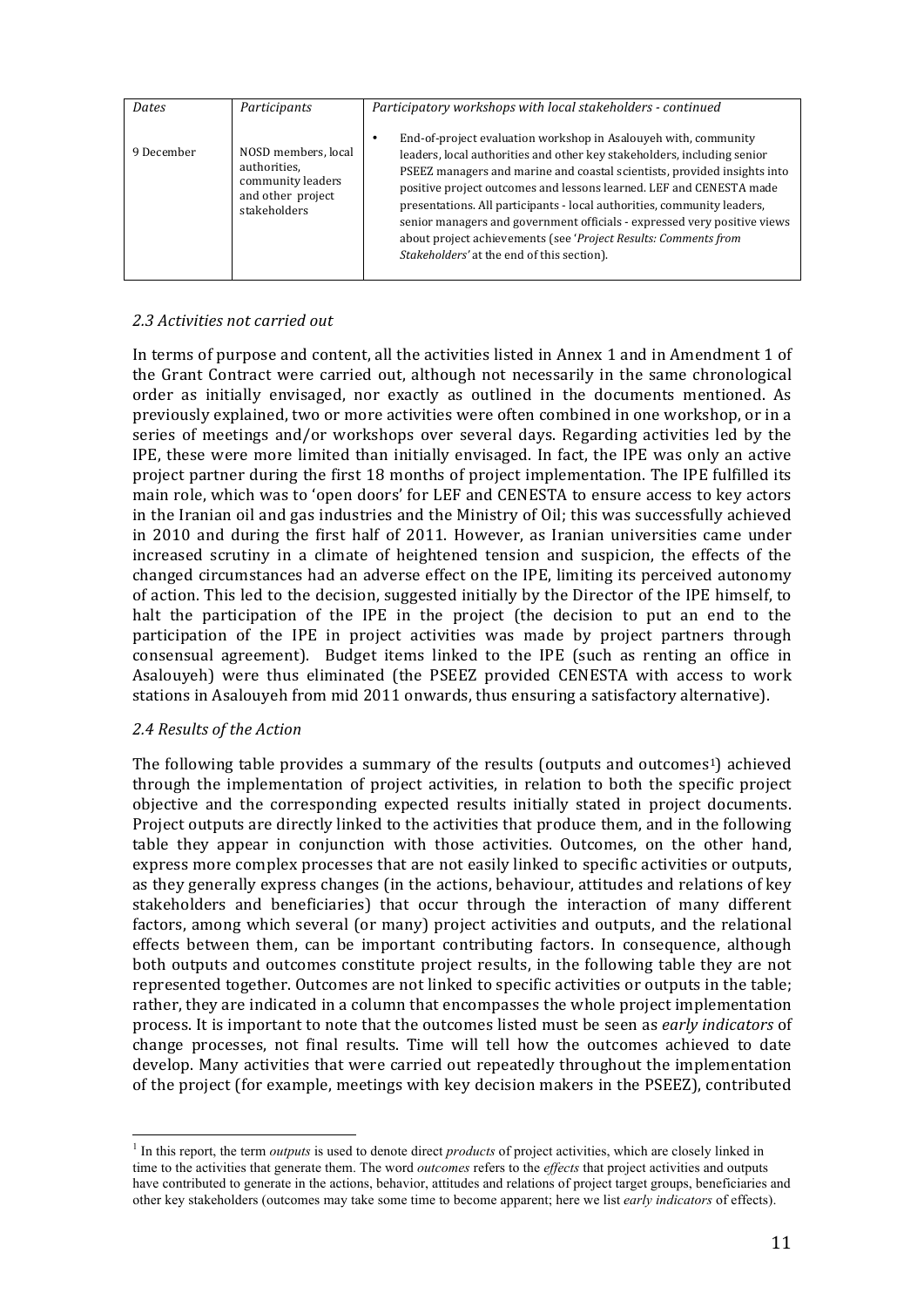to several different project outputs and outcomes; an attempt is made to reflect this in the table.

The project's specific objective  $-$  that is, the specific change that the project aimed to generate - was stated in the following terms in project documents: *Increased capacity of the most vulnerable social groups in the region of Assaluyeh in southern Bushehr province of Iran, to participate effectively with local authorities, Government agencies and key actors* associated with the industrialisation of the region, in formulating and implementing social, *health and environmental policies that affect them*.

In evaluating project results, the *expected results* outlined in the original project document, as well as the *indicators of achievement* posited in the original project logframe, have been taken into account. The results expected from successful project implementation, as stated in the original project documents, are closely linked to the project's specific objective, and can be understood as targets that express tangible partial 'steps' that enable the achievement of the project's specific objective.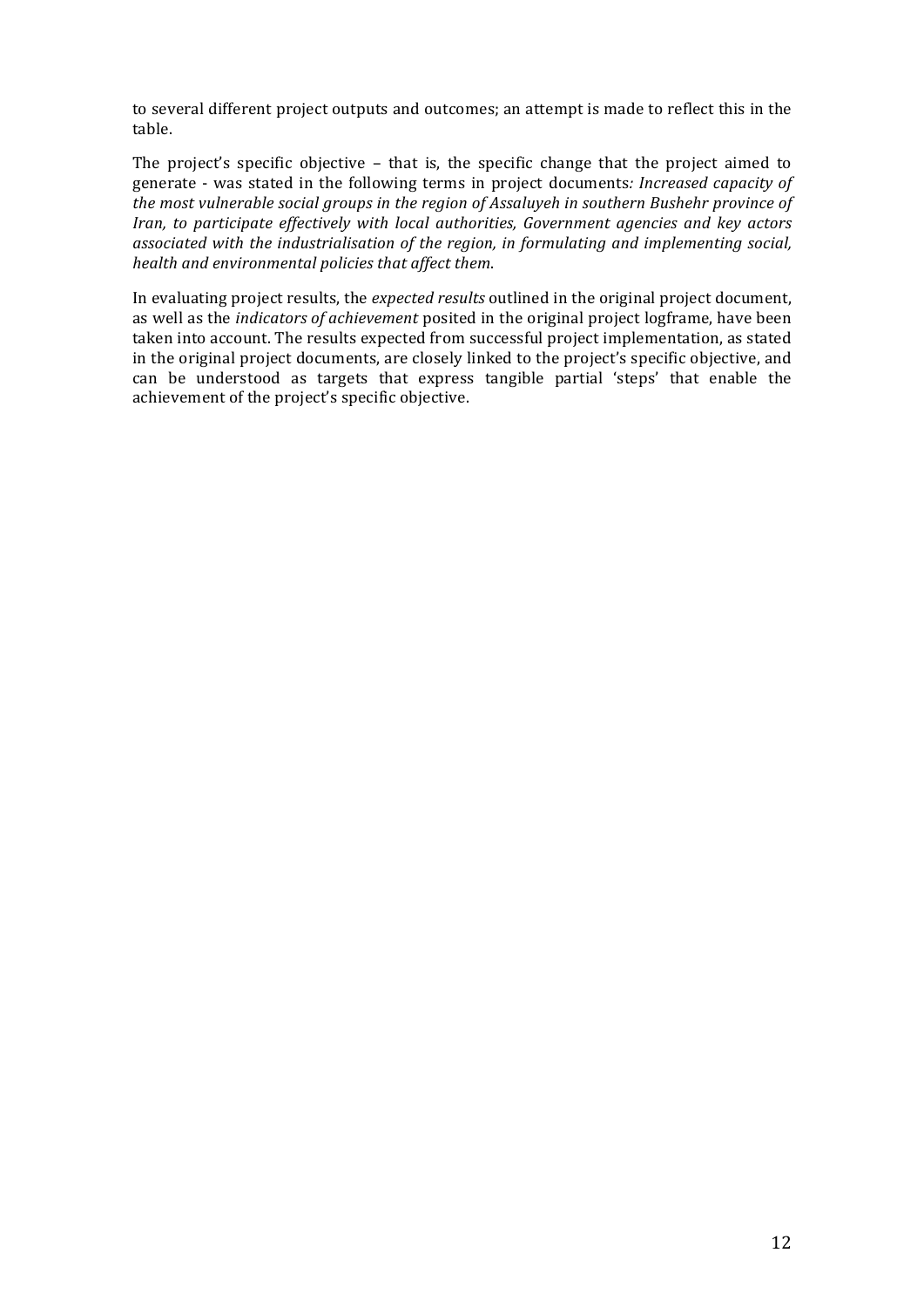| <b>Result 1:</b> Enhanced capacity among the most vulnerable                 |                                         |                                           |
|------------------------------------------------------------------------------|-----------------------------------------|-------------------------------------------|
| people and groups, both personal and institutional, to                       | SIGNIFICANT                             |                                           |
| understand and act on the causes of regional poverty and to                  | <b>PROJECT</b><br><b>OUTCOMES</b>       |                                           |
| realize their potential in addressing them.                                  |                                         |                                           |
| <b>MAIN ACTIVITIES</b>                                                       | <b>KEY OUTPUTS</b>                      |                                           |
| Visits to communities to identify and<br>$\bullet$                           | Project newsletter 1<br>$\bullet$       |                                           |
| engage key local actors and vulnerable                                       | to inform and consult                   | Increased information flows               |
| groups (2010/11)                                                             | local actors on                         | between oil and gas<br>managers and local |
| Capacity-building workshops in<br>$\bullet$                                  | project activities &                    | stakeholders                              |
| participatory assessment of local                                            | aims                                    |                                           |
| challenges and priorities (2010/11);                                         | Key local actors<br>$\bullet$           |                                           |
| Regular information & consultation<br>$\bullet$                              | identified & engaged                    | Increased understanding<br>$\bullet$      |
| sessions and meetings with leaders and                                       | Participatory<br>$\bullet$              | among local community                     |
| members of community associations,<br>local authorities & other local actors | assessment of                           | groups, of the relations                  |
| throughout project implementation (in                                        | priority problems<br>and issues and of  | between local issues and                  |
| 21 villages in Asalouyeh region);                                            | local capacities and                    | problems and the operations               |
| Training sessions in organisational and<br>$\bullet$                         | training needs, by 60                   | of the oil and gas companies,             |
| life skills for 150 community members                                        | community members                       | and of options to improve                 |
| from vulnerable groups (2011/12);                                            | from vulnerable                         | existing conditions.                      |
| Regular communication with relevant<br>٠                                     | social groups, civil                    |                                           |
| government authorities throughout                                            | society organisations                   | Increased understanding of<br>$\bullet$   |
| project cycle (Dept. Of Health -DoH,                                         | and local authorities                   | the need for dialogue and                 |
| Dept. of Environment - DoE, Governor                                         | Public document that<br>$\bullet$       | cooperation to ensure                     |
| of Bushehr, Dept. of Agriculture &                                           | summarizes results of                   | effective solutions to local              |
| Fisheries - DoA&F, others).                                                  | participatory WS                        | development issues, among                 |
| Workshops and meetings with Andishe<br>$\bullet$                             | Reports, Power Point<br>$\bullet$       | key stakeholders (senior                  |
| Varzan Borna, the only active CSO in the                                     | presentations &                         | managers of PSEEZ & other                 |
| area (AVB has nearly 400 members)                                            | photos of activities                    | oil and gas companies, local              |
|                                                                              | (and video clips)                       | authorities, community                    |
| Result 2: Increased capacity of all stakeholders to work                     |                                         | leaders, Governor of                      |
| together effectively to formulate and carry out locally                      |                                         | Bushehr, govenmt. officials).             |
| appropriate initiatives in health and other fields, aimed at                 |                                         |                                           |
| poverty reduction and sustainable development (SD).                          |                                         | Increased interaction and<br>$\bullet$    |
| <b>MAIN ACTIVITIES</b>                                                       | <b>KEY OUTPUTS</b>                      | trust between local                       |
| Capacity-building WS in multi-<br>$\bullet$                                  | 80 community<br>$\bullet$               | community actors and                      |
| stakeholder dialogue, consensus-                                             | members trained                         | senior managers and                       |
| building & co-management for 60-80                                           | Nayban Organisation<br>$\bullet$        | decision makers of the                    |
| members of local communities,<br>representatives of oil and gas              | for Sustainable<br>Development created, | PSEEZ, other industries and               |
| companies, local authorities,                                                | to bring together and                   | government agencies in                    |
| government and others (2011-2013)                                            | represent community                     | Asalouyeh.                                |
| Presentation of international examples<br>$\bullet$                          | actors, and to                          |                                           |
| of multi-stakeholder dialogue and                                            | formally liaise with                    | Increased interest & action<br>$\bullet$  |
| cooperation around oil and gas projects                                      | other stakeholders                      | from DoE, DoH, PSEEZ,                     |
| Regular communication with PSEEZ,<br>$\bullet$                               | 6 pilot projects<br>$\bullet$           | Governor of Bushehr and                   |
| industry actors & relevant government                                        | (initiated in 2013)                     | local authorities of                      |
| agencies, continued                                                          | PSEEZ commitment<br>$\bullet$           | Asalouyeh in involving local              |
| Additional on-the-job training for local<br>$\bullet$                        | to support additional                   | communities in initiatives                |
| authorities, vulnerable groups, industry                                     | vocational training                     | for local development and                 |
| managers, others (60 pers.)                                                  | Public Info Centre in<br>$\bullet$      | conservation.                             |
| Multi-stakeholder workshops to decide<br>$\bullet$                           | Asalouyeh by PSEEZ                      |                                           |
| pilot projects (2012/2013)                                                   | Reports WS results,<br>$\bullet$        | Constructive relations<br>$\bullet$       |
| Meetings, communication with key<br>$\bullet$                                | photos, stories                         | leading to multi-stakeholder              |
| actors and projects in the world                                             | Web-based distance<br>$\bullet$         | cooperation and alliances                 |
| revision of docs, to produce distance                                        | learning programme                      | among key stakeholders.                   |
| learning programme                                                           |                                         |                                           |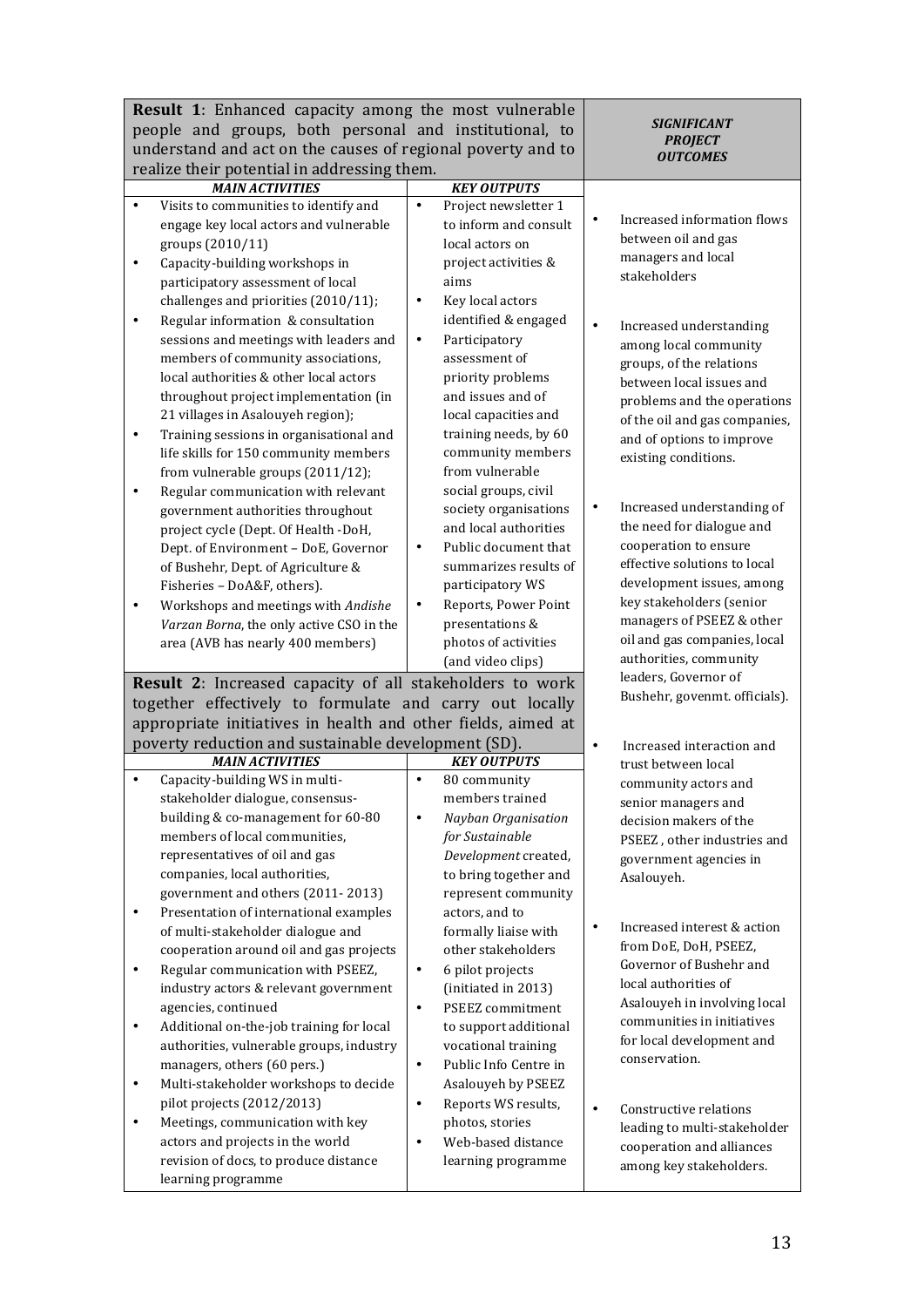| <b>Result 3:</b> Improved monitoring by stakeholders of both<br>public policy and private sector implementation, particularly<br>in the fields of health and environmental impact assessment |                                                                                                                                                                                                                                                                                                                                                                                                                                                                                                                                                                                                                                                      | <b>SIGNIFICANT</b><br><b>PROJECT</b><br><b>OUTCOMES</b>                                                                                                                                                                                                                                                                                                                                                                                                                                                                                 |                                                                                                                                                                                                                                                                                                                                                              |
|----------------------------------------------------------------------------------------------------------------------------------------------------------------------------------------------|------------------------------------------------------------------------------------------------------------------------------------------------------------------------------------------------------------------------------------------------------------------------------------------------------------------------------------------------------------------------------------------------------------------------------------------------------------------------------------------------------------------------------------------------------------------------------------------------------------------------------------------------------|-----------------------------------------------------------------------------------------------------------------------------------------------------------------------------------------------------------------------------------------------------------------------------------------------------------------------------------------------------------------------------------------------------------------------------------------------------------------------------------------------------------------------------------------|--------------------------------------------------------------------------------------------------------------------------------------------------------------------------------------------------------------------------------------------------------------------------------------------------------------------------------------------------------------|
|                                                                                                                                                                                              | and mitigation, and poverty reduction.                                                                                                                                                                                                                                                                                                                                                                                                                                                                                                                                                                                                               |                                                                                                                                                                                                                                                                                                                                                                                                                                                                                                                                         | (continued)                                                                                                                                                                                                                                                                                                                                                  |
|                                                                                                                                                                                              | <b>MAIN ACTIVITIES</b>                                                                                                                                                                                                                                                                                                                                                                                                                                                                                                                                                                                                                               | <b>KEY OUTPUTS</b>                                                                                                                                                                                                                                                                                                                                                                                                                                                                                                                      |                                                                                                                                                                                                                                                                                                                                                              |
| $\bullet$<br>$\bullet$                                                                                                                                                                       | Review and dissemination of<br>previous environmental, social<br>and health impact assessment<br>studies carried out in Asalouyeh<br>region<br>Interviews of key local actors,<br>researchers and technical staff of                                                                                                                                                                                                                                                                                                                                                                                                                                 | 60 community members<br>$\bullet$<br>trained in action-research<br>to monitor health and<br>environmental issues<br>Base line survey<br>$\bullet$<br>Identification of air<br>$\bullet$<br>pollution caused by gas                                                                                                                                                                                                                                                                                                                      | Collaborative relationship<br>$\bullet$<br>between CENESTA and the<br>Tehran-based Institute for<br><b>International Energy Studies</b><br>(IIES), with prospect of long-<br>term cooperation                                                                                                                                                                |
| $\bullet$                                                                                                                                                                                    | PSEEZ and government agencies,<br>on impacts and effects of<br>operations of oil, gas & other<br>industries.<br>Capacity-building WS for 150<br>members of vulnerable groups,<br>local authorities and others, in<br>participatory action-research on<br>health, environmental and social                                                                                                                                                                                                                                                                                                                                                            | flaring and venting as<br>priority environmental<br>health problem<br>Cooperation agreement<br>$\bullet$<br>between DoH and Nayban<br>Organisation for<br>Sustainable Development,<br>to improve monitoring<br>health and environmental                                                                                                                                                                                                                                                                                                 | Improved relations between<br>$\bullet$<br>marine and coastal scientists<br>and the PSEEZ, which<br>contributes to increased<br>support from PSEEZ for<br>research and conservation<br>in Nayband National Park                                                                                                                                              |
| $\bullet$<br>$\bullet$                                                                                                                                                                       | impacts associated with the<br>operations of oil, gas and other<br>industries in the Asalouyeh region<br>(2012/13)<br>Collaborative policy formulation<br>sessions on priority social, health<br>and environmental issues (90<br>pers. 2012/13)<br>Regular communication with                                                                                                                                                                                                                                                                                                                                                                        | conditions<br>Presentation to the Deputy<br>$\bullet$<br>Minister of Oil (June 2013)                                                                                                                                                                                                                                                                                                                                                                                                                                                    | New role for CENESTA in<br>$\bullet$<br>providing advice and<br>technical support to senior<br>managers of Iranian oil and<br>gas industries and<br>government, in other<br>industrial projects in Iran                                                                                                                                                      |
|                                                                                                                                                                                              | PSEEZ, industry actors & relevant<br>government agencies, continued                                                                                                                                                                                                                                                                                                                                                                                                                                                                                                                                                                                  |                                                                                                                                                                                                                                                                                                                                                                                                                                                                                                                                         | Public presentation of<br>$\bullet$<br>government 'zero flaring'                                                                                                                                                                                                                                                                                             |
| $\bullet$                                                                                                                                                                                    | Result 4: A multi-stakeholder alliance/forum to support the<br>design and implementation by relevant actors, of locally<br>appropriate health and other social strategies aimed at<br>poverty reduction and SD.<br><b>MAIN ACTIVITIES</b><br>Capacity-building WS in multi-                                                                                                                                                                                                                                                                                                                                                                          | <b>KEY OUTPUTS</b><br>100 members of local<br>$\bullet$                                                                                                                                                                                                                                                                                                                                                                                                                                                                                 | project, aimed at harnessing<br>associated gas and<br>eliminating flaring and<br>venting in Iran within 10<br>years.                                                                                                                                                                                                                                         |
| ٠<br>$\bullet$<br>$\bullet$                                                                                                                                                                  | stakeholder dialogue, consensus-<br>building & co-management for 60-<br>80 members of local communities,<br>representatives of oil and gas<br>companies, local authorities,<br>government & others - continued<br>Regular information &<br>consultation sessions & meetings<br>with leaders and members of<br>communities, local authorities &<br>other local actors - continued<br>Presentations of 'best practice'<br>international experience by Dr.<br>Sandra Kloff (Mauritania) and LEF<br>Multi-stakeholder workshops and<br>meetings to analyse, debate and<br>agree shared actions, regarding<br>local health, economic and social<br>issues | communities, local<br>authorities, oil and gas<br>companies and small<br>private businesses trained<br>Nayban Organisation for<br>$\bullet$<br>Sustainable Development<br>(NOSD) becomes public<br>space for multi-<br>stakeholder engagement<br>and cooperation<br>Cooperative agreement<br>$\bullet$<br>between PSEEZ, NOSD and<br>DoE to develop community<br>- based conservation<br>initiatives in Nayban NP<br>Presentation of project<br>$\bullet$<br>results to government<br>agencies and policy makers<br>by CENESTA and IIES | Strong interest from Iranian<br>$\bullet$<br>policy and decision makers<br>to use the co-management<br>approach in other areas to<br>avoid/minimise negative<br>socio-economic and<br>environmental<br>consequences of industrial<br>activity.<br>$\bullet$<br>IIES consultation with<br><b>CENESTA</b> on Peace Line<br>Project (pipeline Iran to<br>India) |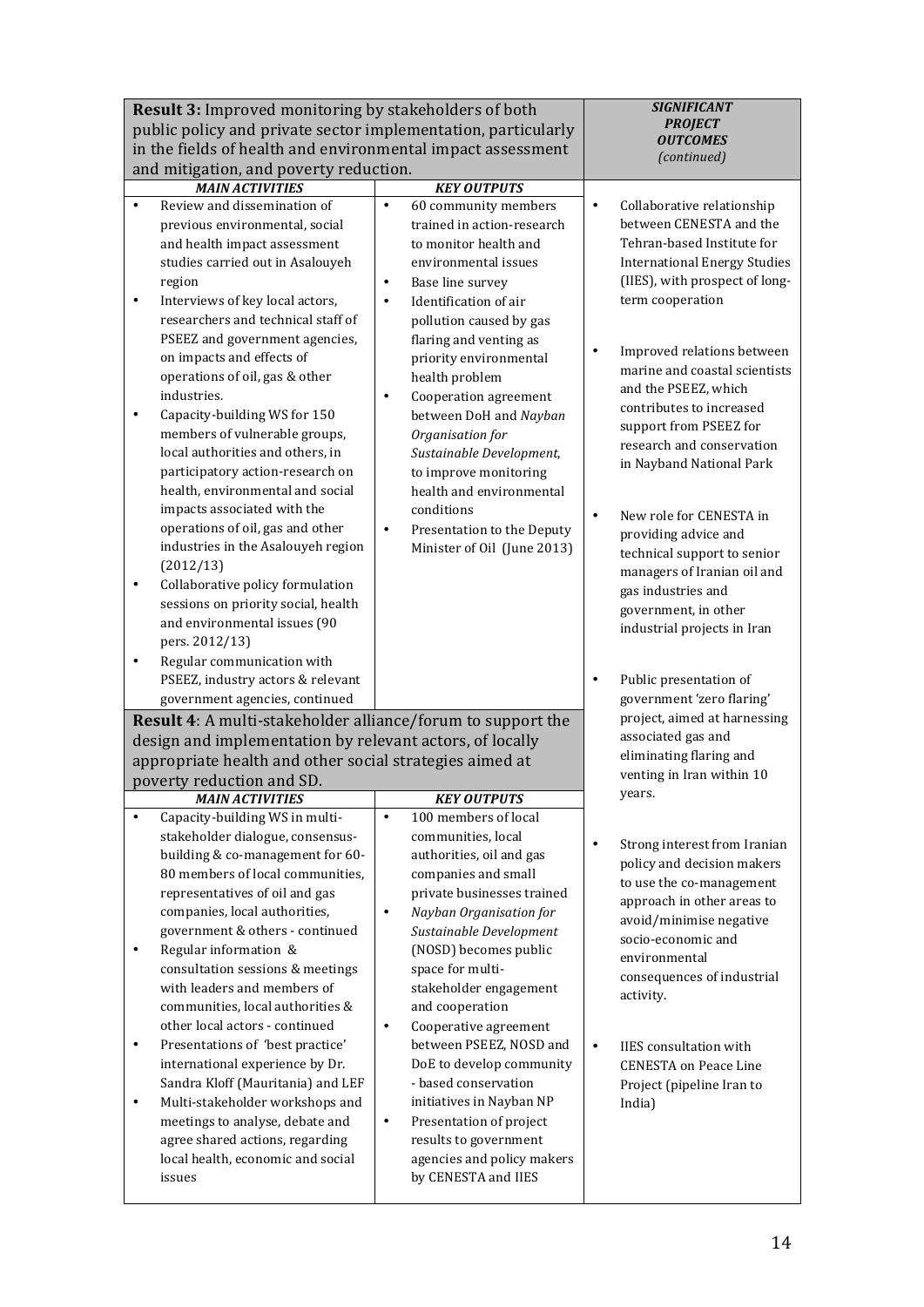| Result 4 - Main Activities<br>continued<br>Meetings, communication with<br>key actors and projects in the<br>world and revision of documents,<br>to produce distance learning<br>programme                                                                                                                                                                                                                               | Result 4 - Key Outputs<br>continued<br>Web-based distance<br>$\bullet$<br>learning programme                                                                                                                                                                                                             | <b>SIGNIFICANT</b><br><b>PROJECT</b><br><b>OUTCOMES</b><br>(continued)<br>Assignment of Nayban<br>$\bullet$<br>National Park as<br>conservation area to be co -                                                                                                                                                         |
|--------------------------------------------------------------------------------------------------------------------------------------------------------------------------------------------------------------------------------------------------------------------------------------------------------------------------------------------------------------------------------------------------------------------------|----------------------------------------------------------------------------------------------------------------------------------------------------------------------------------------------------------------------------------------------------------------------------------------------------------|-------------------------------------------------------------------------------------------------------------------------------------------------------------------------------------------------------------------------------------------------------------------------------------------------------------------------|
| <b>Result 5:</b> Increased awareness of the role of the EC in                                                                                                                                                                                                                                                                                                                                                            |                                                                                                                                                                                                                                                                                                          | managed by various actors:                                                                                                                                                                                                                                                                                              |
| promoting SD and poverty reduction, among local civil<br>society organisations, community groups and local<br>authorities in Assaluyeh and surrounding area.<br><b>MAIN ACTIVITIES</b>                                                                                                                                                                                                                                   | <b>KEY OUTPUTS</b>                                                                                                                                                                                                                                                                                       | local people through Nayban<br>Organisation for Sustainable<br>Developmnt, DoE, PSEEZ<br>and CENESTA                                                                                                                                                                                                                    |
| Information and consultation<br>$\bullet$                                                                                                                                                                                                                                                                                                                                                                                | Posters and Power Point<br>$\bullet$                                                                                                                                                                                                                                                                     |                                                                                                                                                                                                                                                                                                                         |
| sessions with local communities<br>and other key stakeholders, in<br>which the role of the EU in the<br>project, and in promoting poverty<br>reduction and sustainable<br>development, was described<br>(throughout project<br>implementation: 2010 - 2013)<br>Publication and distribution of 3<br>$\bullet$<br>Project Newsletters (15,000<br>copies), which describe the role of<br>the EU in the project (throughout | presentations on the role<br>of the EU in project<br>support and in promoting<br>poverty reduction in the<br>context of SD<br>Information about the role<br>$\bullet$<br>of the EU in the project, on<br>web sites of LEF and<br><b>CENESTA</b><br>Web-based distance<br>$\bullet$<br>learning programme | Positive attitude towards EU<br>$\bullet$<br>support for development<br>initiatives, among local<br>authorities, community<br>leaders and organisations in<br>Asalouyeh<br>Increased understanding<br>$\bullet$<br>and openness regarding<br>initiatives carried out by the<br>EU, among key decision<br>makers in Iran |
| project implementation: 2010 -<br>2013)                                                                                                                                                                                                                                                                                                                                                                                  |                                                                                                                                                                                                                                                                                                          |                                                                                                                                                                                                                                                                                                                         |
| End-of-project evaluation<br>workshop in Asalouyeh (Dec.<br>2013), which included a<br>description/explanation of the<br>role played by the EU                                                                                                                                                                                                                                                                           |                                                                                                                                                                                                                                                                                                          | Renewed interest in<br>$\bullet$<br>developing constructive<br>relations with the EU,<br>among Iranian students,<br>researchers, academics and                                                                                                                                                                          |
| End-of-project national<br>$\bullet$<br>conference held in Tehran (Dec.<br>2013), which included a<br>description/explanation of the<br>role played by the EU                                                                                                                                                                                                                                                            |                                                                                                                                                                                                                                                                                                          | technical staff active in the<br>field of sustainable<br>development.                                                                                                                                                                                                                                                   |
| Meetings and communication<br>$\bullet$<br>with LEF partners and key actors<br>and projects in different countries<br>- including interviews - and<br>revision of relevant documents, to<br>produce distance learning<br>programme (2012 - 2013)                                                                                                                                                                         |                                                                                                                                                                                                                                                                                                          |                                                                                                                                                                                                                                                                                                                         |

# 2.5 Outcome on Target Group and Beneficiaries

The effects of project activities and outputs on vulnerable people, including traditional communities, women, unemployed youth and people living with health problems and disabilities in the Asalouyeh region, cannot be determined with precision at present, as outcomes reflect complex change processes that occur over time. However, the early results described in the previous section confirm achievement, or significant progress, in relation to the indicators posited in the initial project logframe. In effect, over  $\overline{150}$  leaders and members of local communities, including vulnerable people, were trained in participatory learning and action and co-management approaches to sustainable development through capacity-building workshops and practical multi-stakeholder work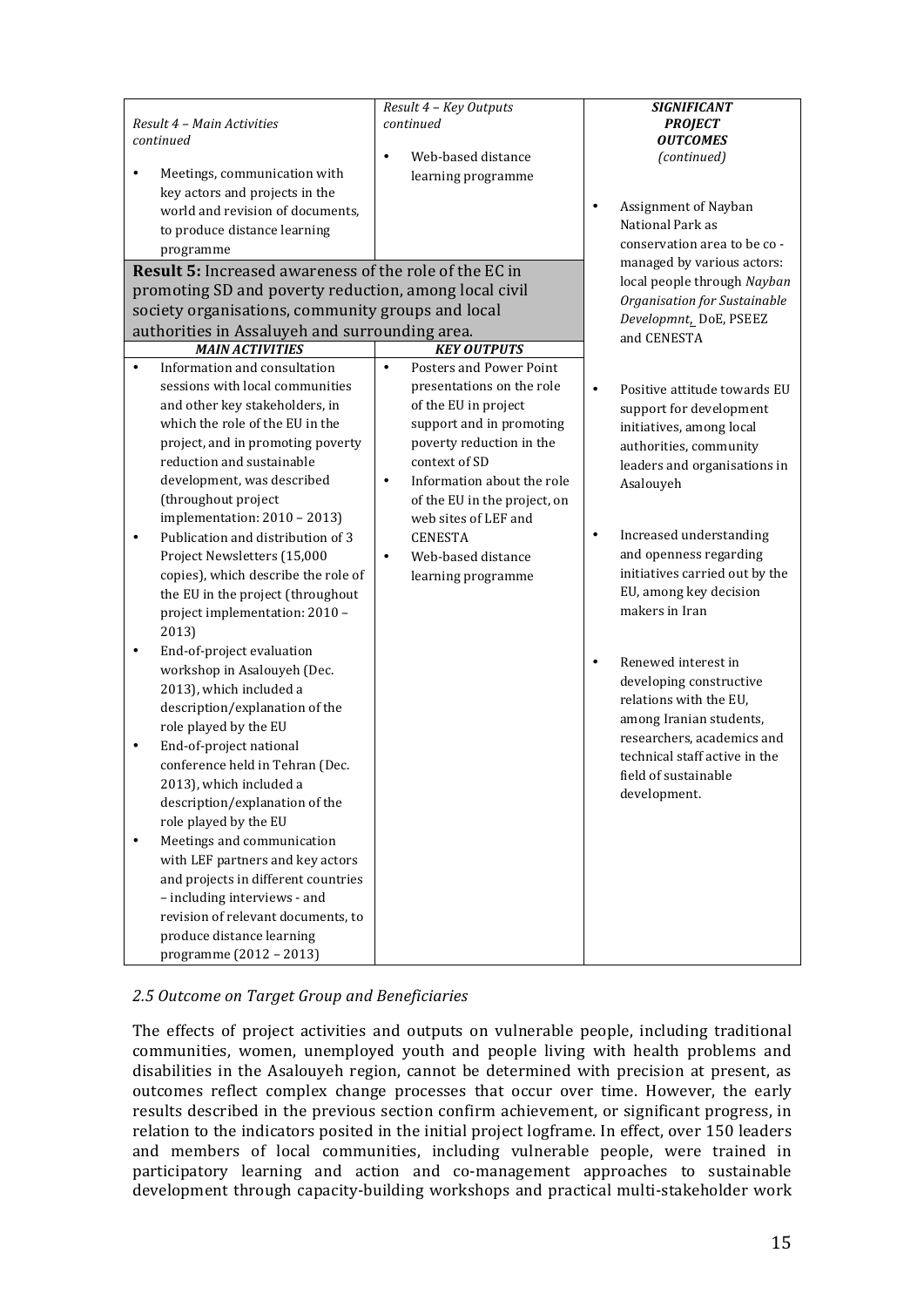sessions. Many of these members of local communities continue to be actively involved in developing co-management initiatives centred on local health and environmental issues. Over 100 officials of local authorities and representatives of small private businesses have also been trained in these fields. Additionally, more than 60 managers, officials and technical staff of oil and gas industries, local authorities and government are currently engaged in multi-stakeholder dialogue, negotiation and consensus-building for sustainable development. Changes in policy formulation generated at the local level are difficult to evaluate at this early stage. However, the government decision to give priority to the development of a de-flaring programme that is to be initiated in Asalouyeh, and the publication of the corresponding programme in response to the conclusions and recommendations of multi-stakeholder sessions in Asalouveh that defined poor air quality resulting from gas flaring and venting as a priority health issue, can be seen as early indicators of the on-going process of change. In addition, the NOSD is conducting a continuing dialogue with DoE and DoH officials regarding priority health and environmental issues, which has already led to initial practical steps aimed at improving waste management and water supply. These are very early actions that cannot be interpreted as irreversible results; nonetheless, they express a process of community engagement in policy formulation that did not exist before the project. Local communitybased organisations (CBOs) have been active participants in capacity-building and multistakeholder workshops implemented by the project, from which they have benefitted by improving their organisational skills and strengthening their relations with key actors in government and in the oil and gas industries operating in Asalouyeh.

An indicator of wider project outcomes is the integration of the co-management approach developed with project stakeholders, to other projects in Iran. As outlined in the previous section, this significant development was announced by key decision makers in government (the Ministry of Petroleum) and the Iranian oil and gas industry (PSEEZ), in the end-of-project workshop and national conference that took place in December 2013.

### *Comments from Project Stakeholders*:

"This project has helped to overcome the discord that existed between parties here in Asalouyeh .... We *have developed a common language to talk about the situation and problems we face, and we have learned to work together in harmony ... mutual understanding and cooperation have displaced the* suspicion and mistrust that affected relations between the industry and local communities ... from now on we will incorporate a new approach in all projects we undertake: cultural impact assessment"

Dr. Ahmad Zadeh, Director of Research and Technology, PSEEZ (Meeting with LEF and CENESTA, Asalouveh, December 2013)

"We were in despair, suffering without being heard, before CENESTA arrived here. We needed a shoulder to cry on, and that was the first thing that CENESTA provided. They helped us to gain *confidence and find our best voice to speak to the people in charge of the industrial projects ....* We *have learned to have important dialogues with these people .... they have also learned how to sit down* and listen to us ..... now we are learning to work together ... this project has changed our situation greatly, for the better ... we are very happy that CENESTA, LEF and the EU came here to support us ..." Buhendi Kamali, community leader,

Deputy Head of Nayban Organisation for Sustainable Development (meeting with LEF and CENESTA, Asalouyeh, December 2013)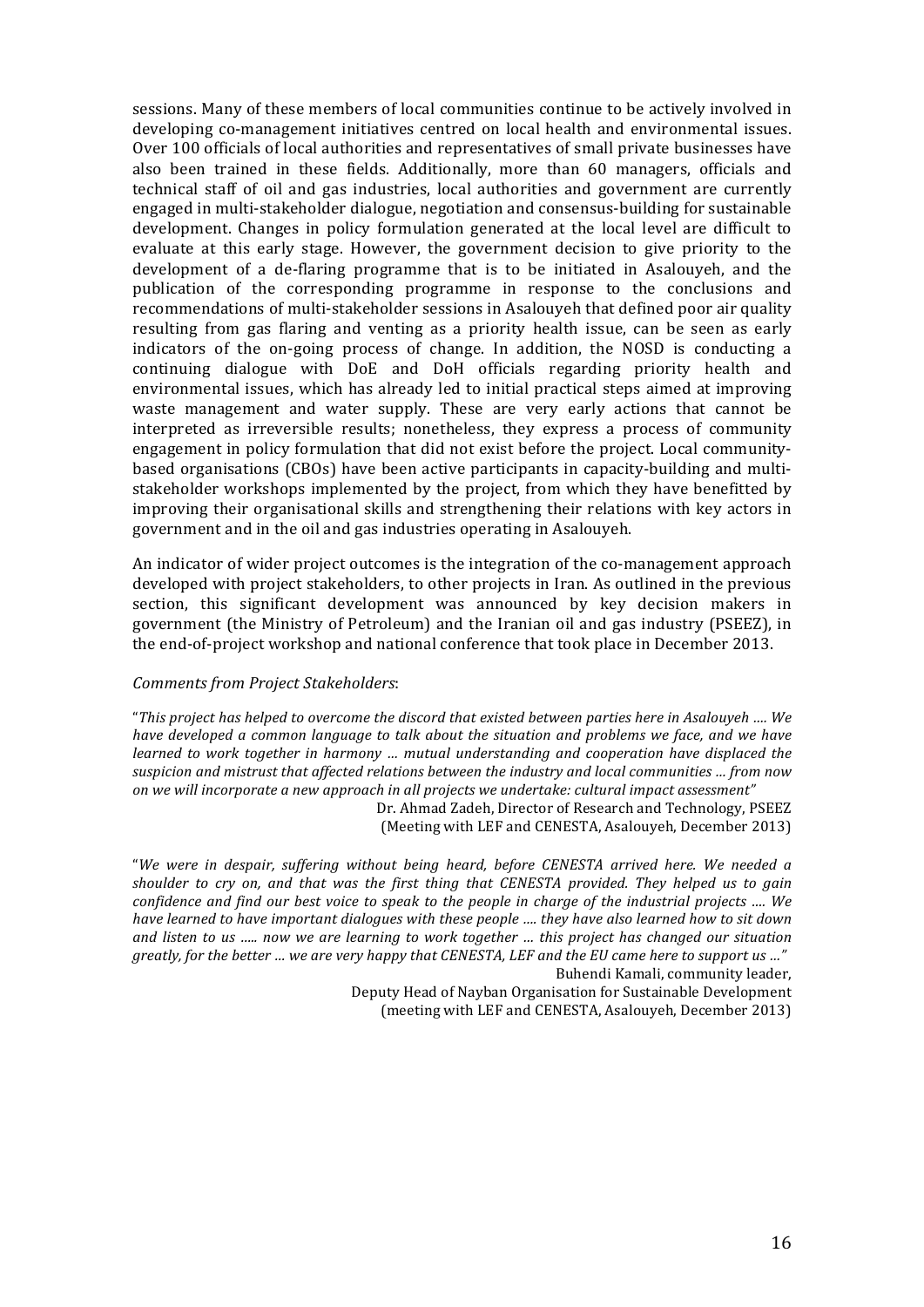"I am very pleased to be sitting in a round table discussion on the situation of regional marine and *coastal environments and their protection, with senior managers and officials of the oil and gas industries operating in Asalouyeh .... For years we have been trying to achieve this type of relation, and now this project has enabled it .... I am grateful to LEF and CENESTA for their efforts..... they have* made things happen that we were worried would never occur..."

> Dr. T. Fahtimi, senior marine biologist, University Professor, Adviser to Dept. of Environment (end-of-project evaluation workshop, Asalouveh, December 2013)

"We are very happy and satisfied with the results of the project.... We are learning to work together in *ways* that open doors and create trust .... We will apply these lessons to all our projects from now on .... *We sincerely thank CENESTA and LEF for their contributions and support provided through the project…"*

Dr. Amir Talebian, Senior Adviser to the Minister of Petroleum (National Conference, Tehran, December 2013)

# *2.6 Materials Produced by the Project*

The following list summarises the most significant materials produced by the project :

- 3 project newsletters (5,000 copies each, distributed to project stakeholders);
- 6 Power Point presentations (by LEF and CENESTA) used in workshops
- Web-based distance learning programme produced by LEF, used in capacity-building and information sharing workshops in Iran: http://oilandgas.livingearth.org.uk
- Photos, case studies, relevant project reports and documents, video clips of interviews of key actors in relevant projects in different parts of the world, used in workshop sessions (can be accessed through web-based distance learning programme).

# *2.7 Contracts Awarded by the Project*

The project did not award any contract for the implementation of the action, at any time.

# 2.8 Sustainability of the Action

The outcomes described in previous sections provide an indication of how the results of the action will be sustained. The following summary intends to outline key factors that we think will ensure continuity and sustainability of project results.

- 1. Cooperation between CENESTA, the IIES and the PSEEZ has been formalised in an agreement signed by the three organisations. The agreement includes financial support committed by IIES and PSEEZ to continue key activities developed by the project (i.e. capacity-building programmes, pilot projects, co-management initiatives with NOSD and other actors, among others).
- 2. Constructive relations with key decision makers in the Iranian government (DoE, DoH, Ministry of Petroleum, DoA&F, INIO) and the oil and gas industry (PSEEZ, NIOC, POGC) have facilitated the integration of lessons learned from project implementation into on-going and new Iranian projects.
- 3. In close relation to the preceding points, CENESTA has become partner and/or adviser to key Iranian actors involved in decision-making processes on the development issues and challenges addressed by the project.
- 4. A constructive climate of active engagement and positive expectations has developed among local community associations and local authorities in Asalouyeh, which is shared by key actors in the oil and gas industries and government. This tends to act as 'driver' of future interactions and initiatives.
- 5. Recent public declarations by political leaders, including President Rouhani, have stated that respect for the rights of communities and dialogue and consensus-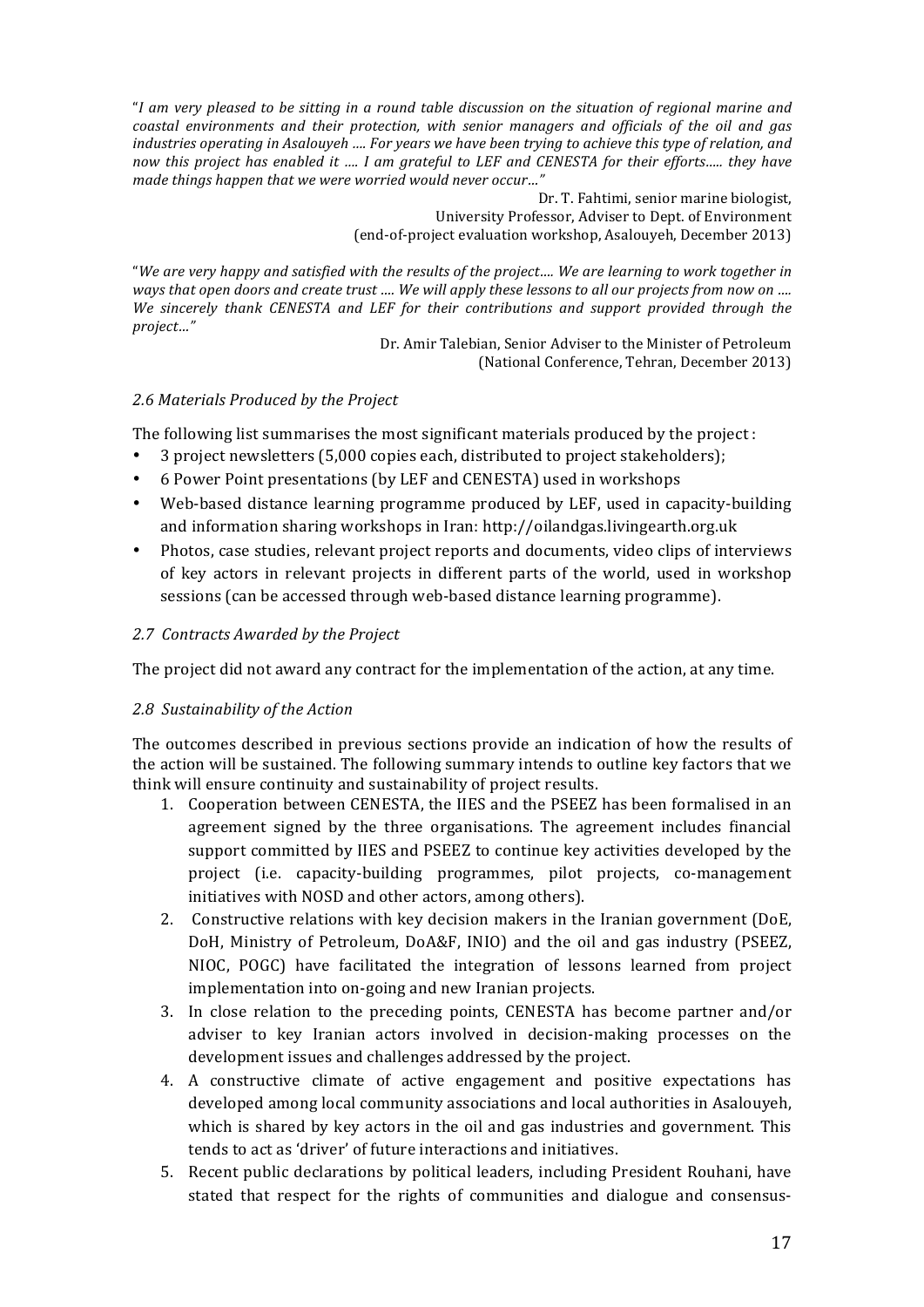building among the different actors involved in development, are to be the guiding principles of Iran's development strategies. The project has provided a successful example of precisely that approach, and is increasingly being appreciated within Iran as a source of lessons to be learned.

### *2.9 Integration of Cross-Cutting Issues in Project Implementation*

The socio-cultural and political context in which the project operated posed significant challenges, in terms of promoting human rights, gender equality, children's rights, democracy, and good governance. Translating these issues into culturally appropriate terms and presenting them as topics for discussion and reflection was specially challenging, given the accusations and persecution that frequently target human rights advocates and promoters of gender equality in Iran, specially when these issues are promoted by non Iranians. From the beginning of project implementation LEF understood that CENESTA would lead in addressing these issues. CENESTA's understanding and sensitivity regarding cultural differences, and their experience in dealing with Iranian stakeholders in relation to the subjects mentioned, played a decisive role in integrating these issues in project implementation. The following account summarizes the key factors developed by the project to address the challenge described.

- 1. CENESTA project staff, among whom women played a prominent role, developed close trust-based relations with key local stakeholders, including the Islamic Councils and religious leaders of the communities involved in project activities. This facilitated discussion of sensitive issues in a non-threatening environment (the trust and friendship developed by CENESTA with local community members enabled the avoidance of community perceptions of 'outside meddling' in community affairs, by project staff).
- 2. In close association with the above, the active participation of women members of CENESTA's project team as facilitators and coordinators of workshops and meetings had a positive effect on community dynamics traditionally dominated by men. CENESTA's practical actions carried out 'among friends' openly rejected – gently, firmly and respectfully - the 'silent women' syndrome prevalent in community dynamics.
- 3. As a result of the discussion and reflection promoted and facilitated by CENESTA on these issues among leaders and members of local communities, the newly established NOSD created a 'Women's Committee' as part of the functional structure of the organisation, on the same level as the General Assembly of NOSD. The Women's Committee has rapidly become a respected and safe space where women members of local communities can voice their concerns and develop their own proposals to the problems and challenges they face. The conclusions and recommendations of the Women's Committee must be taken into account by the General Assembly in formulating action plans. The active participation of women has brought to the fore family issues relating to health, recreation, education and children's rights, among others.
- 4. Several representatives of the Governor of Bushehr's office, health professionals and government technical staff involved in the multi-stakeholder sessions implemented by the project, were women. Their knowledgeable participation in discussions and events normally dominated by men, was actively promoted by CENESTA. This too has had a positive effect on key community actors and dynamics.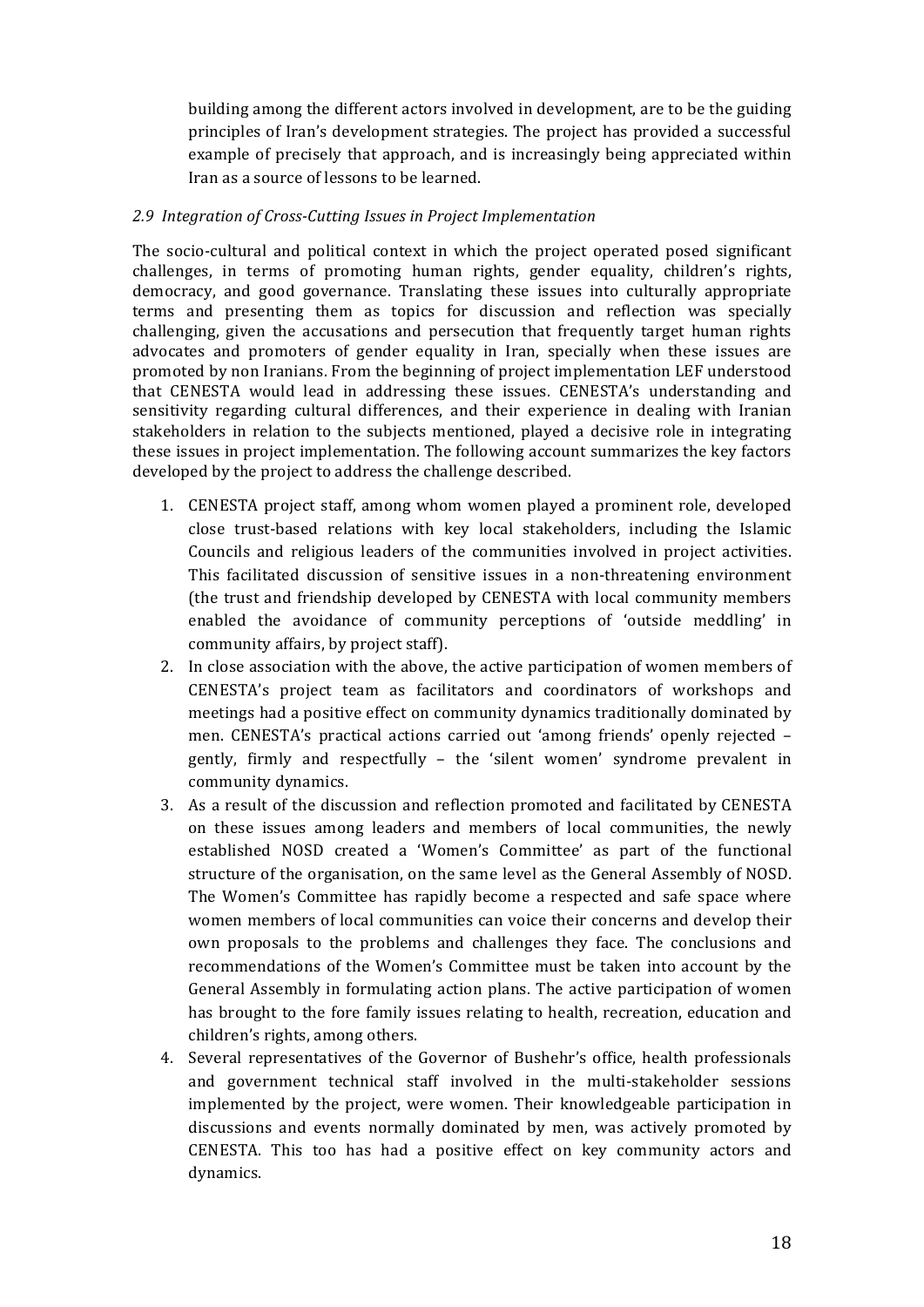As mentioned, more active women's participation in community affairs, recognised and respected by traditional community leaders, has opened the door for the consideration of issues that have tended to be overlooked or underestimated in prevalent traditional community affairs: family health concerns, children's rights, the situation of vulnerable people in the community (e.g. those with disabilities) recreation and others.

In our opinion, the approach led and implemented by CENESTA was successful in mainstreaming these issues in project implementation. However, these are early days to measure significant changes in behaviour and attitudes among community members. It is important to recognise that no irreversible, clear cut positive results can be reported regarding the integration of these issues into mainstream community attitudes, relations and actions. The project has succeeded in promoting and facilitating a process that is directed to that purpose; that is all. The continuing presence of CENESTA in the region  $$ and the evolution of the initiatives started by the project - will undoubtedly play an important role in nurturing and supporting what is now an integral part of a community development process.

### *2.10 Monitoring and Evaluation of Project Activities*

Project activities included, from the very initiation of project implementation, consultation sessions with beneficiaries, target groups and other project stakeholders. Every workshop included a 'space' for reflection and discussion about the project's aims, activities, progress, achievements and limitations. Participants' observations, criticisms and recommendations were registered and when possible, integrated into project dynamics. This enabled regular 'corrections' that improved project implementation (e.g. in arranging meetings between community leaders and managers of the oil and gas companies in settings that did not intimidate or inhibit the participation of community actors). Project aims, activities and results were positively evaluated by its beneficiaries and other stakeholders throughout the process of project implementation. The comments by key project stakeholders transcribed in section 2.5 of this report, as well as the outcomes listed in section  $2.4$ , are expressions of the monitoring and evaluation carried out by project beneficiaries and other stakeholders.

### *2.11 Lessons Learned*

CENESTA had not worked with the oil and gas industry before their participation in this project. Their work over decades had concentrated on rural agricultural and pastoral communities, and LEF sensed a certain initial resistance from CENESTA directors and senior staff towards engaging with 'the bad guys' of development (a common phenomenon among NGOs, including, at times, LEF). After the initial 'bridge-building' exercises facilitated by the IPE, CENESTA developed excellent working relations with key decision makers in the Iranian oil and gas industries, the Ministry of Petroleum and associated institutions. These relations have generated positive results beyond the project itself, opening doors and creating opportunities for CENESTA to engage with, and influence, key Iranian actors and projects. The key lesson learned by CENESTA, in our opinion, refers precisely to the feasibility of working with the oil and gas industry in the context of promoting sustainable development, to improve the management of the impacts and longterm effects of their operations on local communities and natural environments (Mohammad Taghi Farvar, CENESTA Chairman, provides interesting comments and reflections on work with the oil and gas industry, in an interview conducted by LEF in Tehran, in December 2013, which is included in the web-based learning programme: http://oilandgas.livingearth.org.uk/case-studies/dialogue-and-development-in-asalouyeh-iran). CENESTA is actively applying this lesson in the development of new relations and projects within Iran.

LEF has long known that effective project implementation requires flexibility and adaptability. Adapting to local expectations, needs, capacities and dynamics in different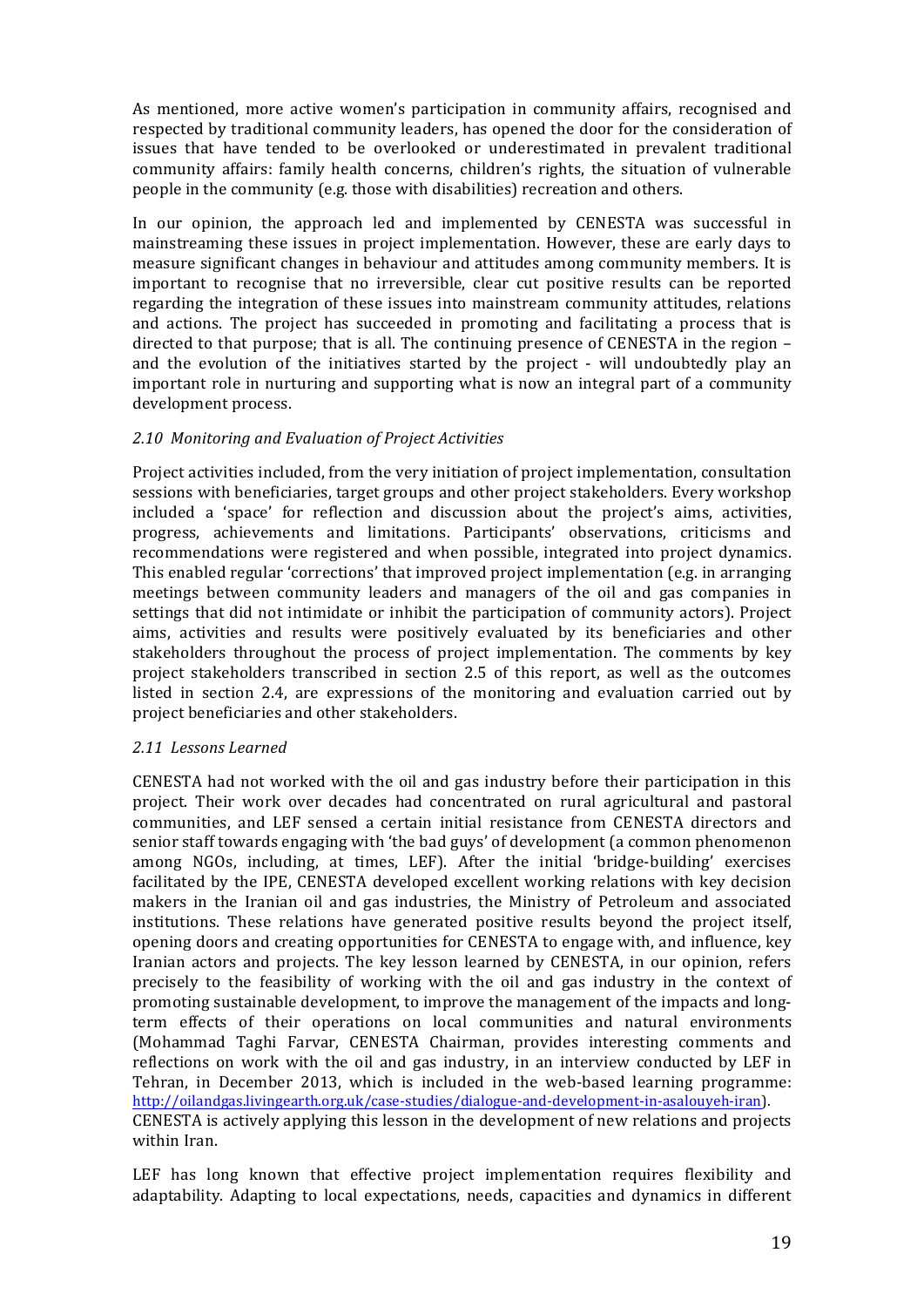socio-cultural contexts, is a constant challenge that demands flexibility. In sustainable development initiatives, fixed, pre-determined action plans are a recipe for disaster. This project proved a significant test of LEF's flexibility and capacity to adapt, especially as the project's operating context changed significantly during project implementation. LEF was tempted, at one point, to 'throw in the towel'. The fact that we were able to adapt flexibly to the new challenges and achieve favourable project results, constitutes the confirmation of that all-important lesson on flexibility and adaptability. LEF also strengthened its capacity to develop constructive relations with different stakeholders in complex, socially and politically sensitive environments.

## **3.** Partners and other Co-operation

# *3.1 Relations between Formal Partners of the Action*

Relations between project partners remained positive and mutually supportive throughout project implementation, with two significant changes. The first change refers to the fact that the Institute of Petroleum Engineering (IPE) of the Faculty of Engineering of the University of Tehran stopped being an active project partner 18 months after beginning the project. The role of the IPE was centred on initial bridge-building and support activities to enable LEF and CENESTA to meet key representatives and decisionmakers of relevant government institutions and industrial projects in Asalouyeh, with whom the IPE had established professional working relations. The IPE fulfilled its role successfully during the first 18 months of project implementation by carrying out numerous introductory activities and participating in some initial workshops with project stakeholders. The situation of increased tension within Iran and in Iran's international relations, affected the IPE adversely, as previously noted. In consequence, in mid 2011 a decision was taken by partners that the IPE would no longer be involved in project activities. From that date onwards, the IPE had no further role in the project. A second change refers to the fact that LEF staff did not travel to Iran for a year, until the end of 2013 (this includes LEF's project manager). The frequent face-to-face sessions previously carried out between LEF's project manager and CENESTA staff were replaced by internetbased communication during most of 2013 (using 'skype' and similar technology). This did not significantly affect the quality of the relationship between LEF and CENESTA.

At present LEF is not planning to continue working in Iran, or to develop new initiatives in the country. However, our relations with CENESTA are very good and we remain open to the possibility of working again with this excellent partner.

### *3.2 Relations between Project Partners and State Authorities*

Over more than 25 years of activity in Iran, CENESTA has developed good working relations with different government departments and agencies (e.g. the Department of the Environment and the Department of Agriculture and Fisheries). CENESTA has continued those relations through the project, and has also developed constructive relations with PSEEZ authorities, the Ministry of Petroleum, several Iranian oil and gas companies, the provincial government of Bushehr and other relevant government agencies. Additionally, in part as a result of 'spin offs' generated by project activities, CENESTA is constructively engaged as adviser to key state agencies in developing multi-stakeholder engagement strategies aimed at poverty reduction and the promotion of sustainable development in projects taking place in other parts of the country. Thus, relations and outputs developed through project activities are beginning to generate positive results (outcomes) beyond the project itself.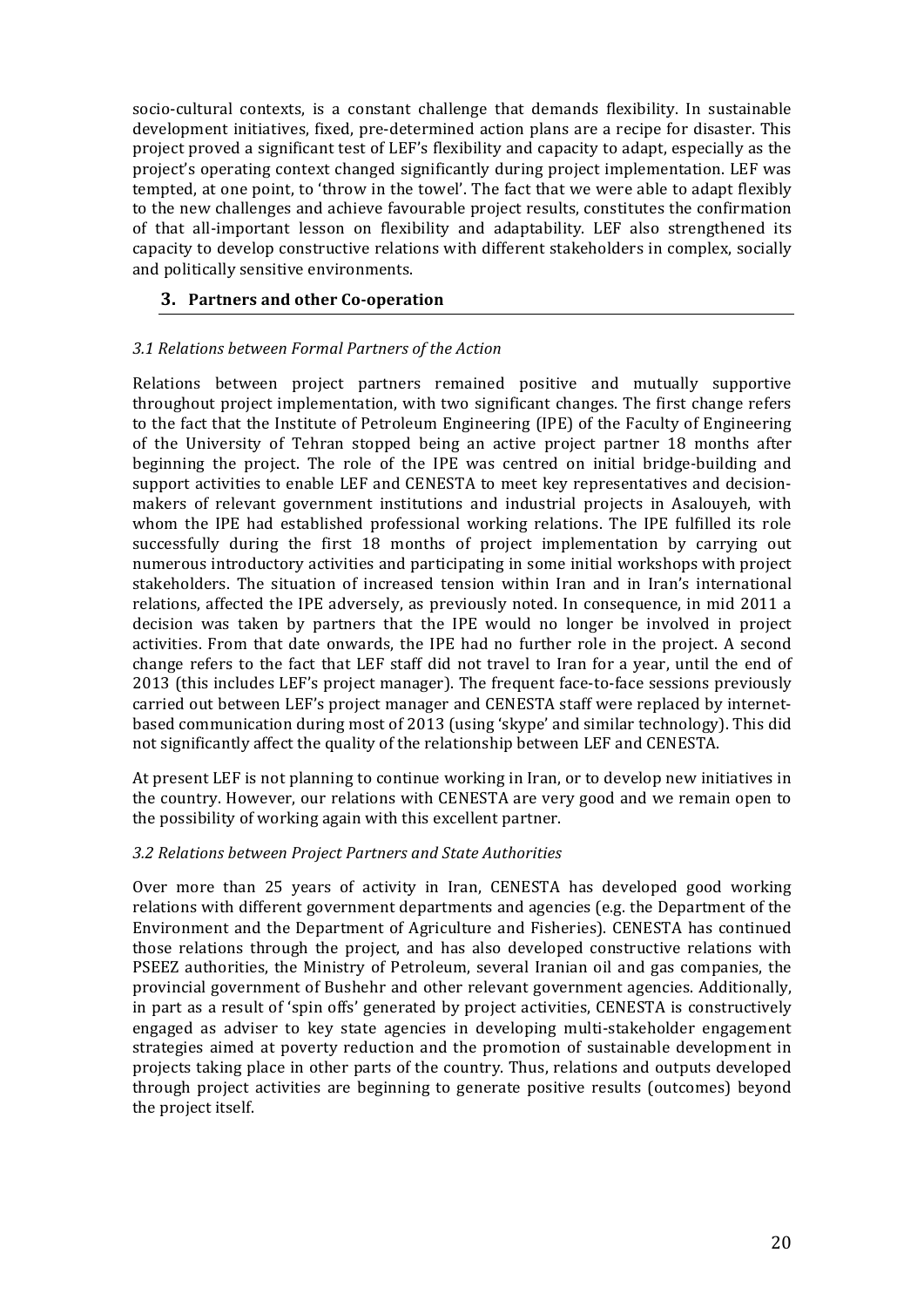### *3.3 Relations with Other Organisations*

CENESTA has continued to develop constructive relations of trust and cooperation around project-related issues with key community and institutional stakeholders (e.g. local Islamic Community Councils and leaders, the recently established NAOSD, local authorities, cultural organisations, environmentalists and academics). In addition, a key achievement has been the continual strengthening of relations of cooperation and mutual support with the Institute of International Energy Studies (IIES) in Tehran, which has become a key supporting actor of the project.

## *3.5 Links and synergies with other actions*

During the implementation of project activities, especially during 2012 and 2013, LEF established communication with projects in different parts of the world with the aim of identifying lessons from experiences relevant to the action, in order to share them with project stakeholders. This entailed communicating with actors and stakeholders associated with projects aimed at managing the impacts and long-term effects of the operations of the oil and gas industries on local communities and natural environments. The driving force for this initiative was the demand of key project actors  $-$  community leaders and organisations in Asalouyeh, decision makers in the oil and gas industries and in government  $-$  to take on board relevant emerging lessons from international experience. In some cases this entailed revisiting projects in which LEF had been directly involved (for example, in Sakhalin, Russia; in the Niger delta, Nigeria; and in the Orinoco delta, Venezuela). In other instances it meant developing trust-based information sharing with protagonists and other stakeholders involved in experiences in which LEF had not played a direct role (as in the Shetland Islands in Scotland, and in the Norwegian North Sea). Constructive exchanges and fruitful engagement with these diverse actions was thus developed by LEF as a direct result of the demands of key protagonists and stakeholders of the action implemented in Asalouyeh in the Islamic Republic of Iran, which is the subject of this report.

LEF has presented a summary overview of the challenges and lessons associated with the diverse actions cited in the web site http://oilandgas.livingearth.org.uk, previously described (section 2.2). The referred web site contains case studies, interviews, project documents and other relevant materials in various formats (video clips, Power Point presentations, news articles, academic papers, music). As a result of this initiative, partially due to the 'bridging' role played by the web site, linkages are developing between diverse social actors and experiences in very different socio-cultural and geographical contexts. These South - South learning linkages - still in very early stages - may well become a significant project outcome. In particular, exchanges between LEF-led project 'Jobs and Oil: Improving Access to Youth Employment in Western Uganda', several projects led by *Fundación Tierra Viva* in Venezuela and the Iranian Asalouyeh project, may result in interesting outcomes. However, an important caveat must be included: language barriers continue to pose significant challenges to these exchanges (in every case English speakers in the various organisations serve as translators, but this is a limited and timeconsuming exercise that does not fully address the challenge). In any case, whether true synergies can develop from these emerging linkages, remains to be seen.

On the other hand, clear synergies have emerged from CENESTA's initiatives and relationships in Iran. CENESTA is engaged in several projects (mainly, but not only, in Iran) that are very different from the action implemented in Asalouyeh. Much of CENESTA's work is centred on carrying out participatory research, promotion and support activities around traditional livelihood strategies of nomadic pastoralists, to ensure sustainable use of natural resources and community wellbeing. An important aspect of CENESTA's work consists of researching, disseminating and promoting agricultural practices that ensure long-term soil conservation, integrity of fragile ecosystems and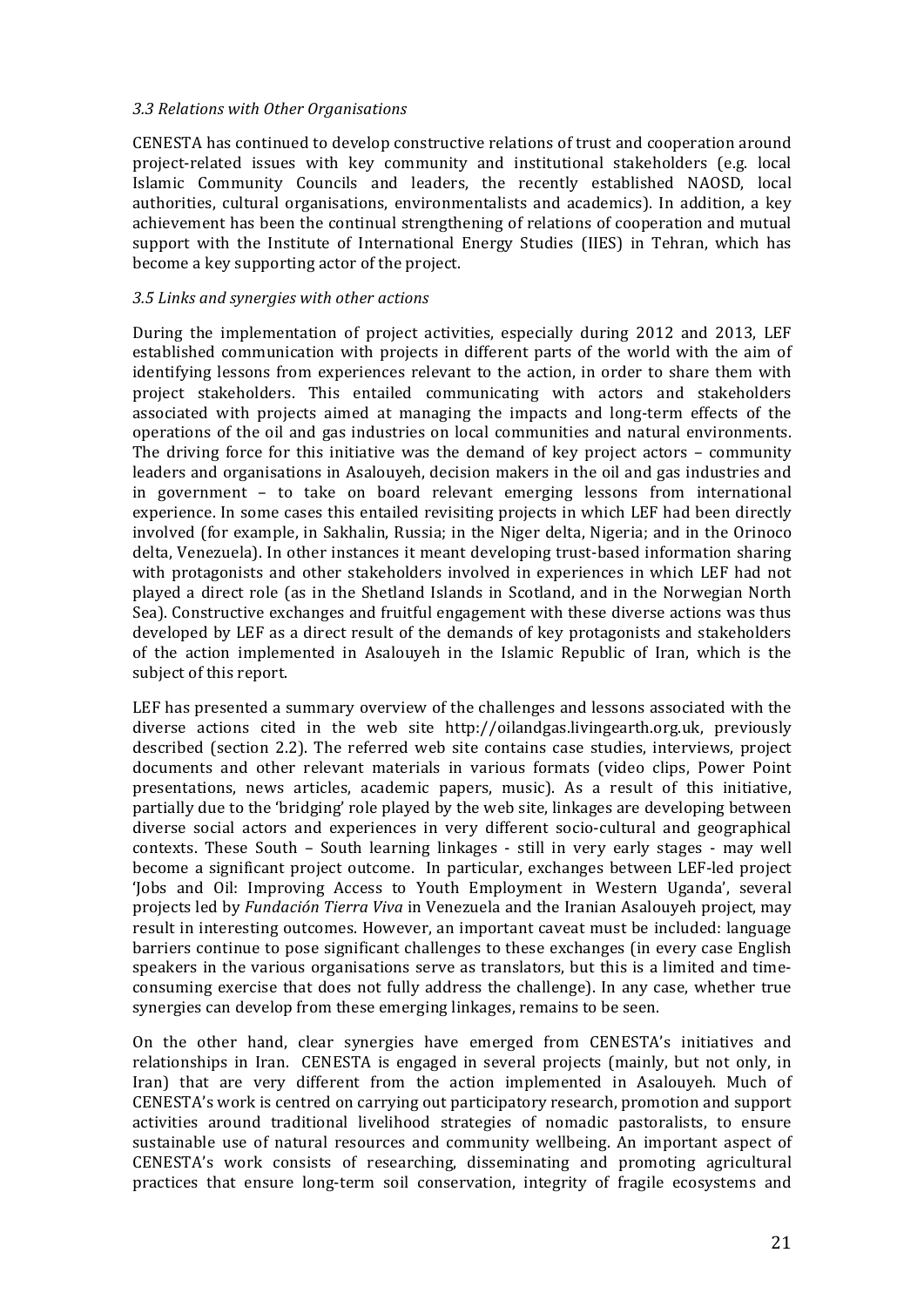healthy foods for local communities and others. CENESTA's work places strong emphasis on ensuring community participation in decision making processes undertaken by government agencies on land rights and usages, agricultural production and community development. Although these actions (and their aims and corresponding protagonists and stakeholders) appear to have little relation to those of the project implemented by LEF and CENESTA in Asalouyeh, many linkages have already been established between them and the action that is the subject of this report. Examples of this are CENESTA's constructive working relations with the 'Habitats and Protected Areas' and 'Agriculture and Fisheries' divisions of the Department of the Environment, the 'Iranian National Institute for Oceanography' (INIO) and the 'Community Education' division of the Department of Health. These relations, developed over many years, enabled CENESTA to bring to the Asalouyeh project technical assistance, advice and logistical support from different government agencies to address livelihood challenges associated with fishing, agricultural practices, community health, coastal and marine conservation and other issues in Asalouyeh and the surrounding region.

### *3.6 Previous EC grants for the same target groups*

LEF has not received previous EC grants for the same target groups in Asalouveh; neither has CENESTA.

### *3.7 Co-operation with the services of the Contracting Authority*

LEF and CENESTA have evaluated in very positive terms the co-operation provided by the EC on this project. During the implementation of project activities our regular interim narrative and financial reports to the EC received timely reviews and useful feedback from the Contracting Authority. A constructive and cordial exchange of information and perspectives between LEF's project manager and our EC counterpart was a routine feature of our relation with the Contracting Authority. As previously outlined, this project did not take place in a stable and predictable operating context. On the contrary, the action was caught in the midst of rapidly changing circumstances, geopolitical and local, that threatened to significantly impact its implementation negatively. In the face of the uncertainty determined by these circumstances, relations with the Contracting Authority acquired greater significance. On three occasions - in 2010, 2011 and 2012 - LEF's project manager, accompanied by senior CENESTA managers and on one occasion by LEF's Director of Programmes, (in May 2012) held face-to-face encounters in Brussels with our EC counterparts to inform them of project progress, obstacles and challenges, and to discuss options. These exchanges, frank, cordial and constructive helped guide our decision to continue project implementation under the new and challenging circumstances we faced, which entailed modifying LEF's presence on the ground, as well as project activities. Consequently, LEF and CENESTA developed a flexible approach that led to the successful culmination of project implementation in December 2013, with the outcomes previously outlined that ensure the sustainability of results. Both LEF and CENESTA appreciate the constructive support and guidance received from our EC counterpart throughout project implementation, under highly sensitive and changing circumstances. The constructive attitude of the Contracting Authority and the support and guidance it provided, were also publicly acknowledged by senior managers of IIES, PSEEZ and government officials in the end-of-project National Conference held in Tehran in December 2013.

# **4. Visibility**

Regarding the contribution of the EU to the project, LEF and project partners agreed at the beginning of the project to maintain a low public profile, due to the sensitive nature of Iran's relations with the EU and the UK. The sanctions adopted by the UK and the EU against Iranian banks and financial institutions (including Iran's Central Bank) in late